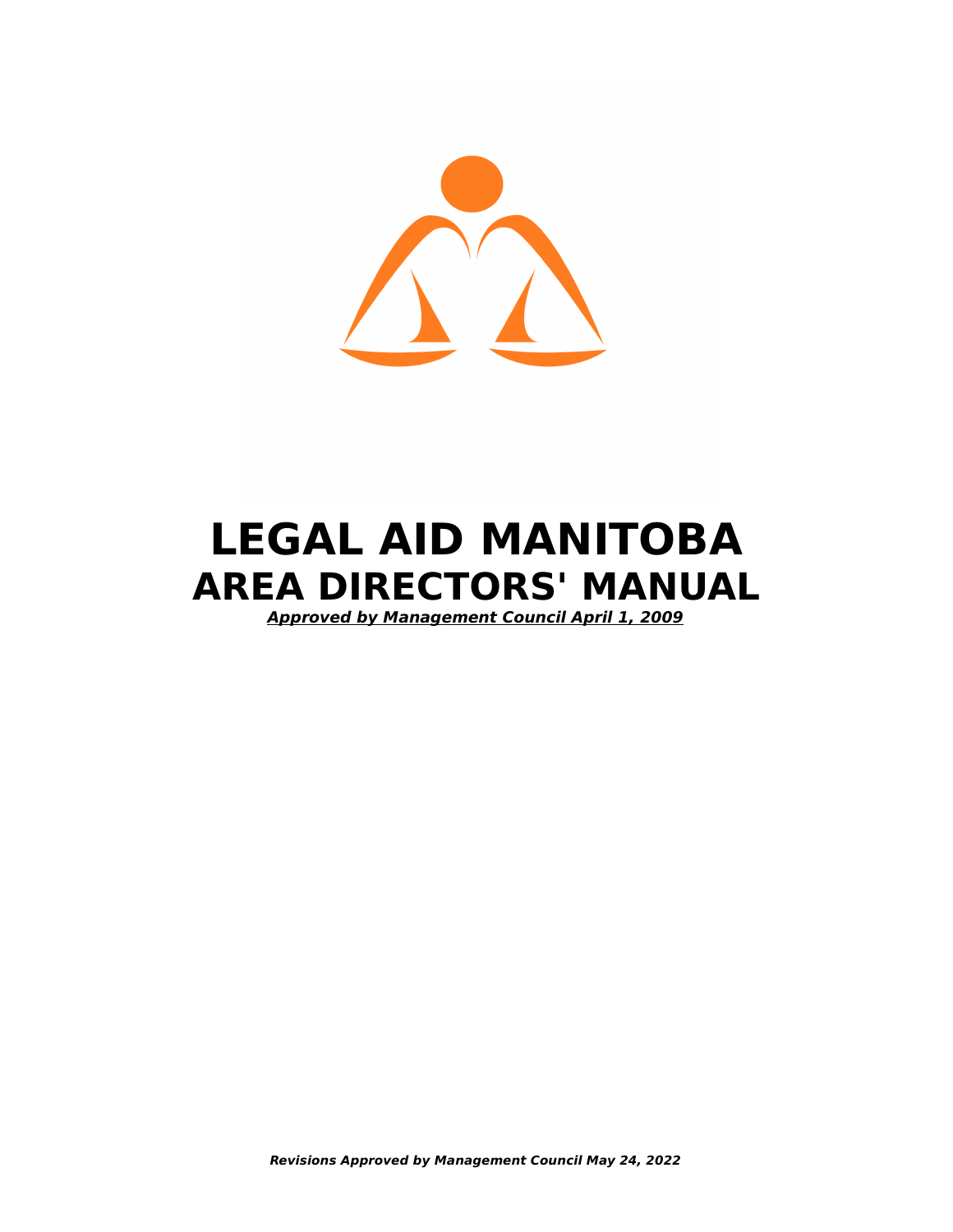# **MISSION STATEMENT**

**Legal Aid Manitoba is committed to ensuring access to justice for eligible low-income individuals and groups in Manitoba.**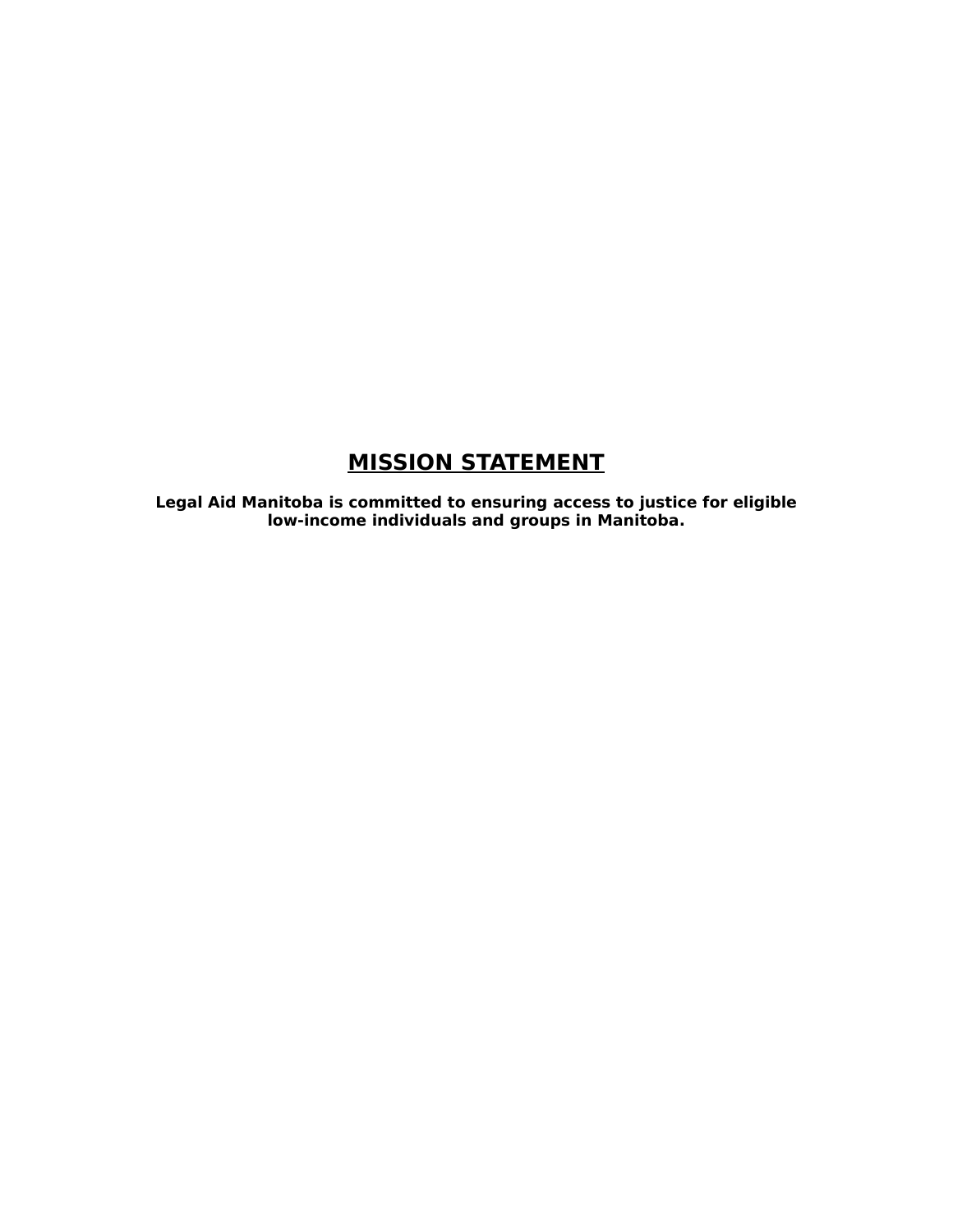

# **AREA DIRECTORS' MANUAL**

#### **INTRODUCTION**

| 1 | 1.1 Who can perform the duties of an Area Director                                                   |
|---|------------------------------------------------------------------------------------------------------|
|   | 1.2 Duties of an Area Director                                                                       |
|   | <b>Professional Communication</b><br>1.2.1                                                           |
|   | 1.2.2<br>Confidentiality<br>1.2.3                                                                    |
|   | Responsibility to eligible clients<br>1.2.4<br>Compliance with Act and Regulations                   |
|   | 1.2.5<br>Compliance with Policy and Guidelines                                                       |
|   | 1.2.6<br>French language services                                                                    |
|   | 1.2.7<br>Responsibility to maintain accessible records                                               |
|   | 1.2.8<br>Review & Supervision of staff                                                               |
|   | 1.2.9<br>Contacting another Area Director                                                            |
|   | 1.2.10<br>Communication with persons in custody                                                      |
|   |                                                                                                      |
|   | Appeals from Decisions of the Executive Director                                                     |
|   | Appeals deemed to have been abandoned                                                                |
|   | Availability of Legal Aid forms in French                                                            |
| 2 |                                                                                                      |
|   | 2.1 Basic requirements for an Application                                                            |
|   | 2.1.1<br>Procedure for incomplete Applications                                                       |
|   | 2.1.2<br>Requirement for additional financial information                                            |
|   | 2.1.3<br>Procedure for incomplete financial information                                              |
|   | 2.1.4<br>Time limit for pending Applications                                                         |
|   | 2.1.5<br>Time limit for reconsidering a 2.1.4 Rejection<br>2.1.6<br><b>Exceptional Circumstances</b> |
|   |                                                                                                      |
|   |                                                                                                      |
|   | <b>Unsigned Applications</b>                                                                         |
|   | Applications taken over the telephone                                                                |
|   | Responsibility for taking the Application<br>Applications referred to the Executive Director         |
|   | Applications for appeals to the Supreme Court of Canada, Federal Court of Appeal,                    |
|   | and Manitoba Court of Appeal                                                                         |
|   | Conflicts of Interest                                                                                |
|   | <b>Application Fee</b>                                                                               |
|   | <b>Applications Fee Waivers</b>                                                                      |
|   | <b>Application Fee Refunds</b><br>2.1.6 Nature of Section                                            |
|   |                                                                                                      |
| 3 |                                                                                                      |
|   | 3.1 Appointment of counsel under CFS section 34                                                      |
|   | 3.2 Appointment of counsel under YCJA section 25(4)(b)                                               |
|   | 3.3 Request of court under section 672.24 & 672.5(8)                                                 |
|   |                                                                                                      |
|   | Amicus curiae (child welfare)                                                                        |
|   | Section 25 of the Youth Criminal Justice Act                                                         |
|   | <b>Other Court Appointed Counsel</b>                                                                 |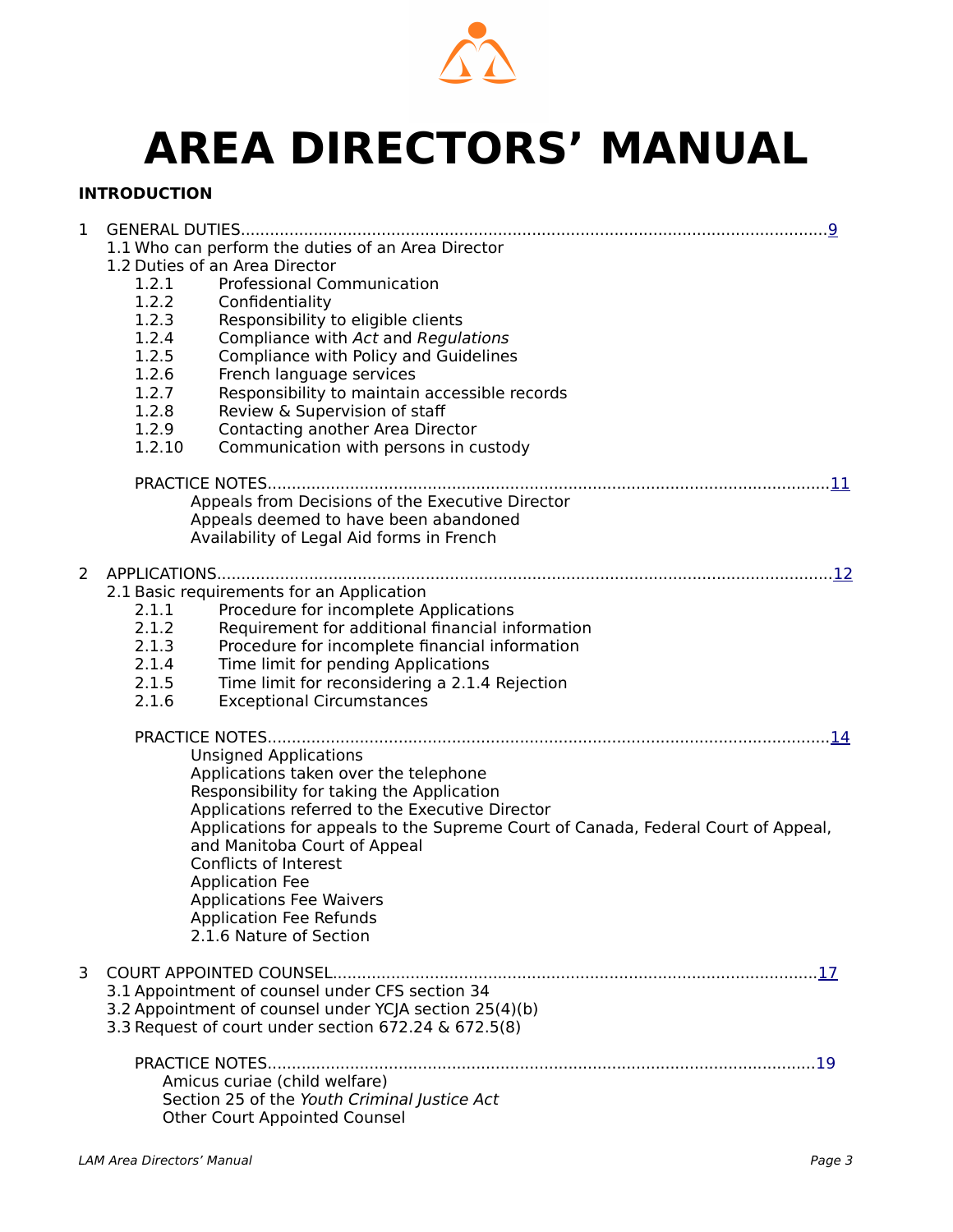

| 4 |                       |                                                                               |  |
|---|-----------------------|-------------------------------------------------------------------------------|--|
|   | 4.1 General guideline |                                                                               |  |
|   | 4.1.1                 | All applications assessed                                                     |  |
|   | 4.1.2                 | Examination of all financial resources                                        |  |
|   | 4.1.3                 | Determination of Family Size                                                  |  |
|   | 4.1.4                 | Income of common-law partner or spouse                                        |  |
|   | 4.1.5                 | Common-law cohabitation definition                                            |  |
|   | 4.1.6                 | Gross income consideration                                                    |  |
|   | 4.1.7                 | Expenses not included in income assessment                                    |  |
|   | 4.1.8                 | Applicant under 18 years of age                                               |  |
|   | 4.1.9                 | Reasonable assets                                                             |  |
|   | 4.1.10                | Property in possession of applicant under arrest                              |  |
|   | 4.1.11                | Settlements & monies converted into assets                                    |  |
|   | 4.1.12                | Applicant not cooperating                                                     |  |
|   |                       |                                                                               |  |
|   | 4.2.1                 | <b>Chart of Guidelines</b>                                                    |  |
|   | 4.2.2                 | Adherence to Guidelines                                                       |  |
|   | 4.2.3                 | Applicants on social assistance                                               |  |
|   |                       |                                                                               |  |
|   |                       |                                                                               |  |
|   |                       | Introductory Note                                                             |  |
|   |                       | 4.1.3 Determination of Family Size                                            |  |
|   |                       | 4.1.6 Nature of Section                                                       |  |
|   |                       | 4.2.2 Nature of Section                                                       |  |
|   |                       | <b>Exercise of Discretion</b>                                                 |  |
|   |                       | <b>Foster Parents</b>                                                         |  |
|   |                       | <b>Foster Treatment Homes</b>                                                 |  |
|   |                       |                                                                               |  |
| 5 |                       |                                                                               |  |
|   | 5.1 General guideline |                                                                               |  |
|   | 5.1.1                 | Materials of Assessment of merit on file                                      |  |
|   | 5.1.2                 | Likelihood of success & benefit to applicant                                  |  |
|   | 5.1.3                 | Merit based on pleadings, summaries, reports, etc.                            |  |
|   | 5.1.4                 | Merit based on other forms of assistance & applicant's ability to participate |  |
|   |                       | in court process                                                              |  |
|   | 5.1.5                 | Merit based on applicant's improper use of LAM services                       |  |
|   | 5.1.6                 |                                                                               |  |
|   |                       | Merit on case by case basis                                                   |  |
|   | 5.1.7                 | Merit based on reasonable information                                         |  |
|   |                       |                                                                               |  |
|   |                       |                                                                               |  |
|   |                       | <b>Introductory Note</b>                                                      |  |
|   |                       | 5.1.2 Nature of Section                                                       |  |
|   |                       | 5.1.4 Scope and Nature of Section                                             |  |
|   |                       | 5.1.6 Nature of Section                                                       |  |
|   |                       | 5.1.7 Nature of Section                                                       |  |
|   |                       | 5.1.7 Exercise of Discretion - Required Factors                               |  |
|   |                       | Test Cases and Challenges to Legislation                                      |  |
|   |                       | Certificate of Independent Legal Advice                                       |  |
|   |                       |                                                                               |  |
|   |                       |                                                                               |  |
|   | 5.2.1                 | Indictable Offences                                                           |  |
|   | 5.2.2                 | Convictions: imprisonment, loss of income, etc.                               |  |
|   | 5.2.3                 | Persons in custody                                                            |  |
|   | 5.2.4                 | LERA complaint or RCMP implication                                            |  |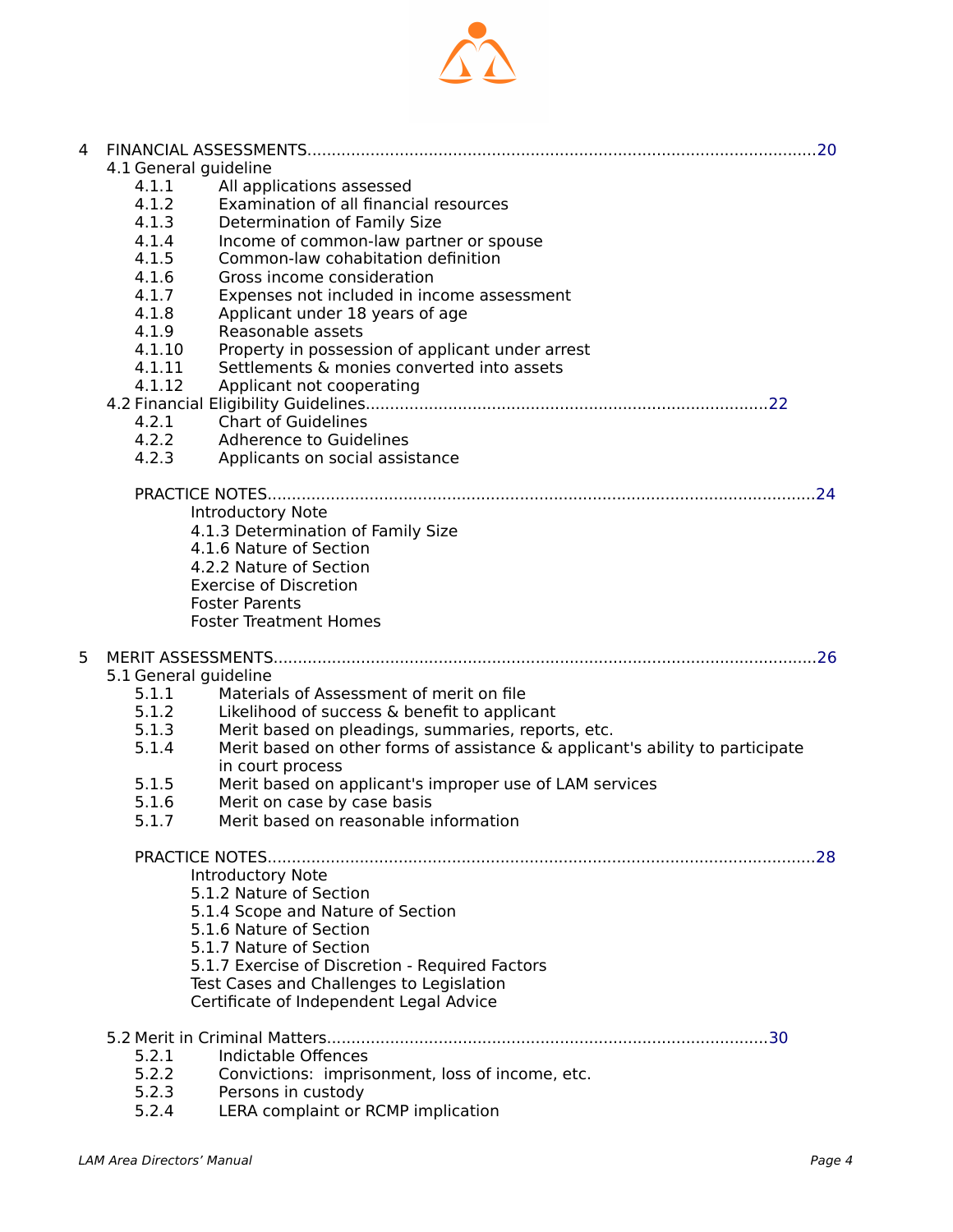

| 5.2.5<br>5.2.6<br>5.2.7<br>5.2.8                            | Peace Bond Applications<br>Multiple Informations arising out of single incident<br>Appeal of conviction to the Court of Appeal and/or SCC<br>Appeal of sentence to the Court of Appeal and/or SCC                                                                                                                               |  |
|-------------------------------------------------------------|---------------------------------------------------------------------------------------------------------------------------------------------------------------------------------------------------------------------------------------------------------------------------------------------------------------------------------|--|
|                                                             | Treatment of opinions received from counsel<br>Court Appointed Counsel under section 25(4)(b)<br>Charges Which are Waived In from other Jurisdictions                                                                                                                                                                           |  |
| 5.3.1<br>5.3.2<br>5.3.3<br>5.3.4<br>5.3.5<br>5.3.6<br>5.3.7 | Custody, access, child support, divorce, etc.<br>Divorce after 1 year of separation<br>Divorce after separation & costs of serving party known<br>All other circumstances based on 4.1 above<br><b>Exceptional circumstances</b><br>Maintenance Enforcement proceedings<br>Appeal of decision to Court of Appeal and/or the SCC |  |
|                                                             | 5.3.1(n) Protection Orders<br>5.3.5 Nature of Section<br><b>Custody and Access Variations</b><br>Custody and Access: Delayed Application<br>Child Support Variation: Child Support Guidelines<br><b>Costs for Service of Documents</b><br>Inter-Jurisdictional Support Orders                                                   |  |
| 5.4.1<br>5.4.2<br>5.4.3<br>5.4.4<br>5.4.5<br>5.4.6          | In Extreme Circumstances<br>Residential Tenancies Branch or Commission, WCB, CPP, Social<br>Assistance or removal of Public Trustee, etc.<br>Registration on Child Abuse Registry<br>Crown requests<br><b>Immigration Matters</b><br>Appeal of decision to the Court of Appeal and/or the SCC                                   |  |
|                                                             | 5.4.2 Nature of Section                                                                                                                                                                                                                                                                                                         |  |
| 5.5.1                                                       | Applications to PILC<br>Application Assessment Procedure<br>5.5.1 Nature of Section                                                                                                                                                                                                                                             |  |
| 5.6.1<br>5.6.2<br>5.6.3<br>5.6.4                            | <b>UMCLC</b> mandate<br>Oversight of UMCLC<br><b>Representation limits</b><br>Supervision of law students                                                                                                                                                                                                                       |  |
|                                                             |                                                                                                                                                                                                                                                                                                                                 |  |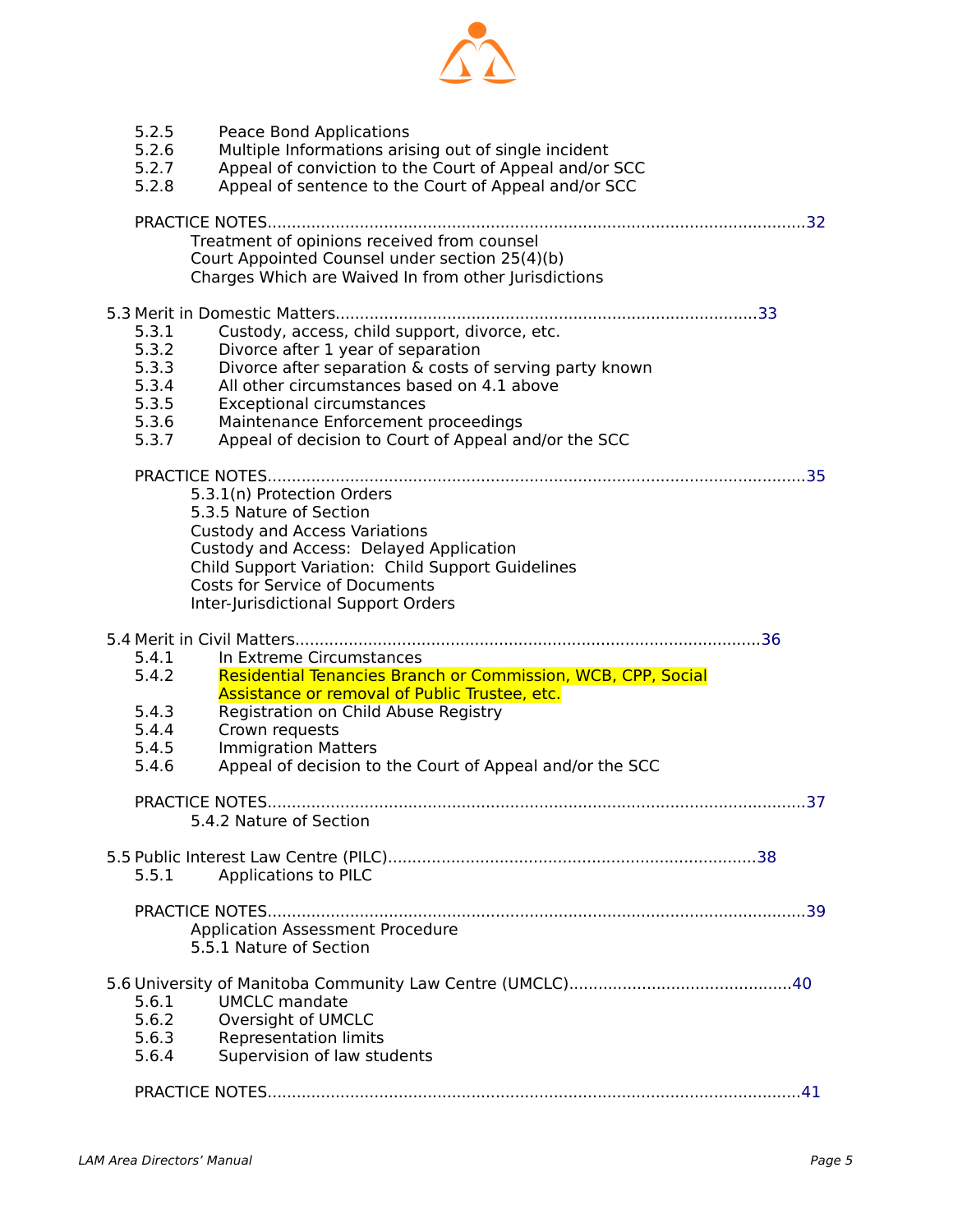

| 6 | 6.1                                              | Wards of Child and Family Services Agencies                                                                                                                                                                                                                                                                                                                          |
|---|--------------------------------------------------|----------------------------------------------------------------------------------------------------------------------------------------------------------------------------------------------------------------------------------------------------------------------------------------------------------------------------------------------------------------------|
|   | 6.1.1                                            | Legal Aid Manitoba's obligation                                                                                                                                                                                                                                                                                                                                      |
|   | 6.2<br>6.2.1<br>6.2.2<br>6.2.3<br>6.2.4          | Eligibility to make partial contributions<br>Signed by applicant with monthly payments<br>Payments in arrears<br>Refunds to applicants                                                                                                                                                                                                                               |
|   | 6.3<br>6.3.1<br>6.3.2<br>6.3.3<br>6.3.4<br>6.3.5 | Full eligibility to pay full cost<br>Signed contract for payment<br>Payments in arrears<br>Refunds to applicants<br>ATP & interest in property                                                                                                                                                                                                                       |
|   | 6.4<br>6.4.1<br>6.4.2<br>6.4.3<br>6.4.4<br>6.4.5 | Definition<br>Charge on Land<br>Applicant not required to sell land<br>Default of payments<br>Charge on Land for subsequent certificate                                                                                                                                                                                                                              |
|   | 6.5<br>6.5.1<br>6.5.2<br>6.5.3                   | Charge against award<br>Lump sum spousal benefit<br>Collecting costs on awards                                                                                                                                                                                                                                                                                       |
|   | 6.6<br>6.6.1<br>6.6.2<br>6.6.3                   | No coverage for previous defaulters<br>Reasonable explanation for default<br>Special circumstances                                                                                                                                                                                                                                                                   |
|   |                                                  |                                                                                                                                                                                                                                                                                                                                                                      |
| 7 | 7.1<br>7.3<br>7.4<br>7.5<br>7.6<br>7.7<br>7.8    | Representation for non-resident applicant<br>7.2 Appointment of counsel for incoming referral<br>Forwarding of information<br>Eligibility for Manitoba residents in another province<br>Information for outgoing referral<br>Criminal matters not covered by Reciprocal Agreement<br>Transfer of inmate to another province<br>Criminal Matters waived into Manitoba |
|   |                                                  |                                                                                                                                                                                                                                                                                                                                                                      |
| 8 | 8.1<br>8.2                                       | Definition of Rejections<br>Notice of Rejection form                                                                                                                                                                                                                                                                                                                 |
|   |                                                  |                                                                                                                                                                                                                                                                                                                                                                      |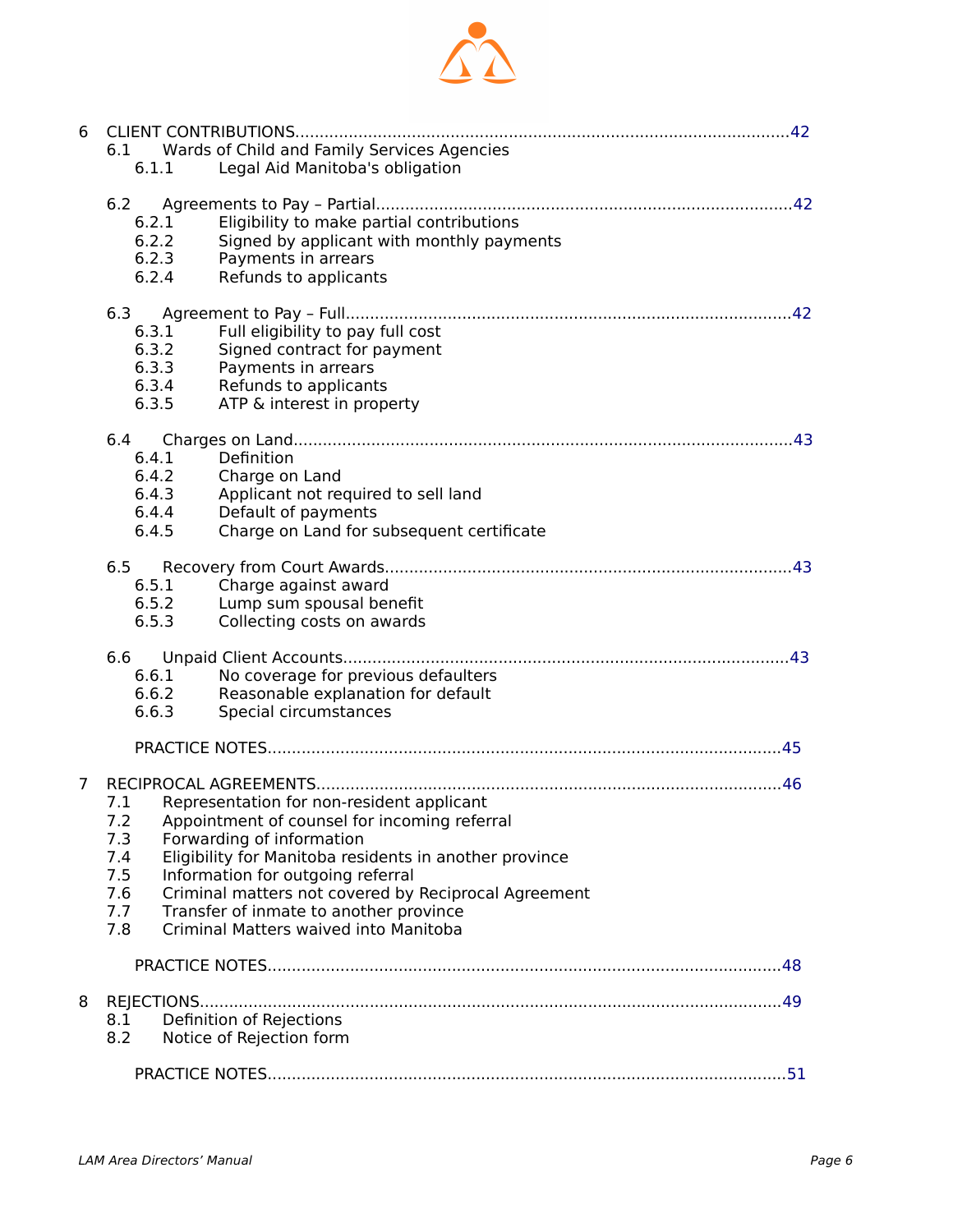

9 CERTIFICATE ISSUANCE......................................................................................................[53](#page-52-0)

9.1 Definition of Certificates<br>9.2 Procedure for listing infor

Procedure for listing information 9.3 Listing Legal Matters on certificates 9.4 Matters having insufficient merit

| 9.5  | Amendments to certificates after issuing                                                                                                 |
|------|------------------------------------------------------------------------------------------------------------------------------------------|
| 9.6  | Additional authorization required                                                                                                        |
| 9.7  | Conflict with law firm or same lawyer for co-accused                                                                                     |
| 9.8  | Certificate for limited purpose                                                                                                          |
| 9.9  | Varying existing order due to corollary relief                                                                                           |
| 9.10 | "Subject to reduced tariff"                                                                                                              |
| 9.11 | Representation by non-local private bar                                                                                                  |
| 9.12 | Authorization of pro rata share of disbursement                                                                                          |
| 9.13 | Authorization of additional disbursements/steps/motions                                                                                  |
| 9.14 | Authorizing Expenditures                                                                                                                 |
| 9.15 | Granting a Legal Aid Manitoba Certificate Retroactively                                                                                  |
| 9.16 | Certificates eligible for BCM or Discretionary Increase                                                                                  |
| 9.17 | Certificate Issuance for Counsel moving firm to firm or leaving practice                                                                 |
|      | Counsel moving from Staff to Private Practice<br>9.17.1                                                                                  |
|      | 9.17.2<br>Counsel moving from Private Practice to Staff                                                                                  |
| 9.18 | Appointment of Counsel on Category A or complex cases                                                                                    |
| 9.19 | Concern of Counsel Knowledge & Skill                                                                                                     |
| 9.20 | Appointment of Counsel where concern continues                                                                                           |
| 9.21 | Issuance of BCM in rural office                                                                                                          |
|      | Where Counsel having conduct of a file is not the counsel on the certificate<br><b>Financial Reviews</b><br>Limited Purpose Certificates |
|      |                                                                                                                                          |
| 10.1 | Definition of Active Certificate                                                                                                         |
| 10.2 | Billing of legal matters                                                                                                                 |
| 10.3 | Reasons for cancellation                                                                                                                 |
| 10.4 | Cancellation due to no response on Financial Review                                                                                      |
| 10.5 | Reactivation of certificate                                                                                                              |
| 10.6 | Cancellation due to change in counsel or payment of fees                                                                                 |
| 10.7 | No fees allowed following cancellation                                                                                                   |
|      |                                                                                                                                          |
|      |                                                                                                                                          |
|      | Changes in Counsel                                                                                                                       |
|      | <b>Extending Effective date of Cancellation</b>                                                                                          |
|      | <b>Non-Criminal Files</b>                                                                                                                |
|      | Criminal Files and Non-Criminal Files where a Trial has been set.                                                                        |
|      |                                                                                                                                          |
|      |                                                                                                                                          |
|      |                                                                                                                                          |
|      |                                                                                                                                          |
|      |                                                                                                                                          |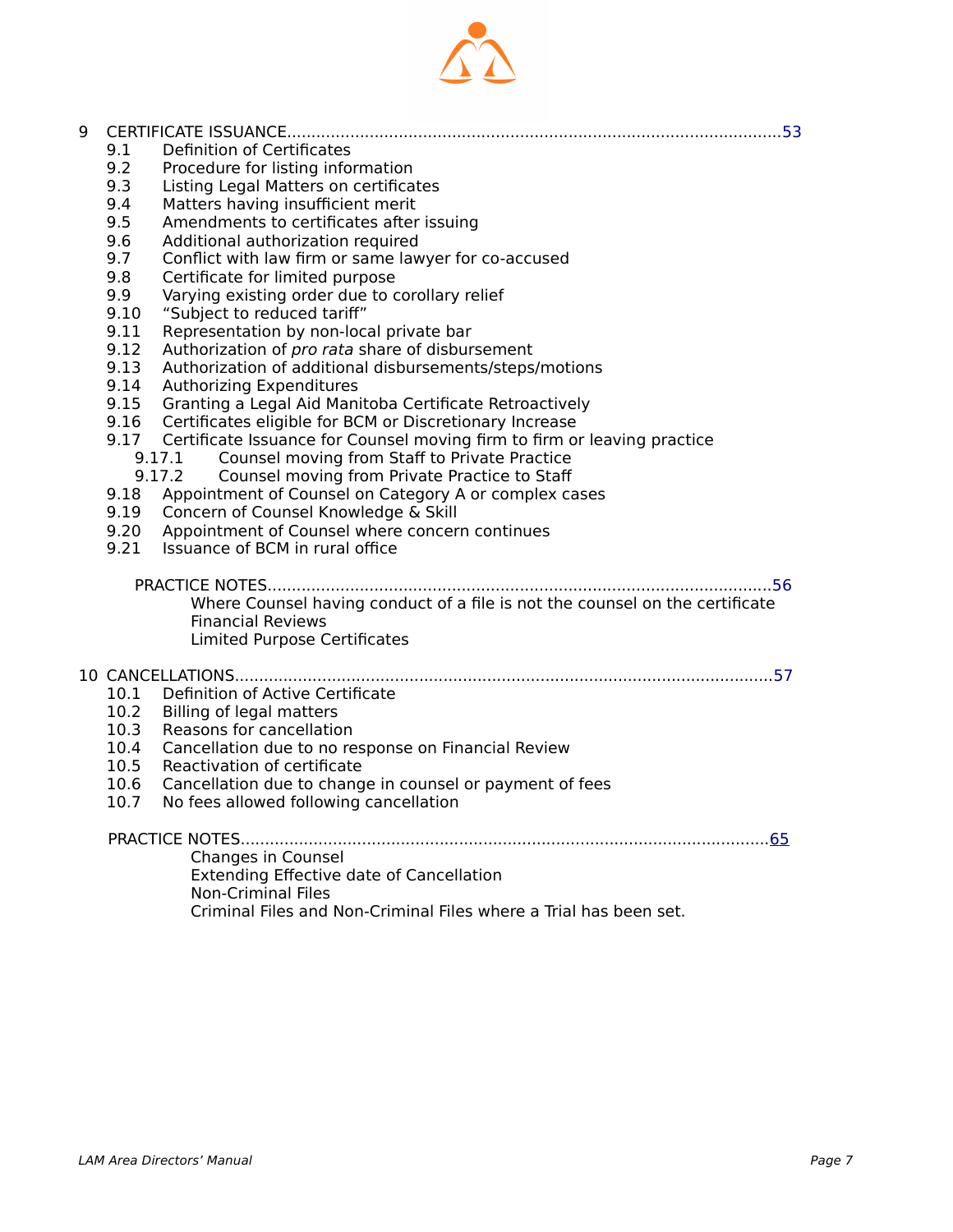

#### **INTRODUCTION Revisions Approved by Management Council on May 24, 2016**

The Area Directors' Manual and the Practice Notes related to its use were reviewed and revised as a result of Strategic Planning Process. This revision took place over four years from 2005 to 2008, culminating in a completely revised manual and a new process for intake.

Particular attention has been given to providing a clear, concise description of the duties performed by the Area Directors (ADs) and their staff. Time lines have been implemented on the assumption that financial information maintains its currency for no longer than six months. The systems department has provided invaluable assistance, both in creating processes to accommodate the changes made to operations, and in guiding us towards accommodation of the electronic processes that will eventually replace the physical file system we currently use.

Overall, the intention of this revision is to clarify and facilitate the decision-making and communication aspects of those crucial tasks.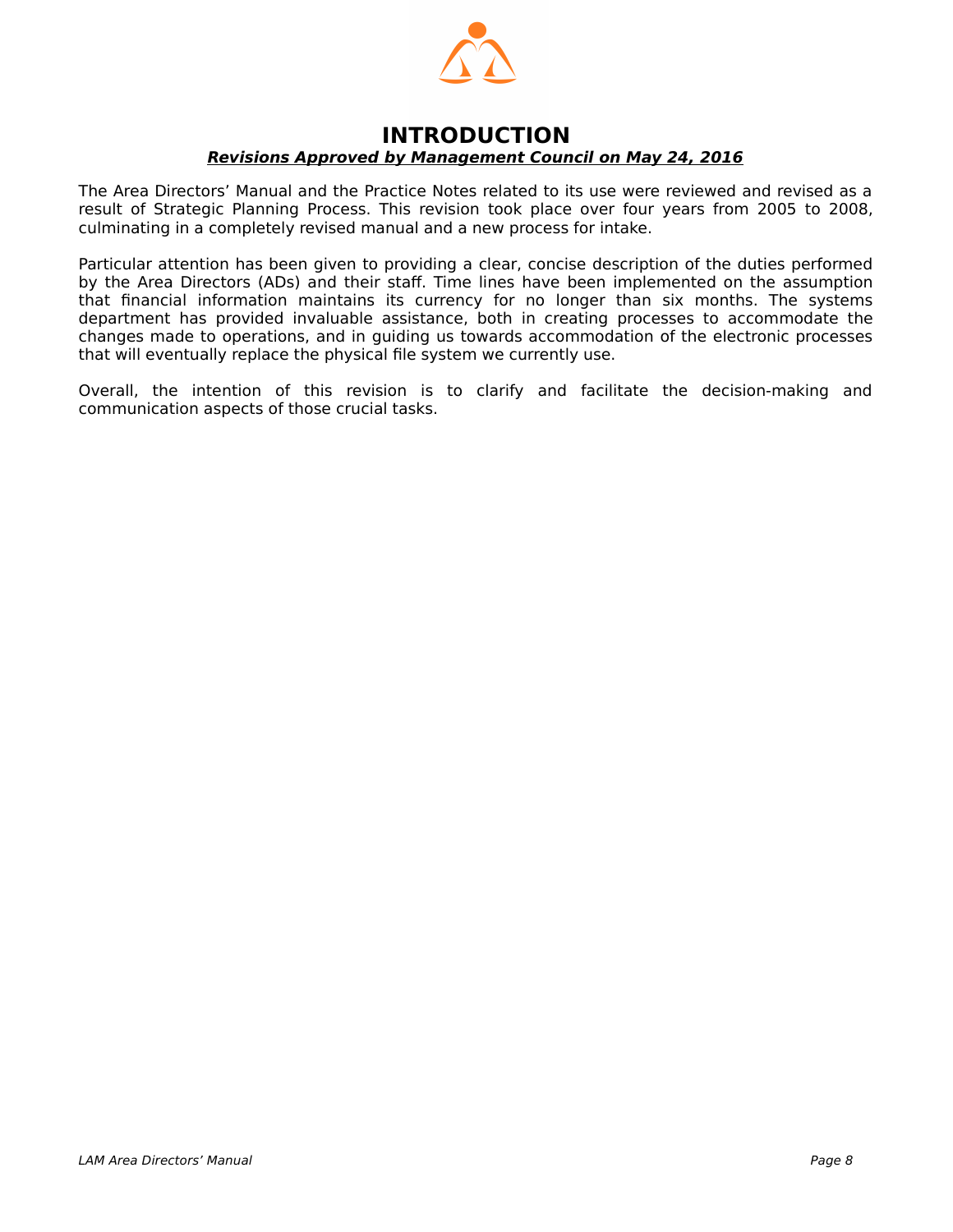

#### <span id="page-8-0"></span>**CHAPTER 1: GENERAL DUTIES Revisions Approved by Management Council on May 24, 2016**

The Area Directors (ADs) have their own legislated mandate and authority. They are responsible for acting within the guidelines provided by the Legal Aid Manitoba Act and Regulation. This responsibility is in addition to, and complementary to, their accountability to the Executive Director (ED). Documentation of the various decisions made by the ADs and open communication with Senior Management respecting decisions made and the rationale behind them is crucial if Legal Aid Manitoba (LAM) is to fulfill its mandate.

Chapter 1 describes the General Duties of an AD and who may perform them.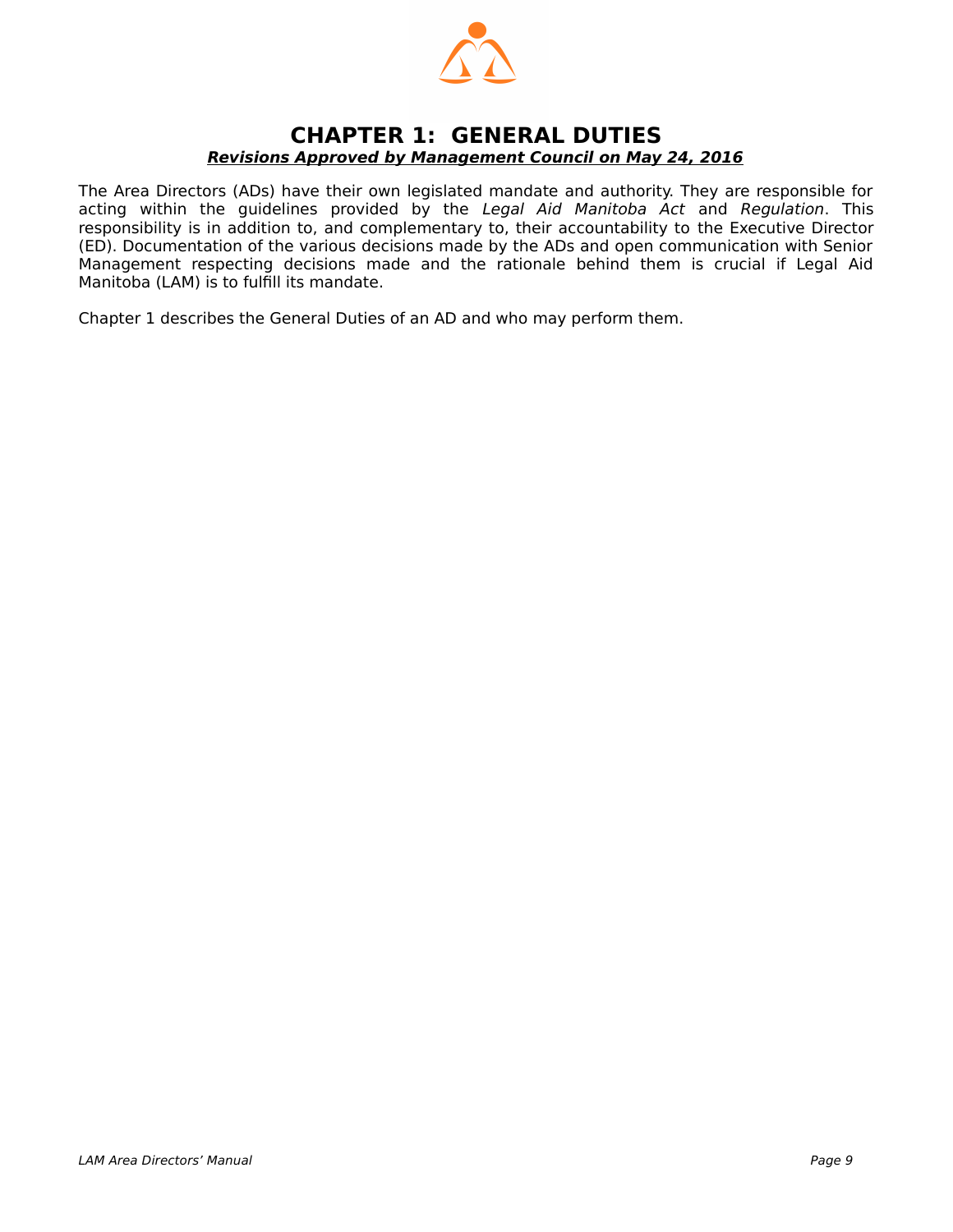

#### 1. **GENERAL DUTIES**

- 1.1 The ED, Deputy Director (DD), Legal Director (LD), Senior Area Director (SAD), and in the temporary absence of the AD, a lawyer appointed by the Management Council (MC) to be Acting AD, may all perform the duties of any AD.
- 1.2 The AD administers the Legal Aid plan with respect to the matters indicated in subsections  $10(1)$ ,  $10(2)$ ,  $11(1)$ ,  $11(2)$ , and  $11(3)$  of Legal Aid Regulation 225/91 (as am.) and shall ensure:
	- 1.2.1 communication with the public, private bar, and LAM staff is professional and courteous;
	- 1.2.2 Solicitor Client Privilege and all legislated obligations respecting confidentiality of client disclosed information are rigorously maintained at all times;
	- 1.2.3 eligible individual applicants in the AD's district receive competent and timely legal assistance, in accordance with available local resources, and in accordance with the guiding principle of equal access to justice for all Manitobans;
	- 1.2.4 legal assistance is provided in accordance with the Legal Aid Manitoba Act and Regulation;
	- 1.2.5 LAM policies and guidelines are followed;
	- 1.2.6 the Government of Manitoba policy on French language services is followed, written forms and communications are provided in the French language on request, and oral French language services are provided in districts designated as "French language service areas" where possible;
	- 1.2.7 all information relied upon in fulfilling the duties of the AD is retained in the file in a legible form. Where material is removed from a file a clear indication of the location of that material is maintained with the file;
	- 1.2.8 staff assisting with the AD's duties are properly supervised;
	- 1.2.9 office staff are always aware how to contact another AD in case of emergencies; and
	- 1.2.10 all correspondence with persons in custody is sent in an envelope clearly marked "SOLICITOR CLIENT PRIVILEGE" on both sides of the outside of the envelope in red ink and initialed by the AD or their designate in red ink.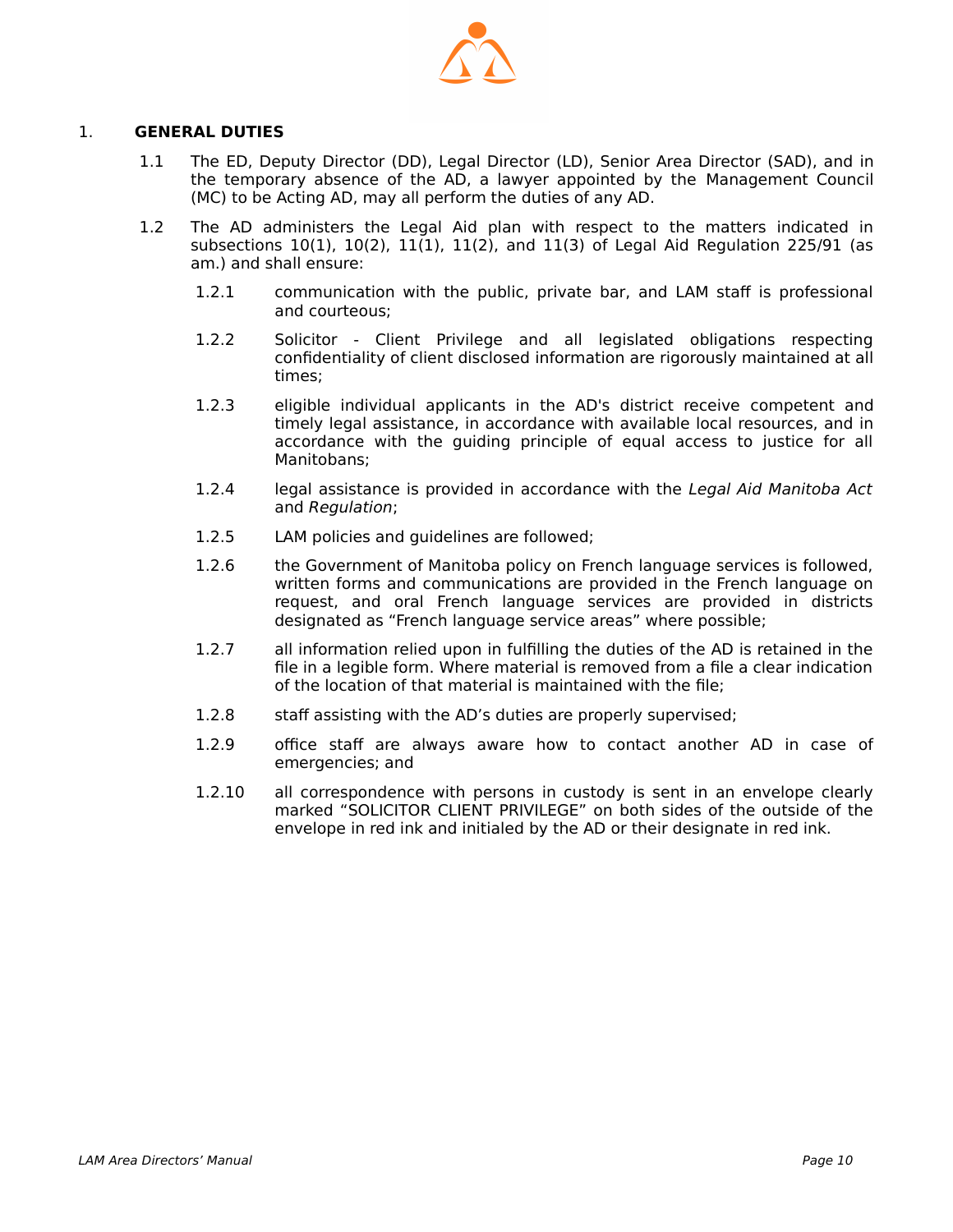

# <span id="page-10-0"></span> **PRACTICE NOTES: GENERAL DUTIES**

## **APPEALS FROM DECISIONS OF THE EXECUTIVE DIRECTOR (ED)**

Decisions made at LAM must comply with the requirements of the Act and the Regulation, as well as with the policies established by the MC and set out in the AD Manual. The Appeal Committee reviews the ED's decisions on the basis of "reasonableness".

The reasonableness standard is well known in administrative law. It means the Committee will not decide an appeal on the basis of whether the Committee might have decided differently. Instead it will focus on whether the ED's decision is justified under the Act, the Regulations and LAM's policies, whether it is transparent and intelligible and whether it falls within a range of possible, acceptable outcomes that are defensible in respect of the facts and law. [See *Dunsmuir* [\(2008\)](http://www.canlii.org/en/ca/scc/doc/2008/2008scc9/2008scc9.html?searchUrlHash=AAAAAQANZHVuc211aXIgMjAwOAAAAAAB) [SCC 9 \(CanLII\)](http://www.canlii.org/en/ca/scc/doc/2008/2008scc9/2008scc9.html?searchUrlHash=AAAAAQANZHVuc211aXIgMjAwOAAAAAAB)].

The Committee is not obliged to follow its previous decisions. As with all decisions at LAM, each case is decided on its own merits. However, consistency is very important; appeals that have similar facts and circumstances should end up with similar results.

In [Appeal No. 22](http://www.legalaid.mb.ca/pdf/appealcommittee/Decision%20No.%2022.pdf) the Appeal Committee outlines its application of the "reasonableness" standard on a case by case basis.

## **APPEALS DEEMED TO HAVE BEEN ABANDONED:**

The decision in [Appeal No. 24](http://www.legalaid.mb.ca/pdf/appealcommittee/Decision%2024.pdf) indicates that where applicants do not participate diligently, the Appeal Committee may treat the appeal as having been abandoned and may dismiss it on that basis alone.

\*see also comments made in [Appeal No. 47,](http://www.legalaid.mb.ca/pdf/appealcommittee/Decision%20No.%2047.pdf) [Appeal No. 48](http://www.legalaid.mb.ca/pdf/appealcommittee/Decision%20No.%2048.pdf), [Appeal No. 58](http://www.legalaid.mb.ca/pdf/appealcommittee/Decision%20No.%2058.pdf), [Appeal No. 05](http://www.legalaid.mb.ca/pdf/appealcommittee/Decision%2005.pdf).

## **AVAILABILITY OF LAM FORMS IN FRENCH**

LAM forms have been translated into French and are available for use on the Legal Aid home database at usr/legal/home/share/Forms.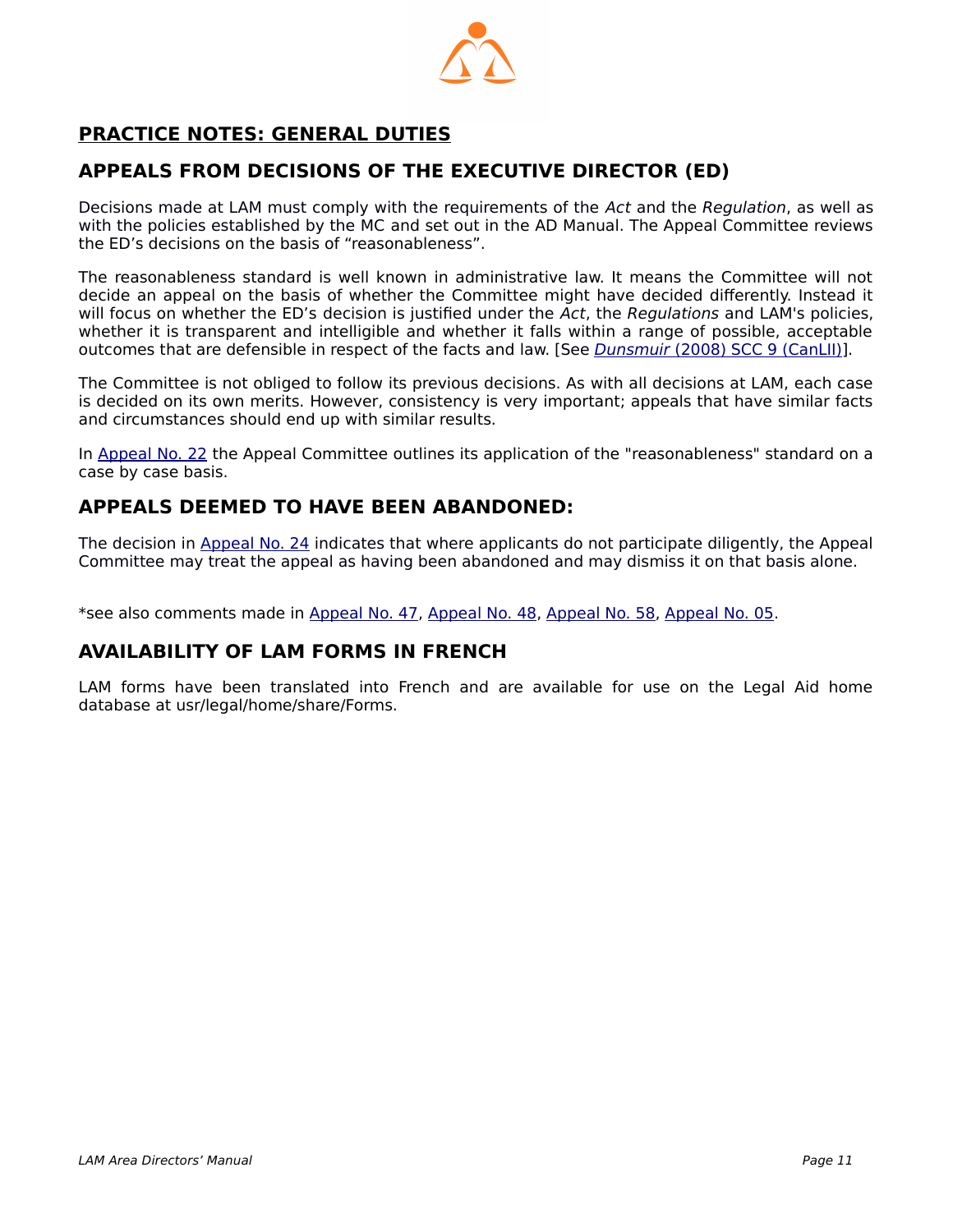

## <span id="page-11-0"></span>**CHAPTER 2: APPLICATIONS Revisions Approved by Management Council on May 24, 2016**

Most requests for legal aid are directed to Legal Aid Manitoba (LAM) through an application form. The form is created by LAM and the information sought from an Applicant by way of the form is the minimum personal information required to properly fulfill the Area Director's (AD's) responsibilities. The information is required in a timely fashion to ensure accurate decisions respecting eligibility are made. The time lines and other requirements in this section are intended to be enforced; exceptions to them are to be made rarely and by the AD personally.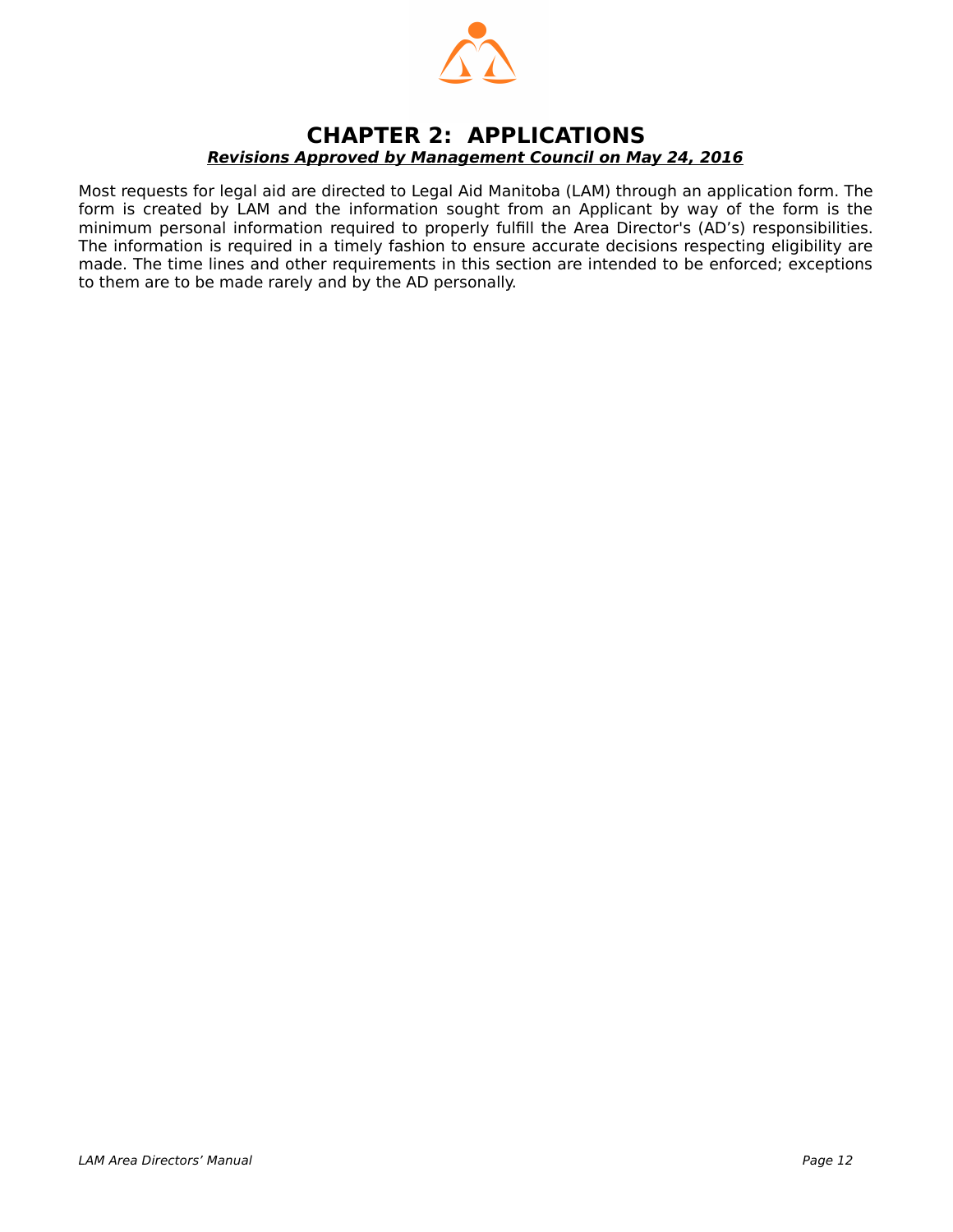

#### 2. **APPLICATIONS**

- 2.1 Applications on a current Legal Aid Application Form that has been signed in the preceding 60 days and submitted with:
	- a) sufficient information to determine the substance and limits of a certificate;
	- b) sufficient information to assess financial eligibility;
	- c) sufficient information to determine merit; and
	- d) the prescribed application fee, or waiver, where applicable;

are ordinarily assessed for eligibility within 14 days.

- 2.1.1 Applications that do not satisfy the criteria in 2.1 result in a request for further required information or explanation of why it is not available. These applications are either designated as pending further information, or rejected.
- 2.1.2 Applications disclosing income \$2,000.00 less than the applicable yearly full eligibility guideline or higher, include documentation from a credible 3rd party source (pay stubs from employment, letter from employer or accountant, Income Tax documents, etc.).
- 2.1.3 Applications that do not satisfy the criteria in 2.1.2 result in an immediate request for the missing information or an explanation of why it is not available. These applications are either designated as pending further information or rejected.
- 2.1.4 Applications that remain pending further information after 30 days are rejected.
- 2.1.5 Applications that have been rejected pursuant to 2.1.4 will be reconsidered without a further application if the requested information or explanation is provided within 60 days of the date of issuance of a Rejection.
- 2.1.6 In exceptional circumstances an AD may personally waive any or all requirements of the formal application process and authorize representation on information the AD determines to be reliable. The representation authorized shall not exceed what is reasonably necessary in light of the exceptional circumstances. Each exercise of this discretion must be reported to the ED or his designate.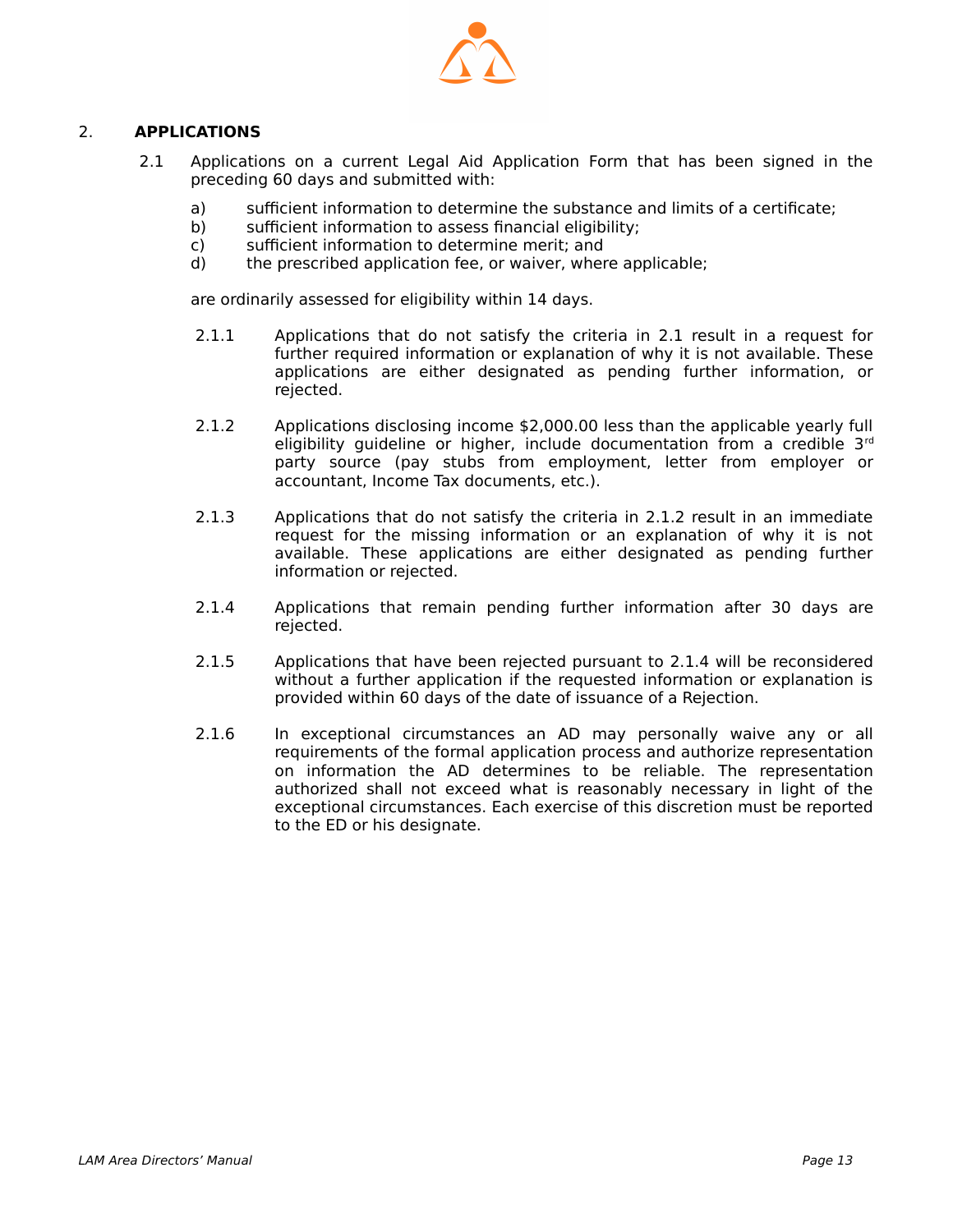

# <span id="page-13-0"></span> **PRACTICE NOTES: APPLICATIONS**

## **UNSIGNED APPLICATIONS**

An application which has not been signed may not be entered into the system. Where an application has been taken over the phone and the interviewer has complied with Telephone Application Procedure, the application is deemed to be signed.

## **APPLICATIONS TAKEN OVER THE TELEPHONE**

There are situations where a client is unable to attend to a Drop-In Centre to have an application taken in person.

## **RESPONSIBILITY FOR TAKING THE APPLICATION:**

The Area Office closest to where the client is currently residing (being held) will take the application.

#### **PROCEDURE:**

- Where an application is taken (in writing) over the phone the interviewer will read the entire backing and waivers to the client. The client must confirm that he is agreeing to the conditions and would sign the application. The verbatim responses by the client must be kept by the interviewer. An Attestation form is completed by the interviewer.
- The original application will be sent (faxed, mailed or electronically sent) to the client for signature and the notes and attestation taken during the phone interview scanned and attached to the file electronically. If the application is not returned within 14 days then the application shall be deemed to be abandoned by the client. If the application cannot be signed because there is no ability to get a copy to and from the client in a reasonable period of time, the application is to be treated as if it were signed. If the application is not signed then the attestation may take the place of the actual client signature where the application cannot be signed.
- A faxed or electronically reproduced signature is acceptable.
- Where the application pertains to charges or a matter in another area of the province, the application and any supporting material will be entered, scanned and emailed to the appropriate area office.

#### **APPLICATIONS REFERRED TO THE EXECUTIVE DIRECTOR (ED)**

Applications, or requests for amendments on active certificates, for the following are directed to the ED:

- a) Civil lawsuits involving damages;
- b) Appeals to the Court of Appeal or the Supreme Court of Canada;
- c) Test cases;
- d) Charter challenges to legislation;
- e) Wrongful Conviction proceedings;
- f) Applications under section 745.6 Criminal Code (Faint Hope Applications);
- g) Coverage for Groups and Public Interest Cases;
- h) Court appointed counsel other than under s.25 of the Youth Criminal Justice Act and section 34 of the Child and Family Services Act; and
- i) Cases and Appeals in Federal Court and the Federal Court of Appeal.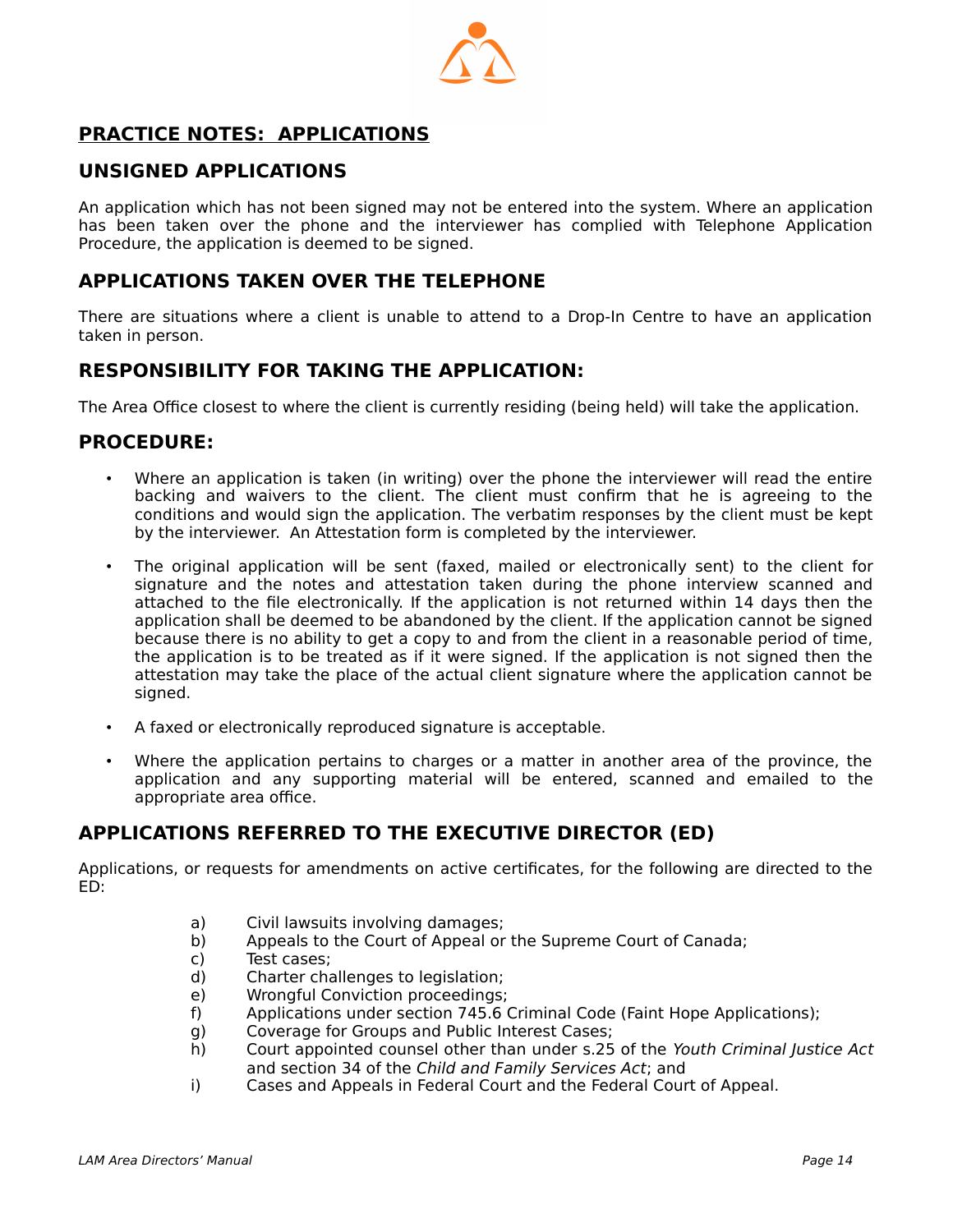

## **APPLICATIONS FOR APPEALS TO**

- **THE SUPREME COURT OF CANADA**
- **FEDERAL COURT OF APPEAL**
- **MANITOBA COURT OF APPEAL**

A number of issues regarding the information required to properly process these applications were commented on in the Appeal Committee's decision in [Appeal No. 41.](http://www.legalaid.mb.ca/pdf/appealcommittee/Decision%20No.%2041.pdf)

Issues raised by the Appeal Committee in "C.C." have been addressed in [Notice to the Profession 22-](http://www.legalaid.mb.ca/pdf/np_22_2014.pdf) [2014](http://www.legalaid.mb.ca/pdf/np_22_2014.pdf).

#### **CONFLICTS OF INTEREST**

Where an actual or apparent conflict of interest between an Applicant and the AD comes to the attention of the AD, the application will be immediately referred to a different AD for consideration.

#### **APPLICATION FEE**

Every application must be accompanied by a \$25.00 application processing fee, an assignment of \$25.00 from a prisoner's account, or a valid waiver. Only one fee, assignment, or waiver is required per application. The application processing fee must be paid by cash, money order, certified cheque, or lawyers trust cheque.

#### **APPLICATION FEE WAIVERS**

The application processing fee is waived for:

- a) persons in receipt of social assistance;
- b) women applying from women's shelters;
- c) persons applying from Mental Health facilities;
- d) adults in full-time attendance at a secondary or post-secondary institution and in receipt of student aid or student loans;
- e) remand prisoners who were dependent on social assistance at the time of arrest;
- f) prisoners who have signed a form assigning \$25.00 from the inmates account;
- g) youths whose parents/legal guardians (or parent/legal guardian) are in receipt of social assistance benefits;
- h) persons incarcerated as a result of a sentence under the Youth Criminal Justice Act applying for a review or an appeal;
- i) infants who are a ward of a Child and Family Service Agency (including children subject to a Voluntary Placement Agreement);
- j) court appointed counsel; or
- k) persons in receipt of disability payments, regardless of source, where the disability payment makes up more than 75% of their gross income.

The AD may waive the application processing fee:

- a) if the Applicant indicates an intention to apply for social assistance and appears to be eligible for social assistance;
- b) if a young person is denied release and reasonable efforts to have the parents/legal guardians pay have been unsuccessful; or
- c) where payment of the fee would cause undue delay or hardship.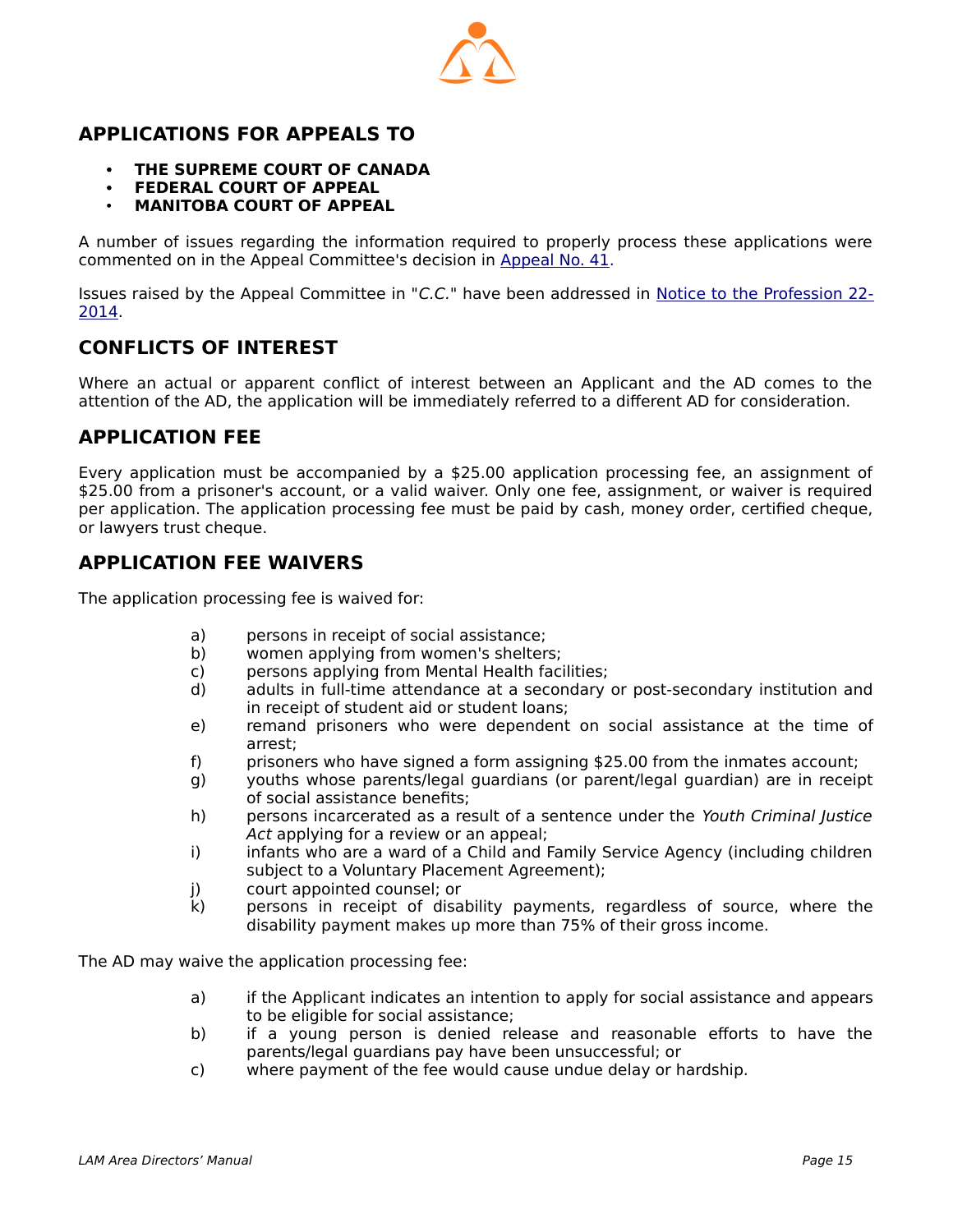

Where release is arranged for a person in remand custody, an assignment form is not used, and the representing counsel and Applicant are advised that the fee must be paid within 14 days of their release or their application will be rejected.

# **APPLICATION FEE REFUNDS**

The AD may refund the application processing fee where it appears to have been collected in error or where the Applicant withdraws the application prior to it being entered into LAMAS.

# **2.1.6 NATURE OF SECTION**

Section 2.1.6 grants the AD/ED discretion to waive compliance with the formalities of the application process in exceptional circumstances; however, the language of the AD Manual places restrictions on the scope of discretion granted in this section. The policies set out in the manual are the product of careful deliberation by the MC in consultation with and with the advice of LAM management and the MC's Policy Committee. An unlimited power to ignore them would make the AD Manual meaningless. The policies in the AD Manual should only be waived carefully, exceptionally and in an objectively defensible manner.

\*see comments starting at page 7 in the Appeal Committee's decision in [Appeal No. 21](http://www.legalaid.mb.ca/pdf/appealcommittee/Decision%2021.pdf).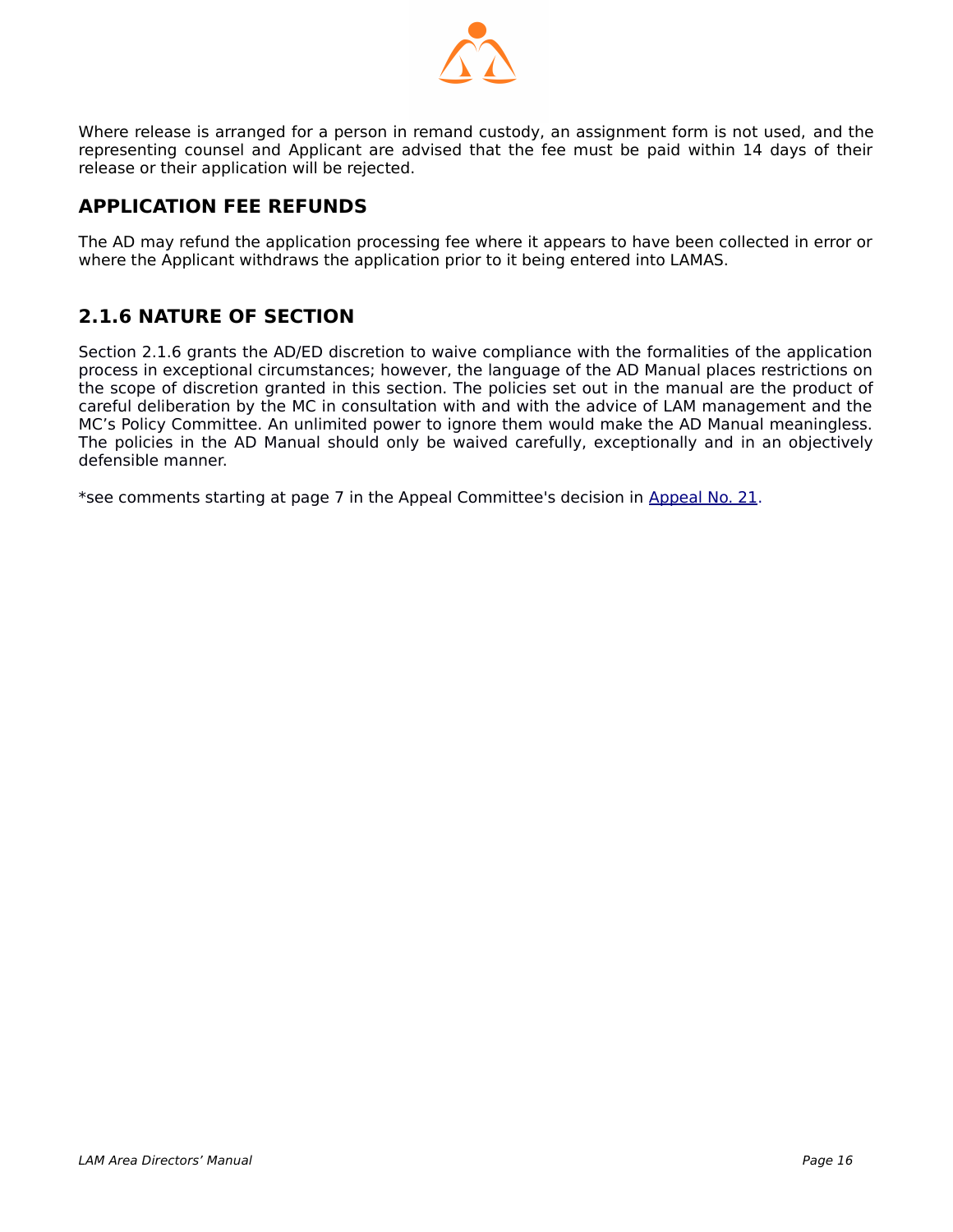

## <span id="page-16-0"></span>**CHAPTER 3: COURT APPOINTED COUNSEL Revisions Approved by Management Council on May 24, 2016**

There are limited situations where Legal Aid Manitoba (LAM) routinely assumes conduct by providing counsel pursuant to an appointment by the courts. These situations are outlined in this section. Court appointments that are made in situations other than those set out in this section must be dealt with by the Executive Director (ED) or his/her delegate personally.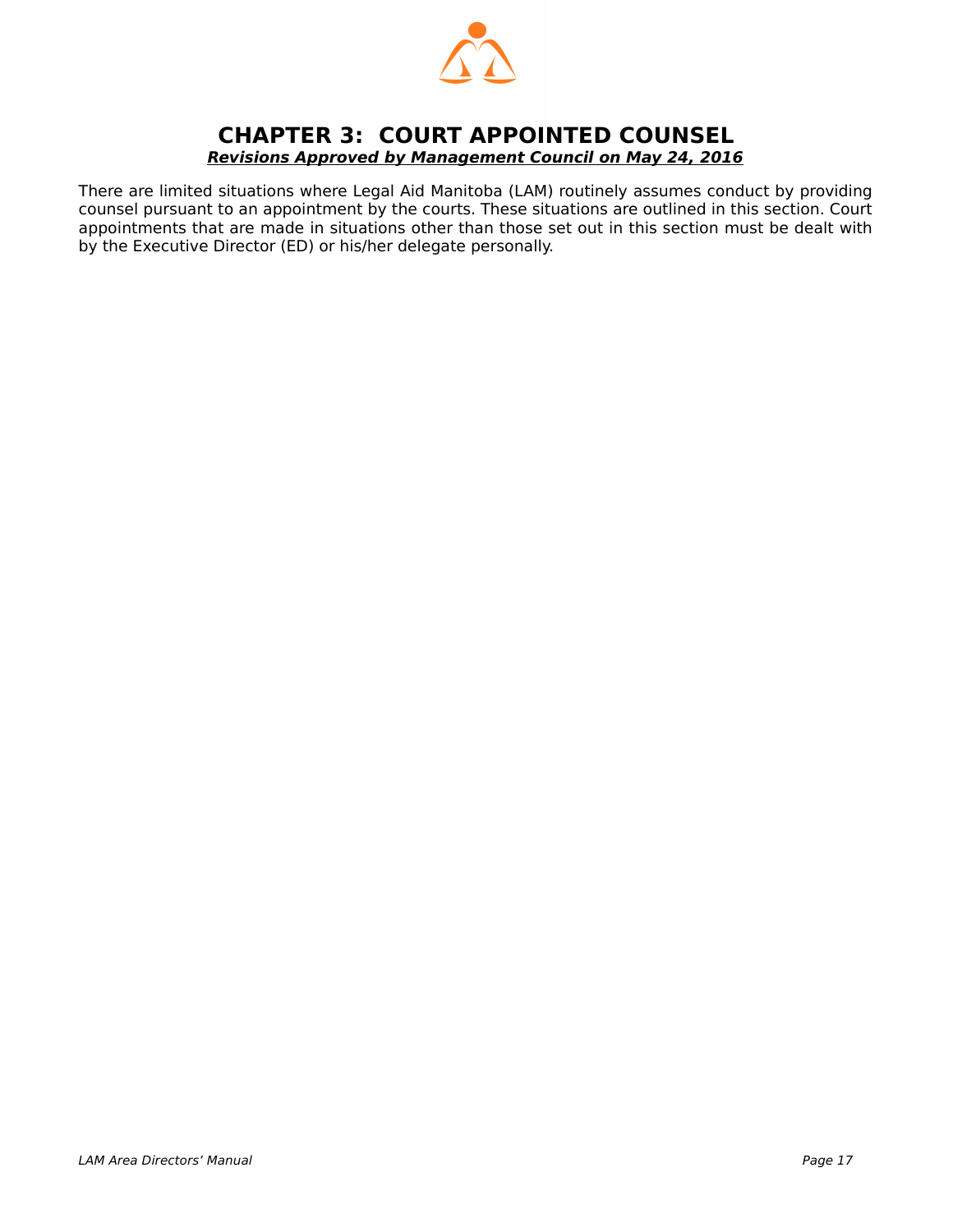

#### 3. **COURT APPOINTED COUNSEL**

- 3.1 Appointments of counsel made by a Judge pursuant to section 34(1.1) of The Child and Family Services Act result in the immediate appointment of a lawyer.
- 3.2 Directions for the Attorney General to provide counsel pursuant to section 25(4)(b) of the Youth Criminal Justice Act result in the immediate appointment of a lawyer.
- 3.3 A request of the court pursuant to section 672.24 and 672.5(8) of the Criminal Code will result in the immediate appointment of a lawyer. An application shall be taken and an assessment of financial eligibility made, where possible. The cost of representation is recovered from the Applicant, their trustee or committee, or the Crown.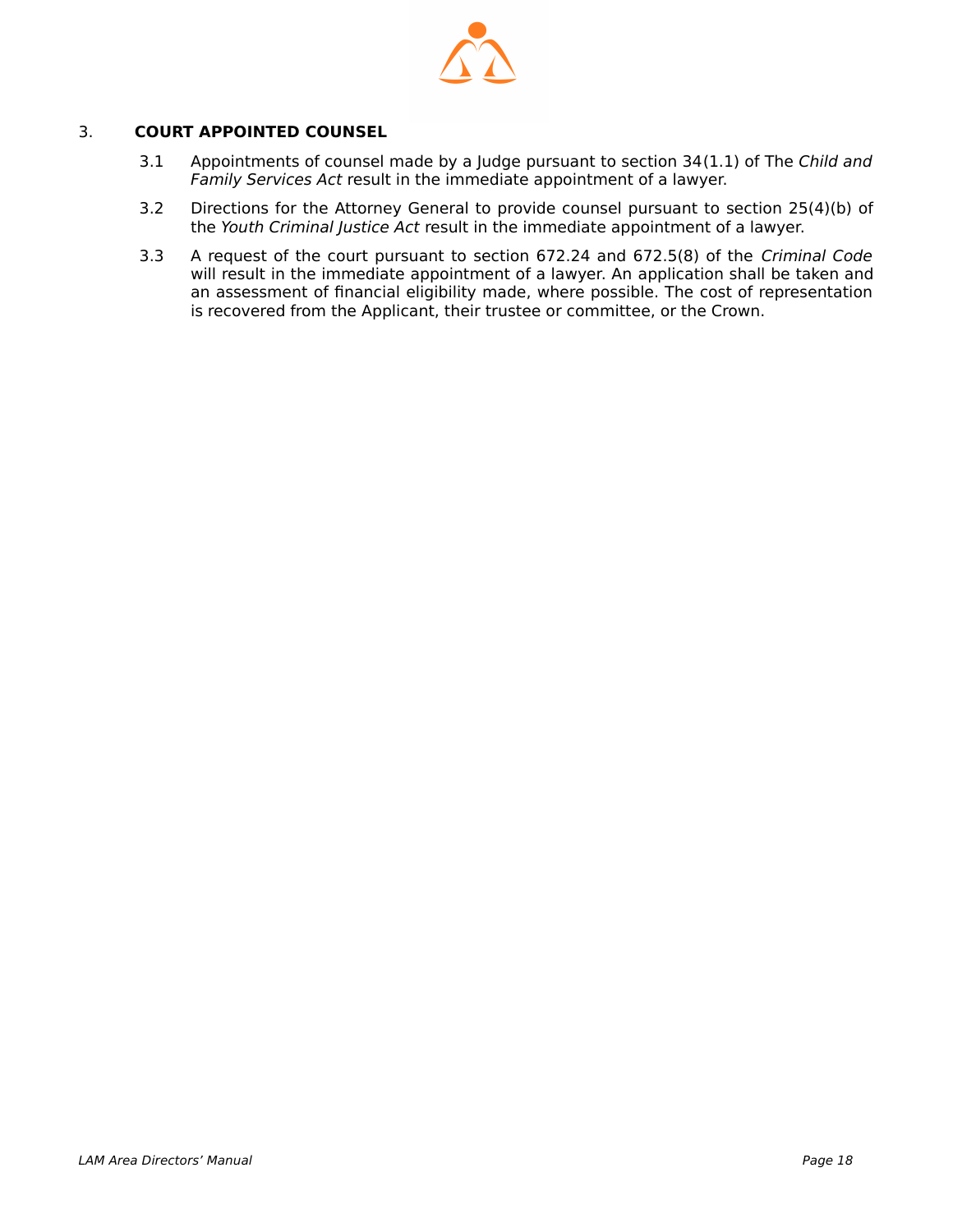

# <span id="page-18-0"></span> **PRACTICE NOTES: COURT APPOINTED COUNSEL**

## **AMICUS CURIAE (CHILD WELFARE)**

Pursuant to [section 34 of](http://web2.gov.mb.ca/laws/statutes/ccsm/c080e.php#34(1.1)) [T](http://web2.gov.mb.ca/laws/statutes/ccsm/c080e.php#34(1.1))[he](http://web2.gov.mb.ca/laws/statutes/ccsm/c080e.php#34(1.1)) [Child and Family Services Act](http://web2.gov.mb.ca/laws/statutes/ccsm/c080e.php#34(1.1)) children over the age of 12 may, upon direction of the court, instruct counsel. When LAM receives an Order from the court advising that a lawyer is to be provided to the child pursuant to section 34(2), a certificate is issued in accordance with The Department of Justice Act and Government-Funded Legal Representation Regulation.

## **SECTION 25 OF THE YOUTH CRIMINAL JUSTICE ACT**

Section 25 (4)(a) of the Youth Criminal Justice Act authorizes a Judge to refer a young person to the Legal Aid program to obtain counsel. This referral will result in an application being taken and will be dealt with in the ordinary course.

Where a young person is unable to obtain counsel, section  $25(4)(b)$  authorizes a Judge to order the Attorney General to provide counsel.

In order for a section 25(4)(b) order to be made, an application must first be taken and rejected. A section 25(4)(b) appointment made before a Legal Aid Application has been rejected will not be honoured by LAM unless it will result in undue delay or detriment to the defence of the accused youth.

## **OTHER COURT APPOINTED COUNSEL**

All other decisions to grant certificates or otherwise fund Court appointed counsel must be referred to the ED immediately for assessment.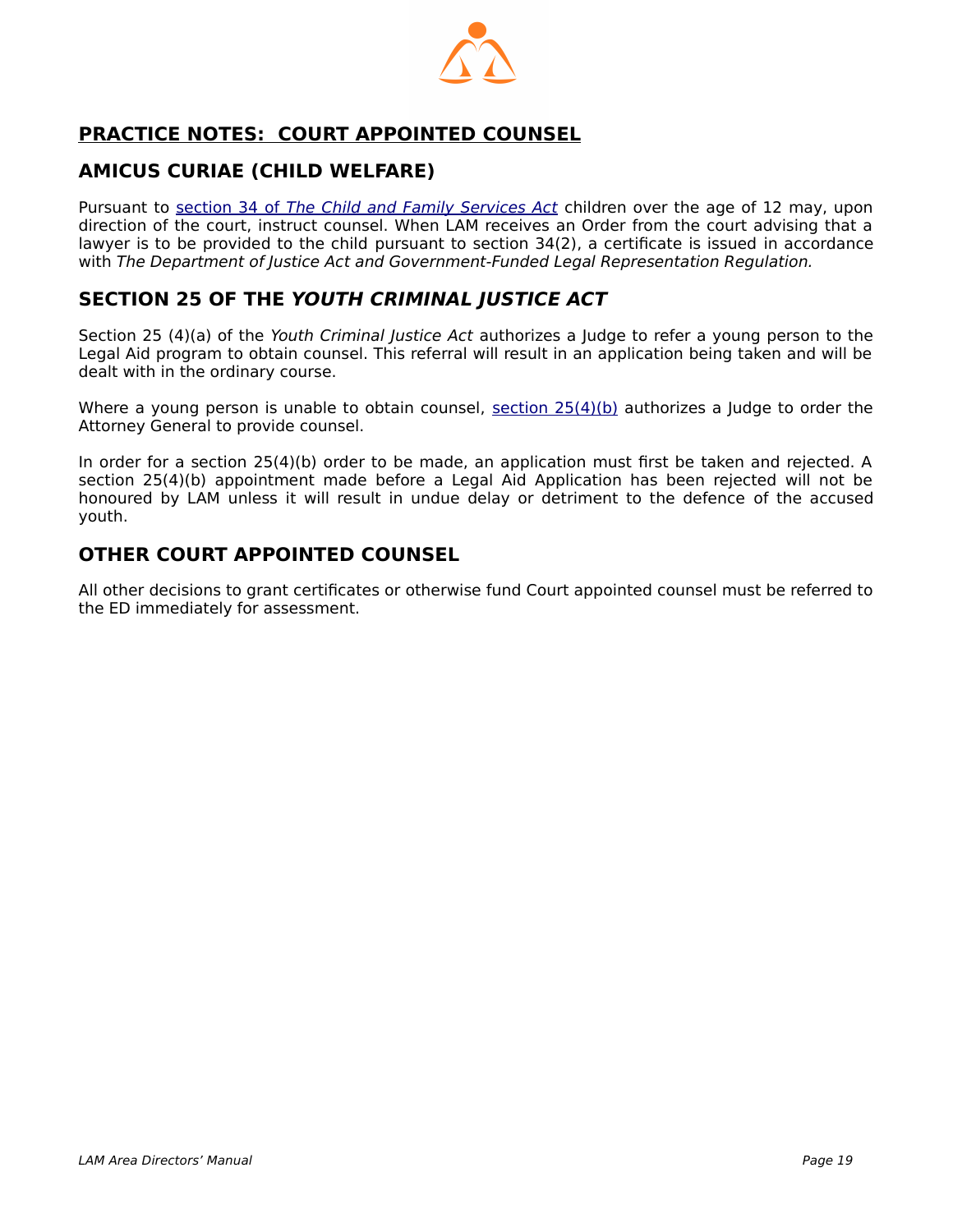

#### <span id="page-19-0"></span>**CHAPTER 4: FINANCIAL ASSESSMENTS Revisions Approved by Management Council on May 24, 2016**

The focus of this section is determining the financial resources available to a person to fund their legal matter. Certain monies are excluded on the basis that they are properly needed for extraordinary necessities or exigencies. Other monies are included because they are reasonably available in spite of the need for further steps to make them actually available. In order for a proper assessment to be made, the information relied upon by this section must be less than six months old.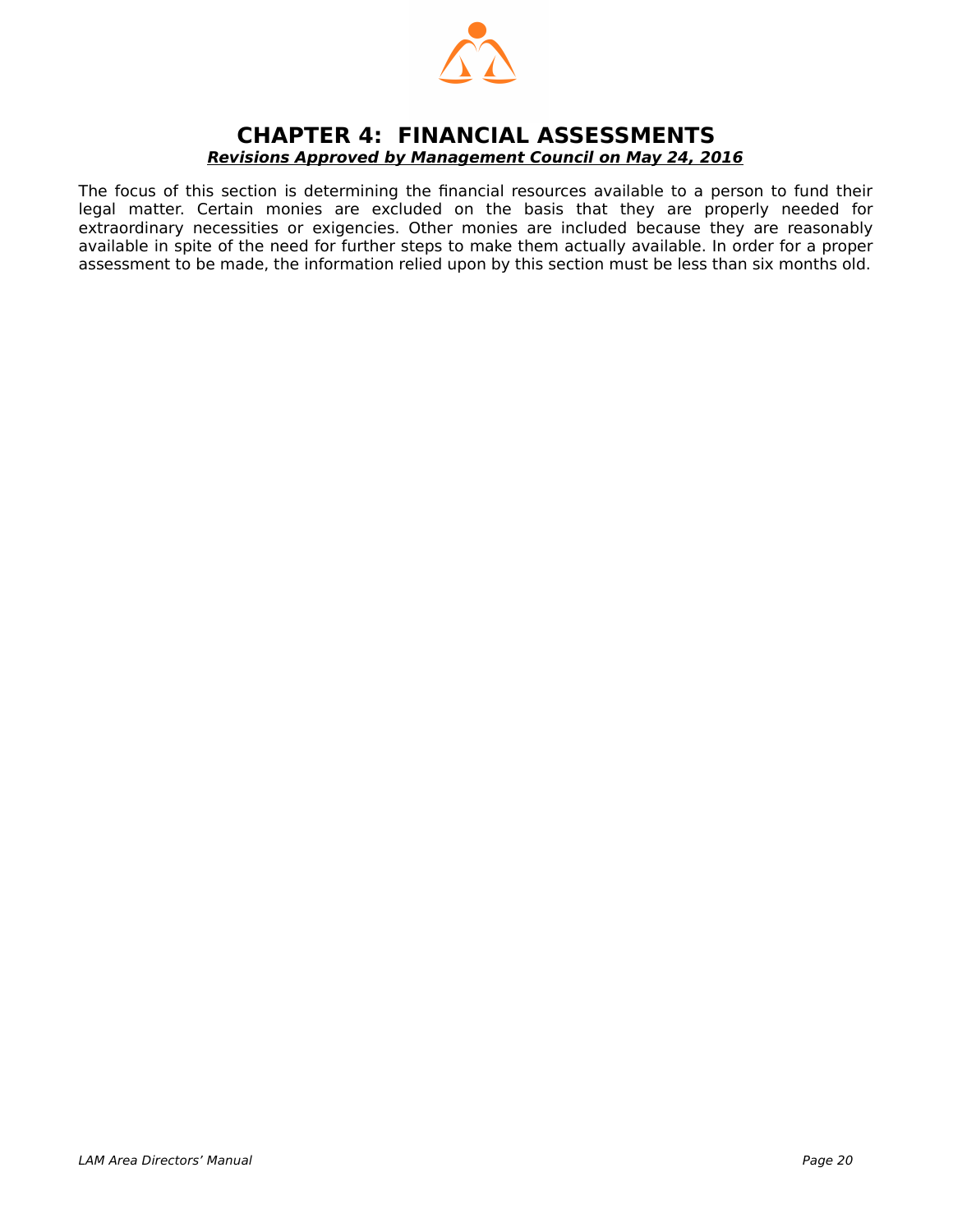

#### 4. **FINANCIAL ASSESSMENTS**

#### 4.1 **FINANCIAL ASSESSMENTS GENERAL GUIDELINE**

- 4.1.1 Every application will be assessed for financial eligibility prior to a certificate issuing.
- 4.1.2 Financial assessments require examination of all available financial resources that are reasonably available to fund the legal matter. Indebtedness may restrict the availability of financial resources to fund the matter and must be considered alongside an Applicant's income and assets.
- 4.1.3 Financial eligibility is based on the number of individuals in the family unit. The family unit is defined as one or, where applicable, two adults cohabiting in a married, or common-law relationship and:
	- a) any child(ren) under the age of 18 who are in the legal care and control of the adult(s);
	- b) any child(ren) over the age of 18 who reside with, and are dependent on the adult(s) because they are enrolled in a full-time education program, and may be eligible to receive child support based on current legislation and jurisprudence;
	- c) any individual who is 18 years of age or older, and
		- i) resides with the adult(s);
		- ii) is related to the adult(s) by biology, marriage/common-law relationship, or adoption; and/or
		- iii) is dependent on the adult(s) for their personal needs and care because of a physical or mental impairment.
- 4.1.4 The income of a common-law partner or spouse that resides with the Applicant is deemed to be reasonably available to fund the legal matter in issue as long as the common-law partner or spouse is not adverse in interest in the legal matter.
- 4.1.5 Adult persons cohabiting for over one year are presumptively living common-law for the purposes of financial eligibility for legal aid. Selfdeclaration or other evidence of common-law status may also be conclusive where cohabitation is less than one year.
- 4.1.6 Income for a financial assessment means gross income. Tips, gratuities, bonuses, earned interest, annuities, personal income drawn from a business, spousal and child support and similar resources are all included in income for the financial assessment.
- 4.1.7 Daycare expenses, maintenance payments actually paid out, monies garnished, the Canada Child Benefit (CCB), money received as a foster parent, grants or bursaries received for education programs, and residential school settlements are not included in income.
- 4.1.8 Where an Applicant under the age of 18 is in the care of a parent or guardian, or is a ward of an agency, the responsible person or agency has a legal obligation to assist the Applicant. The financial resources of that person or agency are reasonably available to the Applicant and are included in the assessment of financial eligibility.
- 4.1.9 An asset is reasonably available to fund a legal matter if it:
	- a) is not reasonably needed to secure food, shelter, clothing, ongoing training, education programs, or a means of income to an Applicant or their immediate family;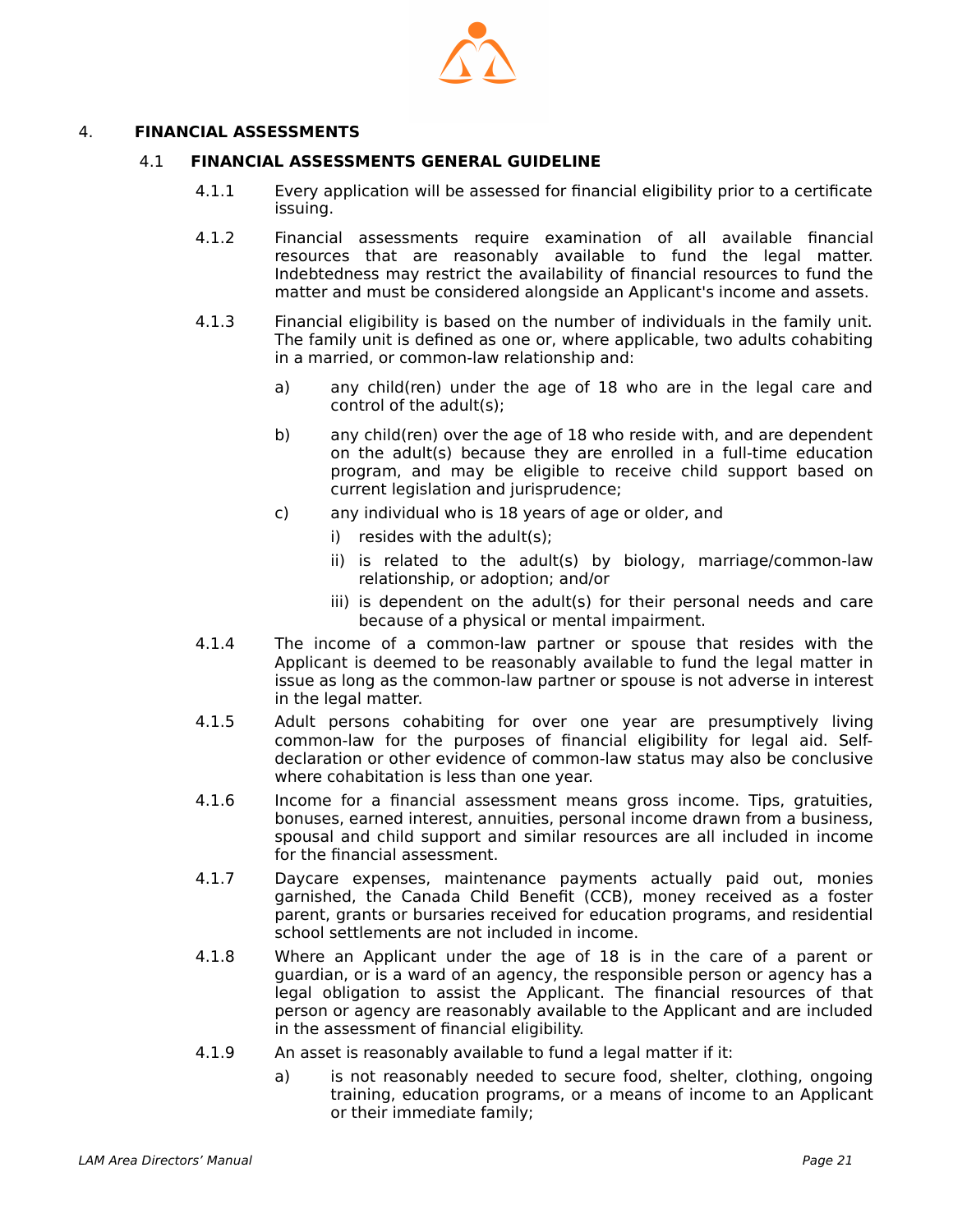

- b) can be borrowed against, used as security for a private retainer, or otherwise readily converted into cash;
- c) is not security for a debt greater than its value that will become due upon its disposition;
- d) is reasonably capable of funding the costs associated with the legal matter on a private fee basis;
- e) is available to an Applicant in the reasonably foreseeable future; or
- f) Cash and assets readily turned into cash (securities, bonds, etc.), shall be considered for financial assessment purposes as income. Provided an Applicant's assessed income in the past 12 months (inclusive of these cash or assets) remains below the applicable guideline (Fully Eligible, ATP – Partial, ATP – Full), and the Applicant's assessed income in the proceeding 12 months (inclusive of these cash or assets) remains below the applicable guideline, the client shall not on account of these cash and/or assets alone be found to be financially ineligible for legal aid services.
- 4.1.10 Where an application under section 462.34 of the Criminal Code would not prejudice the defence of an Applicant, cash and/or property in the Applicant's possession on arrest, and seized as proceeds of crime, is deemed to be reasonably available until a judge has denied such an application.
- 4.1.11 Where a legal settlement or monies otherwise exempted under this section have been converted into an asset, such as a motor vehicle or house, the asset shall, for purposes of financial eligibility for legal aid, be treated as any other asset.
- 4.1.12 Where an Applicant is not reasonably cooperating with the process required for a proper financial assessment, the Area Director (AD) has the discretion to reject their application on this basis alone. This discretion is exercised rarely and only in clear cases.

#### 4.2 **FINANCIAL ELIGIBILITY GUIDELINES**

<span id="page-21-0"></span>4.2.1 Legal Aid Manitoba (LAM) assesses eligibility as set out in the chart below.

| Family | <b>Fully Eligible</b>                  | <b>Agreement to Pay</b>                |
|--------|----------------------------------------|----------------------------------------|
|        | (per Notice to the Profession 48-2021) | (per Notice to the Profession 48-2021) |
|        | \$26,500                               | \$38,500                               |
|        | \$33,000                               | \$51,000                               |
| っ      | \$40,500                               | \$59,500                               |
|        | \$49,200                               | \$69,200                               |
|        | \$56,000                               | \$76,000                               |
|        | \$63,000                               | \$83,000                               |
| > 6    | \$70,000                               | \$90,000                               |

 4.2.2 These guidelines are established by Management Council (MC) and reflect the present ability of LAM to provide ongoing funding for eligible low-income Applicants. An AD has discretion to waive strict compliance with these guidelines to prevent an apparent injustice or, with reference to all aspects of the Mission Statement of Legal Aid, to ensure the guiding principles of Legal Aid are fulfilled. The AD should avoid any marked or regular departure from the guidelines. Each exercise of this discretion must be reported to the Executive Director (ED) or his designate.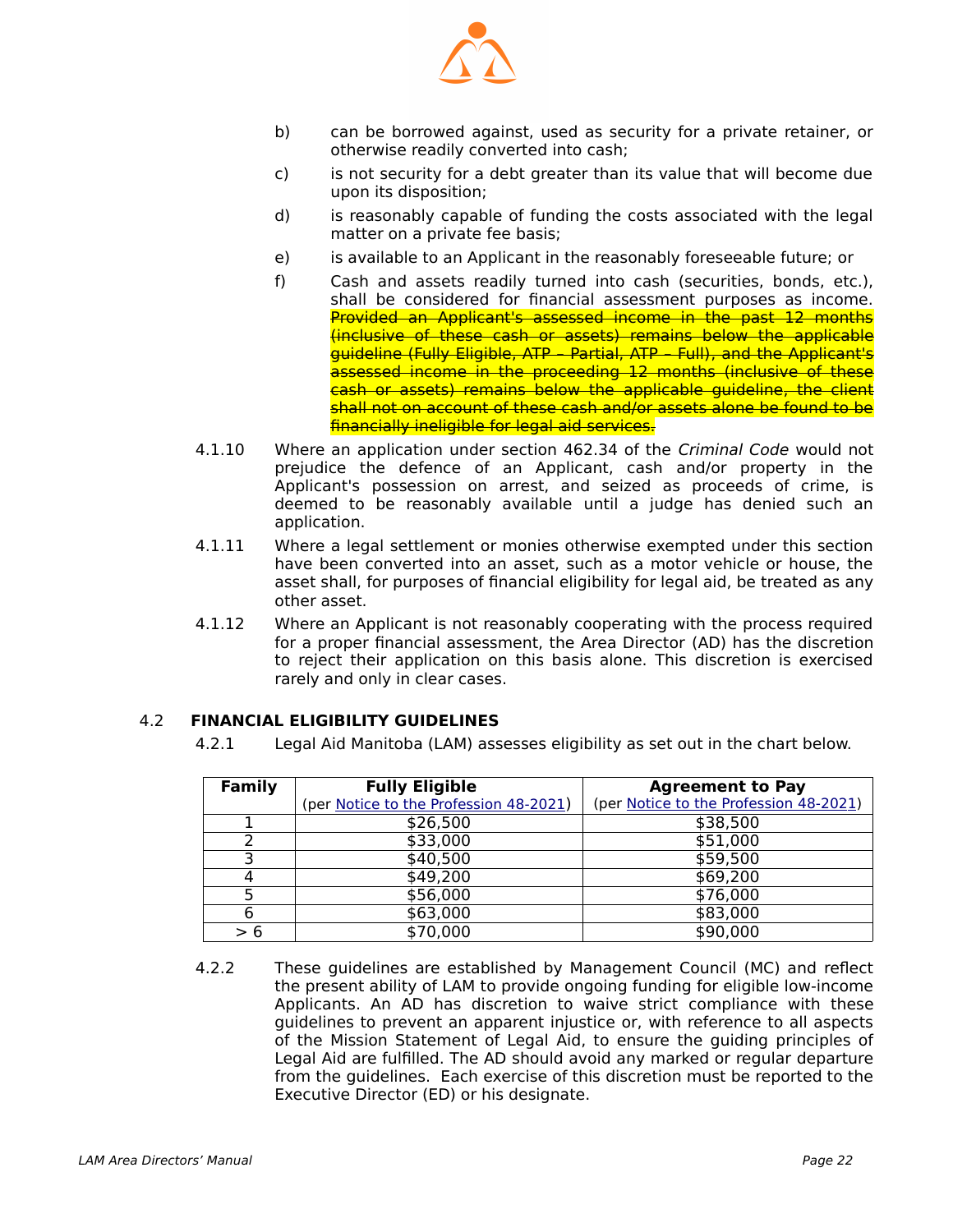

 4.2.3 Applicants on social assistance are presumptively financially eligible for legal aid. Where a social assistance recipient has equity in real property, a Charge on Land is required so the cost of representation can ultimately be recovered upon the sale of the property.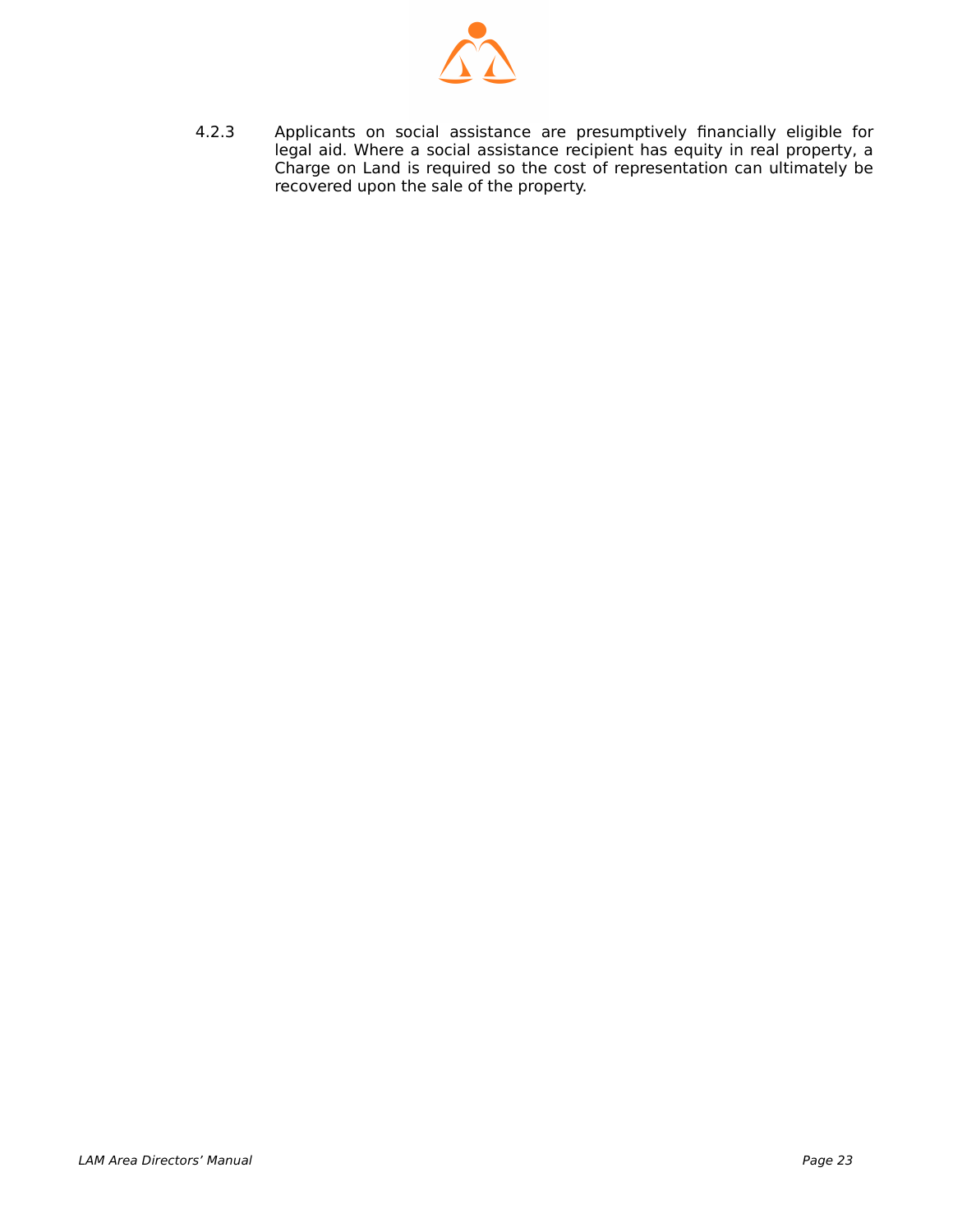

# <span id="page-23-0"></span> **PRACTICE NOTES: FINANCIAL ASSESSMENTS**

#### **INTRODUCTORY NOTE**

The guidelines are straightforward. They set out maximum annual incomes that can be earned by different sized family units in order to qualify for legal aid funding.

The guidelines play a critical role in LAM's management of the funding it receives. LAM operates under severe financial constraints. It has a finite amount of money available to fund cases. Every dollar LAM spends on one case means there is one less dollar to spend on another. The [tariffs](http://www.legalaid.mb.ca/pdf/tariff_2008.pdf) set out in Legal Aid Regulation (Man. Reg. 225/91, as amended) fix the amount of money LAM pays to lawyers for different types of cases and different steps within a case. At the same time, LAM seeks to fund as many deserving cases as it can.

In the face of these competing priorities the guidelines set dollar caps to determine who is and who isn't financially eligible for legal aid. The caps reflect the "present ability of Legal Aid Manitoba to provide ongoing funding for eligible low-income Applicants". Of necessity they are set at very low income levels.

\*see comments starting at page 6 in the Appeal Committee's decision in [Appeal No. 16](http://www.legalaid.mb.ca/pdf/appealcommittee/Decision%2016.pdf).

#### **4.1.3 DETERMINATION OF FAMILY SIZE**

#### Equal periods of Physical Care and Control of Children

Where parents share equal periods of physical care and control (50% each), the family size is determined by crediting 1/2 of the total number of children, (whose care and control is being shared equally between the parties) and, where applicable, using the mid-point between the two financial guidelines.

For example:

- a mother sharing equal periods of care and control of one child, would be a family unit of 1.5 with a financial eligibility guideline of \$25,000.00.
- a father sharing equal periods of care and control of two children, would be a family unit of 2,  $(1$  adult +  $1/2 \times 2$  children)

## **4.1.6 NATURE OF SECTION**

For the purpose of determining financial eligibility - daycare expenses, maintenance payments actually paid out, monies garnished, the universal child care benefit, the child tax credit, money received as a foster parent, grants or bursaries received for education programs, and residential school settlements - are not included in income.

Past practice and the AD Manual dictate that only daycare and maintenance payments **actually made** can be deducted and the terms "daycare" and "maintenance" are seen as legal terms of art limited to payments specifically and expressly made as such. The AD Manual does not contemplate payments that are merely analogous to maintenance or daycare.

In the Appeal Committee's decision, (starting at page 7) in [Appeal No. 21](http://www.legalaid.mb.ca/pdf/appealcommittee/Decision%2021.pdf) the Committee exercised its discretion to make a finding that payments that are analogous to maintenance or daycare, should not be included in income for the purpose of determining financial eligibility.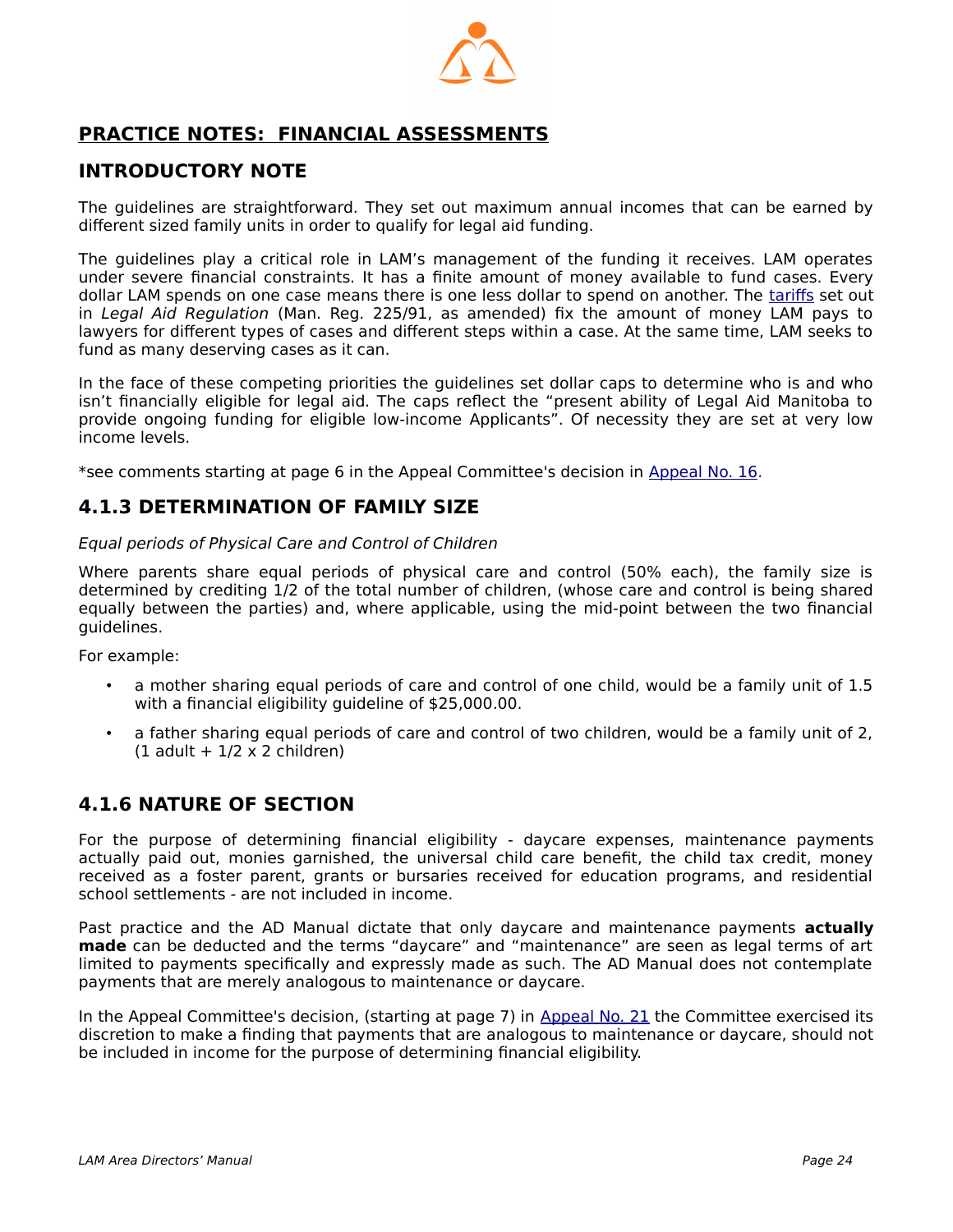

# **4.2.2 NATURE OF SECTION**

4.2.2 provides some latitude to move away from the strict application of the guidelines. The Appeal Committee's decision, (starting at page 6) in [Appeal No. 16](http://www.legalaid.mb.ca/pdf/appealcommittee/Decision%2016.pdf) examines how the Committee approaches a discretionary decision made by the ED.

\*see also comments starting at page 5 in the Appeal Committee's decision in [Appeal No. 46](http://www.legalaid.mb.ca/pdf/appealcommittee/Decision%20No.%2046.pdf) and [Appeal No. 71.](http://www.legalaid.mb.ca/pdf/appealcommittee/Decision%20No.%2071.pdf)

## **EXERCISE OF DISCRETION**

LAM's governing legislation and the AD Manual provide ADs and the ED with the discretion to waive certain aspects of the AD Manual; however, that discretion is not unlimited. Even where a discretionary power is granted, the language of the AD Manual places restrictions on its scope. The policies set out in the AD Manual are the product of careful deliberation by the MC in consultation with and with the advice of LAM management and the MC's Policy Committee. An unlimited power to ignore them would make the AD Manual meaningless. The policies in the AD Manual should only be waived carefully, exceptionally and in an objectively defensible manner.

\*see comments starting at page 7 in the Appeal Committee's decision in [Appeal No. 21](http://www.legalaid.mb.ca/pdf/appealcommittee/Decision%2021.pdf).

#### **FOSTER PARENTS**

Foster parents generally receive funds in that capacity only to provide for the needs of the foster child(ren) in their care. They do not receive funds as pay for employment. The funds foster parents receive to provide for the needs of foster children are not included in income. Since the money received is sufficient to cover the child(ren)'s needs, the child(ren) is(are) not counted when calculating family size.

#### **FOSTER TREATMENT HOMES**

Foster treatment programs sometimes hire foster treatment teams to parent high needs foster children. The teams or parents in these homes are often paid a substantial salary. In these situations, the funds received for the child(ren) result in their not being counted in family size, but the income is taken into account when assessing financial eligibility.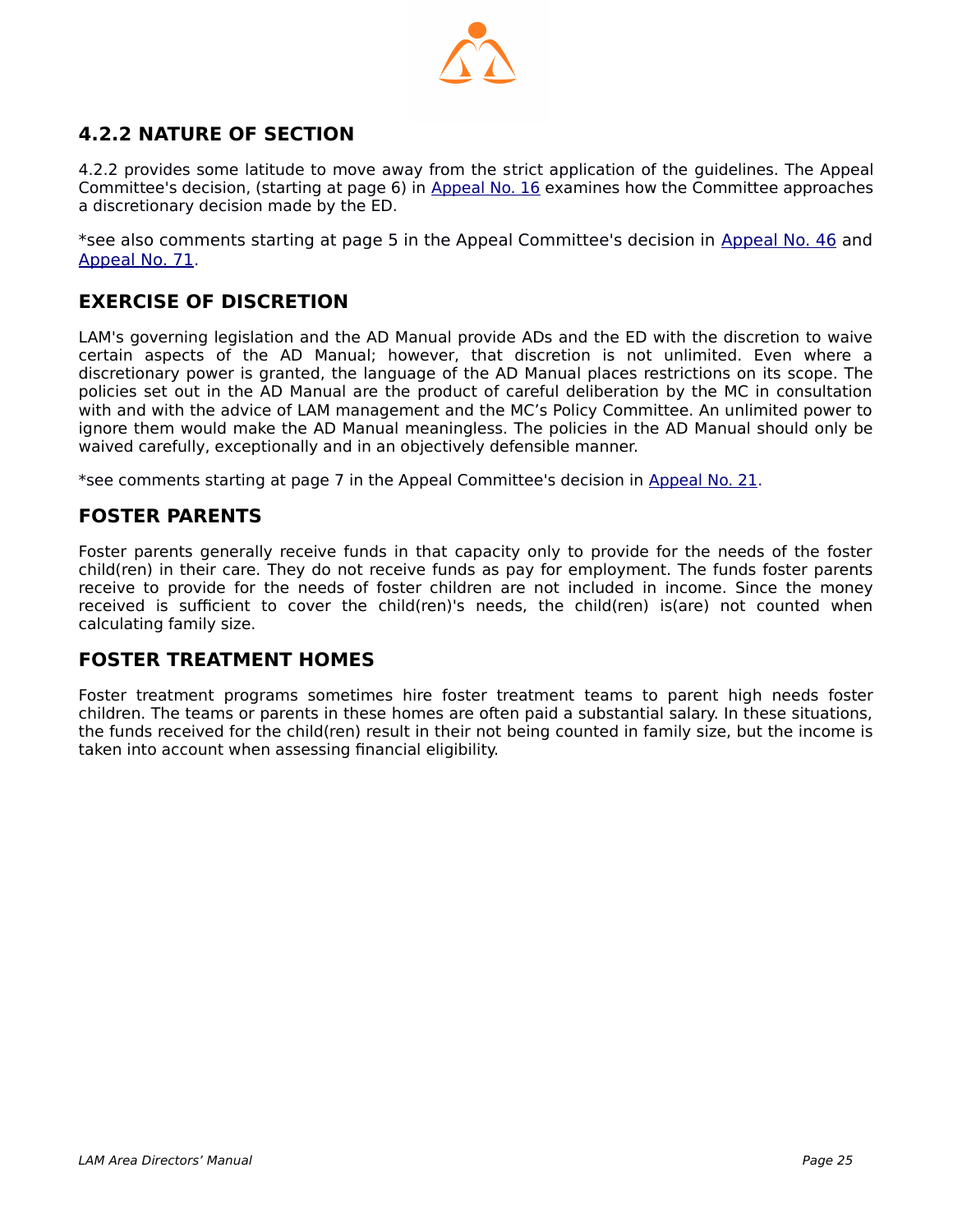

#### <span id="page-25-0"></span>**CHAPTER 5: MERIT ASSESSMENTS Revisions Approved by Management Council on November 27, 2018**

The assessment of merit is the most complex and difficult task faced by an Area Director (AD). A clear record of the rationale for the decision must be kept for audit and appeal purposes.

**Section 5.1** provides the general principles for merit assessment to be applied in every case where the manual does not otherwise deem merit to exist.

**Section 5.2** deals with merit in criminal cases. Some offences have merit as a result of governmental funding requirements, statute, or case law. In other cases, a full assessment of merit is required. Generally speaking, where the government or its agents have intervened with likelihood of significantly restricting the freedom or livelihood of a person, merit will exist.

**Section 5.3** deals with merit in domestic matters. Some domestic matters have merit because they involve the welfare of children, the integrity of the family, the well-being of a dependent family member, or because of case law. Domestic matters are usually amenable to the tests set forth in 5.1 above and involve balancing the nature of the interest involved with the likelihood of success and the cost of proceedings.

**Section 5.4** deals with merit in civil matters. Again, there are civil matters where governmental action can result in significant restrictions of liberty or the ability to continue a livelihood. Such cases are likely to have merit. The tests in 5.1 are the general guiding principles for these cases which must be balanced in the same fashion as 5.3 above.

**Section 5.5** deals specifically with the determination process for applications which fall under the mandate of the Public Interest Law Centre (PILC) of Legal Aid Manitoba (LAM).

**Section 5.6** deals specifically with the determination process for applications which fall under the mandate of the University of Manitoba Community Law Centre (UMCLC).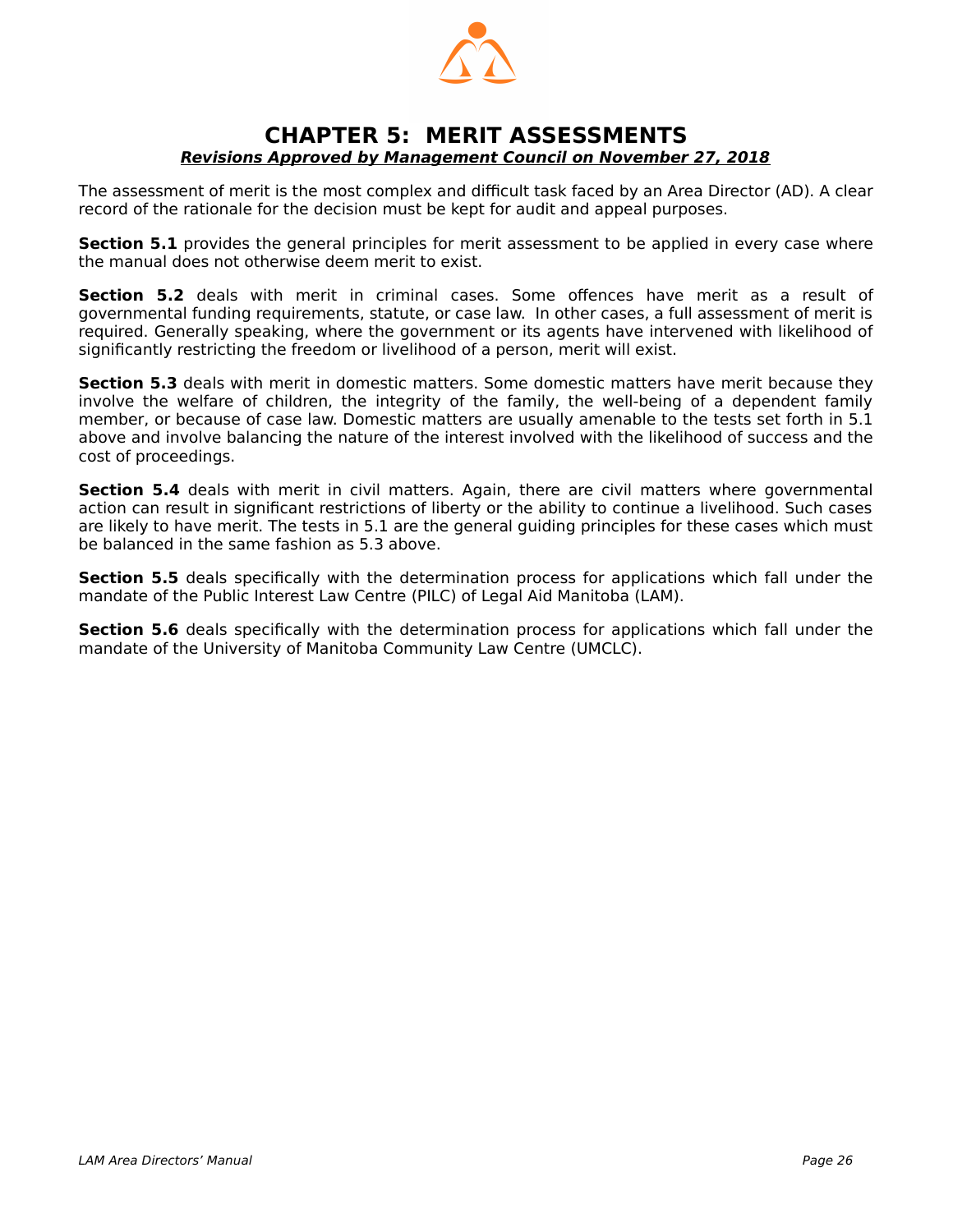

#### 5. **MERIT ASSESSMENTS**

#### 5.1 **MERIT ASSESSMENTS GENERAL GUIDELINE**

- 5.1.1 A Legal Aid certificate will not issue without a determination as to merit. The AD maintains on each file a clear and concise statement of the basis for the assessment as to merit and all materials upon which that assessment as to merit is based.
- 5.1.2 The AD assesses the reasonable likelihood of success and the potential benefit to the Applicant to determine if the cost of providing coverage is justified in light of the current resources available to LAM. The general test is whether the matter is "significant enough that a reasonable person of modest means would pay a lawyer to represent them".
- 5.1.3 The AD determines merit on the basis of the nature of the matter as disclosed in pleadings, and any summaries, reports, or opinion letters submitted on behalf of the Applicant or disclosed by reasonable investigation.
- 5.1.4 The AD considers the availability of other forms of assistance, as well as the ability of an unrepresented Applicant to meaningfully participate in the court process, when deciding the merit of an application.
- 5.1.5 The AD has discretion to find there is no merit to an otherwise meritorious application where it is apparent that the Applicant has been using the services of LAM for an improper purpose such as unreasonably delaying or frustrating the court process.
- 5.1.6 Applications in circumstances other than those specifically set out in this manual including but not limited to Chapter 5, and where the AD determines there is merit to appoint, shall be reviewed for merit by the Executive Director (ED) or his designate on a case by case basis.
- 5.1.7 The ED or his designate retains a discretion to assess and find merit based on any reasonable information to prevent an apparent injustice or, with reference to all aspects of the Mission Statement of LAM, to ensure the guiding principles of LAM are fulfilled.
- 5.1.8
- a) Formal trial authorization is required for any certificate issued:
	- i) under s. 5.3 of the AD Manual; or
	- ii) any matter issued under s. 5.4.2(e) where the matter will appear in the Court of Queen's Bench.
- b) Trial Authorization on Child Protection Matters:

Notwithstanding the above, the AD shall not withhold trial authorizations where "G" case considerations would justify the trial authorization.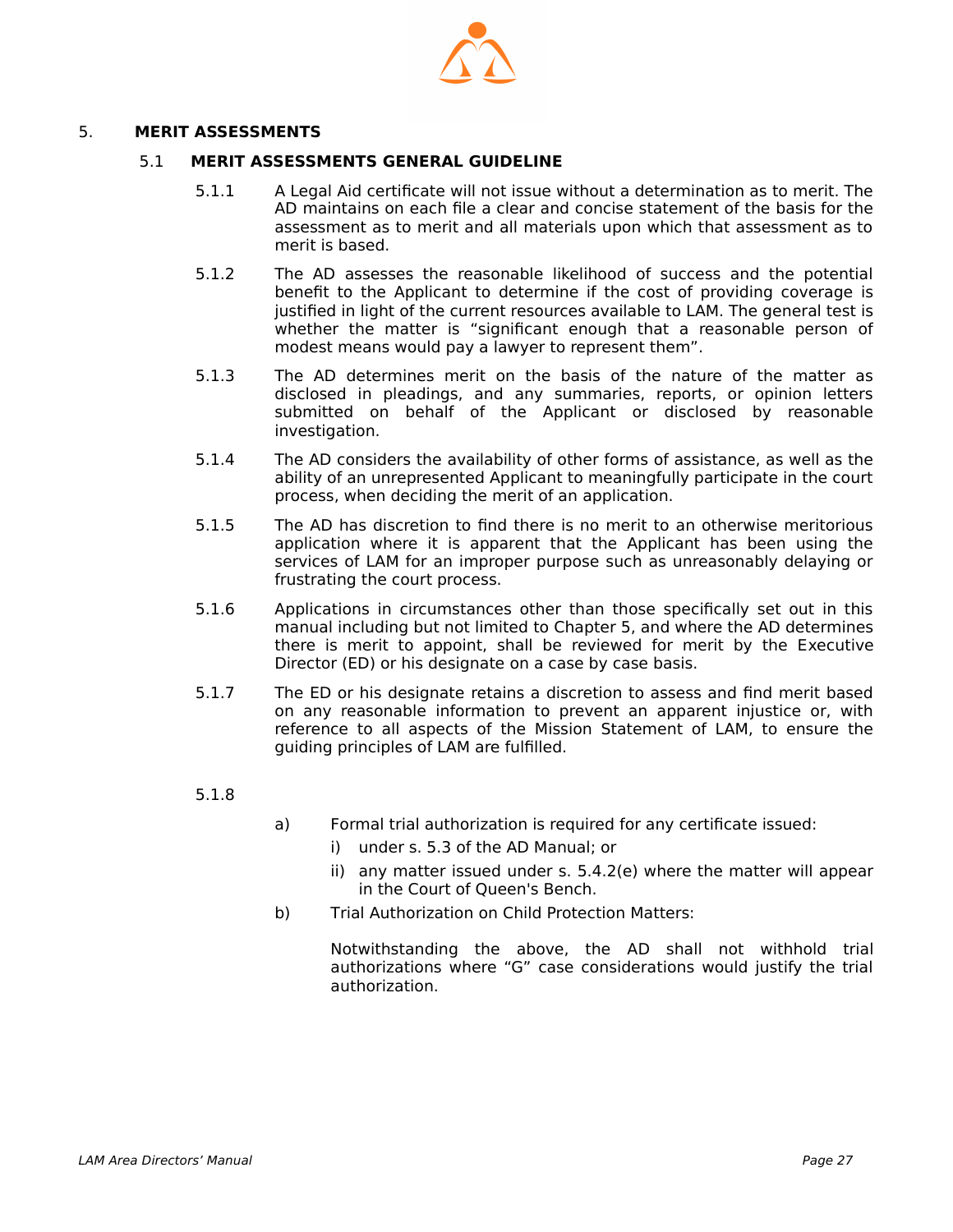

# <span id="page-27-0"></span> **PRACTICE NOTES: MERIT ASSESSMENTS**

#### **INTRODUCTORY NOTE**

Section 5.1 sets out the principles to be followed when LAM assesses the merit of an application. It applies to all types of cases whether criminal, domestic or civil. As described in the introduction to Part 5, specific rules applicable to each of those three broad categories are set out in sections 5.2 (criminal), 5.3 (domestic) and 5.4 (civil).

## **5.1.2 NATURE OF SECTION**

Section 5.1.2 sets out the most important element of the approach the ED is to follow in assessing merit, namely balancing the strength of the case, the potential benefit to the applicant and the cost of proceeding.

\*see comments starting at page 9 in the Appeal Committee's decision in [Appeal No. 22](http://www.legalaid.mb.ca/pdf/appealcommittee/Decision%20No.%2022.pdf).

#### **5.1.4 SCOPE AND NATURE OF SECTION**

In the Appeal Committee's decision in [Appeal No. 22](http://www.legalaid.mb.ca/pdf/appealcommittee/Decision%20No.%2022.pdf) the Committee determined that the ED did not give adequate consideration to the ability of an unrepresented Applicant to meaningfully participate in his proceedings. On that basis, the Committee determined that the ED's assessment was unreasonable and directed that the Applicant be provided with legal aid coverage.

#### **5.1.6 NATURE OF SECTION**

LAM's governing legislation provides the AD/ED with discretion to issue coverage for matters not covered in the AD Manual on a case by case basis. The AD Manual reflects clear policy choices; some matters are eligible for coverage and some are not. Those policy choices are the product of careful deliberation by the Management Council (MC) in consultation with and with the advice of LAM Management and the MC's Policy Committee. The choices reflect LAM's expertise.

\*see comments starting at page 5 in the Appeal Committee's decision in [Appeal No. 26,](http://www.legalaid.mb.ca/pdf/appealcommittee/Decision%20No.%2026.pdf) followed in [Appeal No. 31](http://www.legalaid.mb.ca/pdf/appealcommittee/Decision%20No.%2031.pdf), and [Appeal No. 32.](http://www.legalaid.mb.ca/pdf/appealcommittee/Decision%20No.%2032.pdf)

#### **5.1.7 NATURE OF SECTION**

Section 5.1.7 gives the ED a residual discretion to find merit in order to prevent an injustice or to ensure LAM's guiding principles are fulfilled. Even though s. 5.1.7 creates a residual discretion to move away from the specific provisions set out in Part 5, it should happen only rarely. The policies set out in the AD Manual are the product of careful deliberation by the MC in consultation with and with the advice of LAM Management and the MC's Policy Committee. An unlimited power to ignore them would make the AD Manual meaningless. Rather, departures from the policies should only be undertaken carefully, exceptionally and in an objectively defensible manner.

\*see comments starting at page 9 in the Appeal Committee's decision in [Appeal No. 22,](http://www.legalaid.mb.ca/pdf/appealcommittee/Decision%20No.%2022.pdf) and starting at page 8 in [Appeal No. 28](http://www.legalaid.mb.ca/pdf/appealcommittee/Decision%20No.%2028.pdf).

## **5.1.7 EXERCISE OF DISCRETION - REQUIRED FACTORS**

The Appeal Committee, on more than one occasion, has said that discretion provided in 5.1.7 will be exercised only rarely. The factors required to exist for the exercise of that discretion are:

- to prevent an injustice; and
- to ensure the quiding principles of LAM are fulfilled.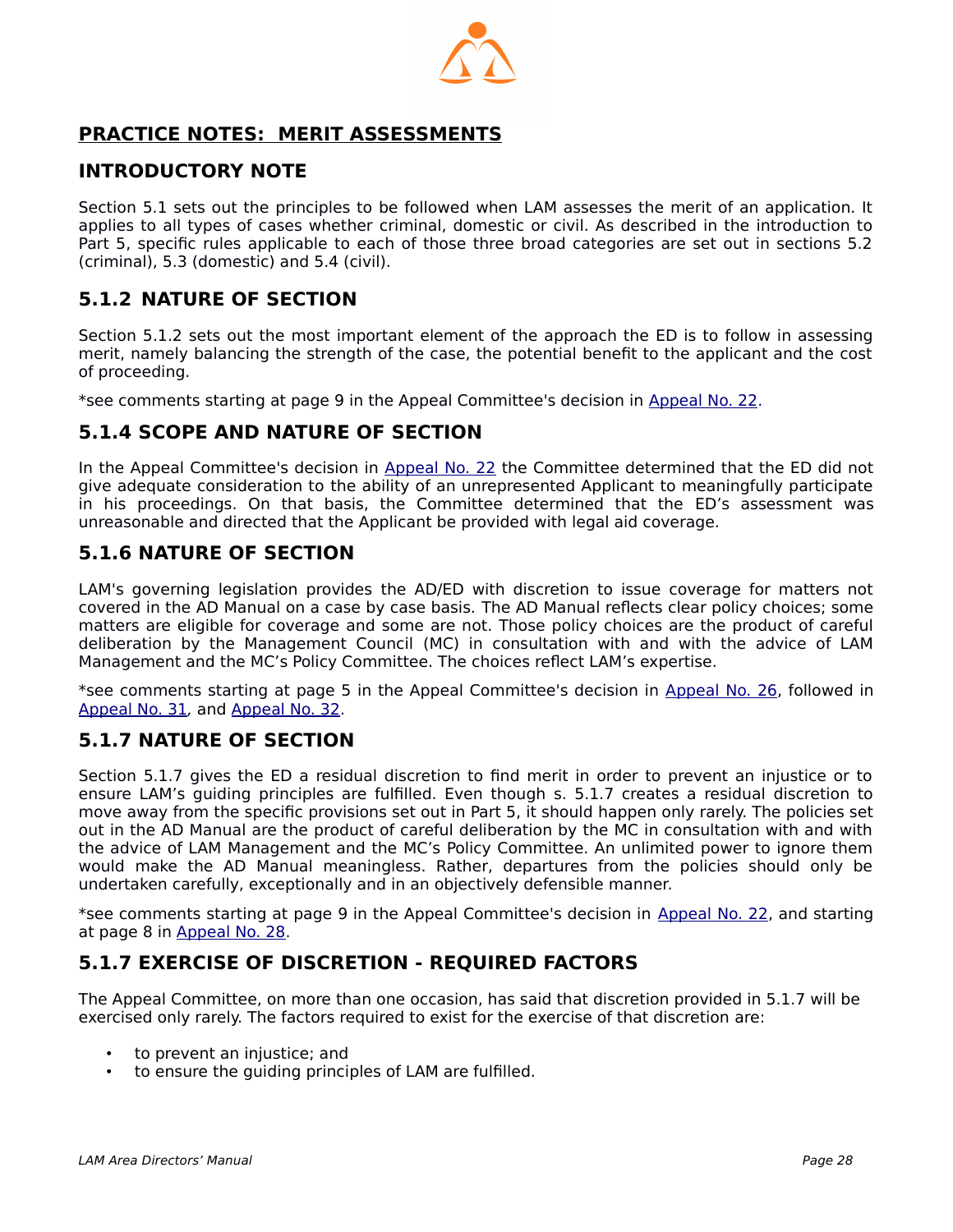

The Appeal Committee has determined that the discretion will be engaged to prevent an injustice "when the ED perceives the person applying for Legal Aid is in some way being, or is at risk of being, treated unfairly by the justice system." (emphasis added)

The Appeal Committee has indicated that engaging the discretion "to ensure the guiding principles of Legal Aid are fulfilled" would require a conclusion that there was something untoward or unfair about the way the system dealt with the Applicant.

\*see comments starting at page 4 in the Appeal Committee's decision in [Appeal No. 17](http://www.legalaid.mb.ca/pdf/appealcommittee/Decision%20No.%2017.pdf).

#### **TEST CASES AND CHALLENGES TO LEGISLATION**

These are cases where the rights of a group of persons are deliberately put in issue. They are generally brought to determine an issue separate from the immediate matter before the court, or to establish a precedent that will assist LAM in fulfilling its mandate. There are often significant political issues involved, and these cases can be very costly. LAM has limited and fluctuating resources. Where a challenge to the legislation might have significant repercussions more generally it shall be treated as a test case. Appropriate information shall be collected and the application shall be referred to the ED.

A lawyer who wishes to challenge the validity of legislation as part of defending an action for which a certificate has issued needs further approval. If this is the most effective way of defending the action, an AD may grant approval.

## **CERTIFICATE OF INDEPENDENT LEGAL ADVICE**

Where a certificate of independent legal advice is sought in relation to a matter LAM would ordinarily cover, there is merit. A good example is a collaborative law case where one party who has agreed to participate in the collaborative process, is self-represented, and requires independent legal advice for the purposes of executing a final agreement. A certificate will issue for the time necessary to review the agreement, give the advice, and provide a "Certificate of Legal Advice".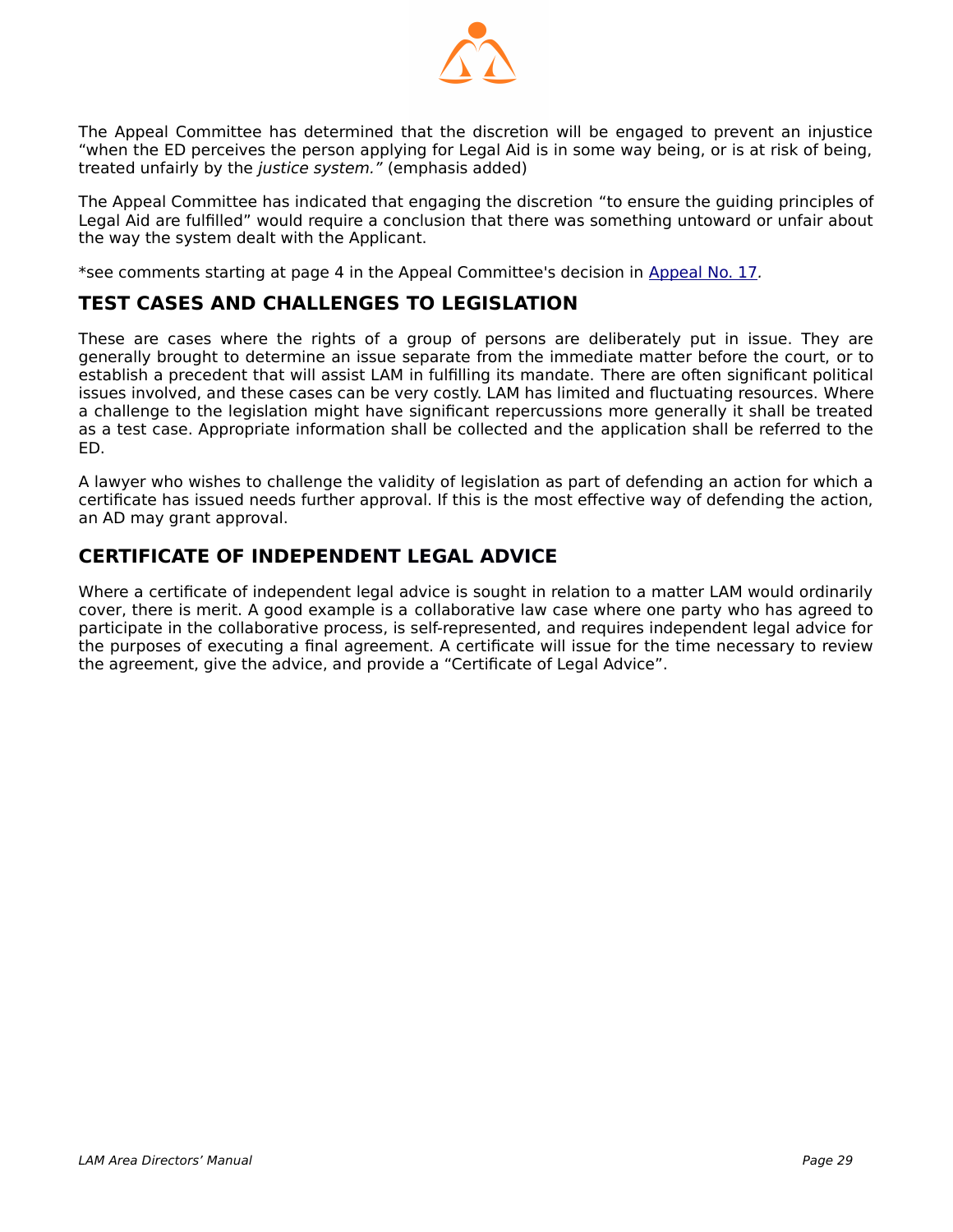

#### 5.2 **MERIT IN CRIMINAL MATTERS**

- <span id="page-29-0"></span> 5.2.1 Applications from adults and young persons charged with:
	- a) indictable offences;
	- b) offences under the *Extradition Act*:
	- c) offences under the Fugitive Offenders Act; or
	- d) a matter that includes a Crown application for preventative detention under PART XXIV of the Criminal Code (Dangerous Offenders and Long Term Offenders)

are deemed to have merit.

- 5.2.2 Applications have merit when:
	- a) conviction will likely result in a sentence of imprisonment;
	- b) conviction will likely result in the loss of the Applicant's primary source of income, or a student's anticipated primary livelihood;
	- c) counsel have been appointed under s.25(4)(b) YCJA;
	- d) a Crown appeal, if successful, will likely result in imprisonment;
	- e) breach of a conditional sentence order is alleged;
	- f) the Crown seeks a Peace Bond under s. 810.2 of the Criminal Code; or
	- g) a firearms prohibition will result from the conviction and hunting for food is a significant part of the family sustenance; or
	- h) conviction will result in the deportation of the client.
- 5.2.3 Applications for persons in custody have merit where:
	- a) an application for release has not been made and Legal Aid duty counsel is not available to make a bail application;
	- b) a bail application has been made and denied; or
	- c) the Applicant has been sentenced to incarceration and a conviction is likely to lengthen the period of incarceration or result in a significant loss of freedom or livelihood while incarcerated.

Where the only basis of merit is this section, merit extends only to representation necessary to secure the release of the Applicant or relief from the loss of freedom or livelihood.

- 5.2.4 Applications to assist with a LERA complaint, or where the RCMP are implicated, to Division "D" professional standards unit, have merit where there is concrete and compelling evidence for complaint. LERA hearings that are already proceeding to a hearing have merit as a result of the prescreening process of LERA itself.
- 5.2.5 Applications to pursue a Peace Bond do not generally have merit because the process to swear an Information to obtain a Peace Bond and the hearing are available as a summary process through the Provincial Court Clerk's Office.
- 5.2.6 Multiple Informations that arise out of a single incident have merit as a single Legal Matter unless counsel clearly indicates they are being prosecuted separately.
- 5.2.7 Subject to s. 5.2.2(d), applications for persons seeking an appeal of conviction to the Manitoba Court of Appeal and/or the Supreme Court of Canada have merit where
	- a) the ED determines that there is sufficient funding to cover this discretionary area of coverage; and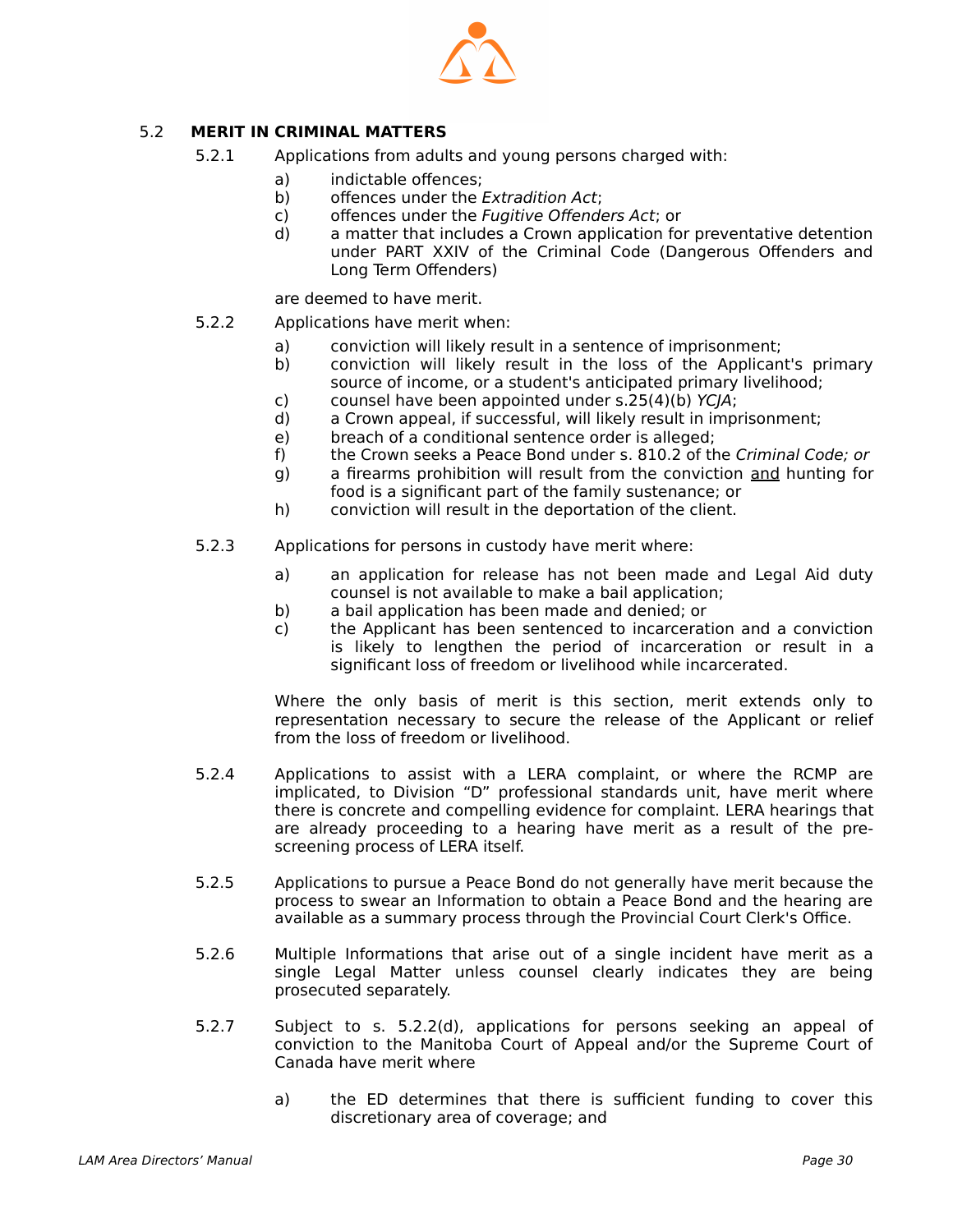

- b) the appeal has merit given the current applicable legislation and jurisprudence;
- c) notwithstanding 5.2.7(b), the ED determines that an important systemic issue(s) exists that affects the Administration of Justice.
- 5.2.8 Subject to s. 5.2.2(d), applications for persons seeking an appeal of sentence to the Manitoba Court of Appeal and/or the Supreme Court of Canada have merit where:
	- a) the ED determines that there is sufficient funding to cover this discretionary area of coverage; and
	- b) the appeal has merit given the current applicable legislation and jurisprudence;
	- c) notwithstanding 5.2.8(b), the ED determines that an important systemic issue(s) exists that affects the administration of justice.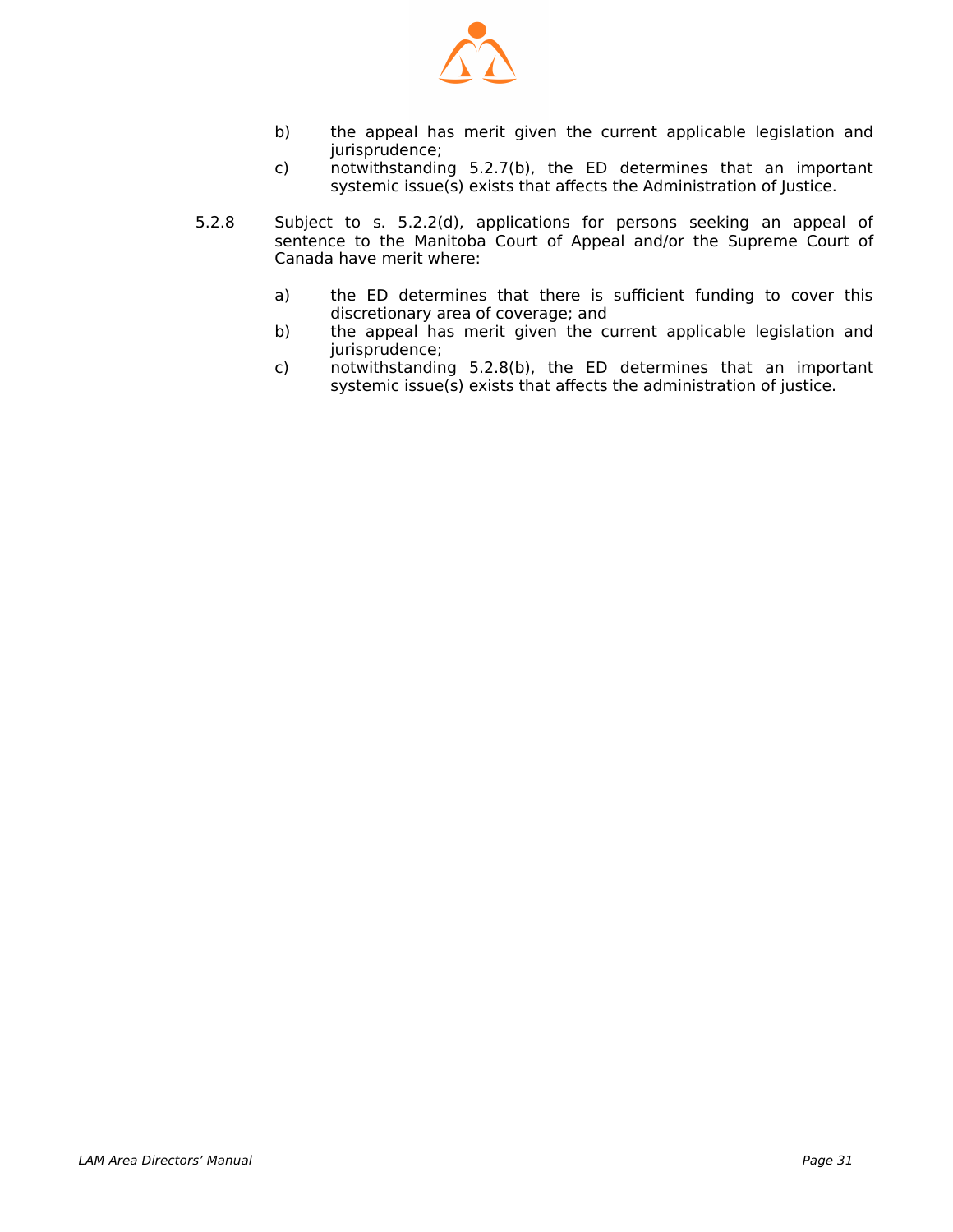

# <span id="page-31-0"></span> **PRACTICE NOTES: MERIT IN CRIMINAL MATTERS**

## **TREATMENT OF MERIT OPINIONS RECEIVED FROM COUNSEL**

Pursuant to section 12 of the *[Legal Aid Manitoba Regulation](http://web2.gov.mb.ca/laws/regs/current/_pdf-regs.php?reg=225/91)*[,](http://web2.gov.mb.ca/laws/regs/pdf/l105-225.91.pdf) persons seeking to appeal to the above courts are required to provide additional information with their application, including an opinion from an Applicant's solicitor regarding the merits of commencing an appeal.

Merit opinions from counsel are just one factor in LAM's assessment of the merits of a possible appeal. They are an important factor to be sure, but ultimately it is the ED's assessment of the merits that is determinative.

\*see comments starting at page 5 in the Appeal Committee's decision in [Appeal No. 23](http://www.legalaid.mb.ca/pdf/appealcommittee/Decision%2023.pdf), [Appeal No.](http://www.legalaid.mb.ca/pdf/appealcommittee/Decision%2006.pdf) [06](http://www.legalaid.mb.ca/pdf/appealcommittee/Decision%2006.pdf), and [Appeal No. 07](http://www.legalaid.mb.ca/pdf/appealcommittee/Decision%2007.pdf).

#### **COURT APPOINTED COUNSEL UNDER SECTION 25(4)(b)**

Where the court appoints counsel under [section 25\(4\)\(b\) o](https://laws-lois.justice.gc.ca/eng/acts/Y-1.5/page-4.html#docCont)f the YCJA, and the parents do not qualify due to excess income, a staff lawyer will be appointed, since choice of counsel is otherwise available to the client through private retainer.

## **CHARGES WHICH ARE WAIVED IN FROM OTHER JURISDICTIONS**

Where a financially eligible client wishes to waive in a charge from another province a certificate may be issued without proof of the charge (Information and particulars). The presumption is that the matter would be paid as a guilty plea Category "C" matter. Counsel may ask for an amendment upgrading the category once particulars are available. A Certificate may not be issued where it is clear on the basis of the information provided that the client would face no danger of jail.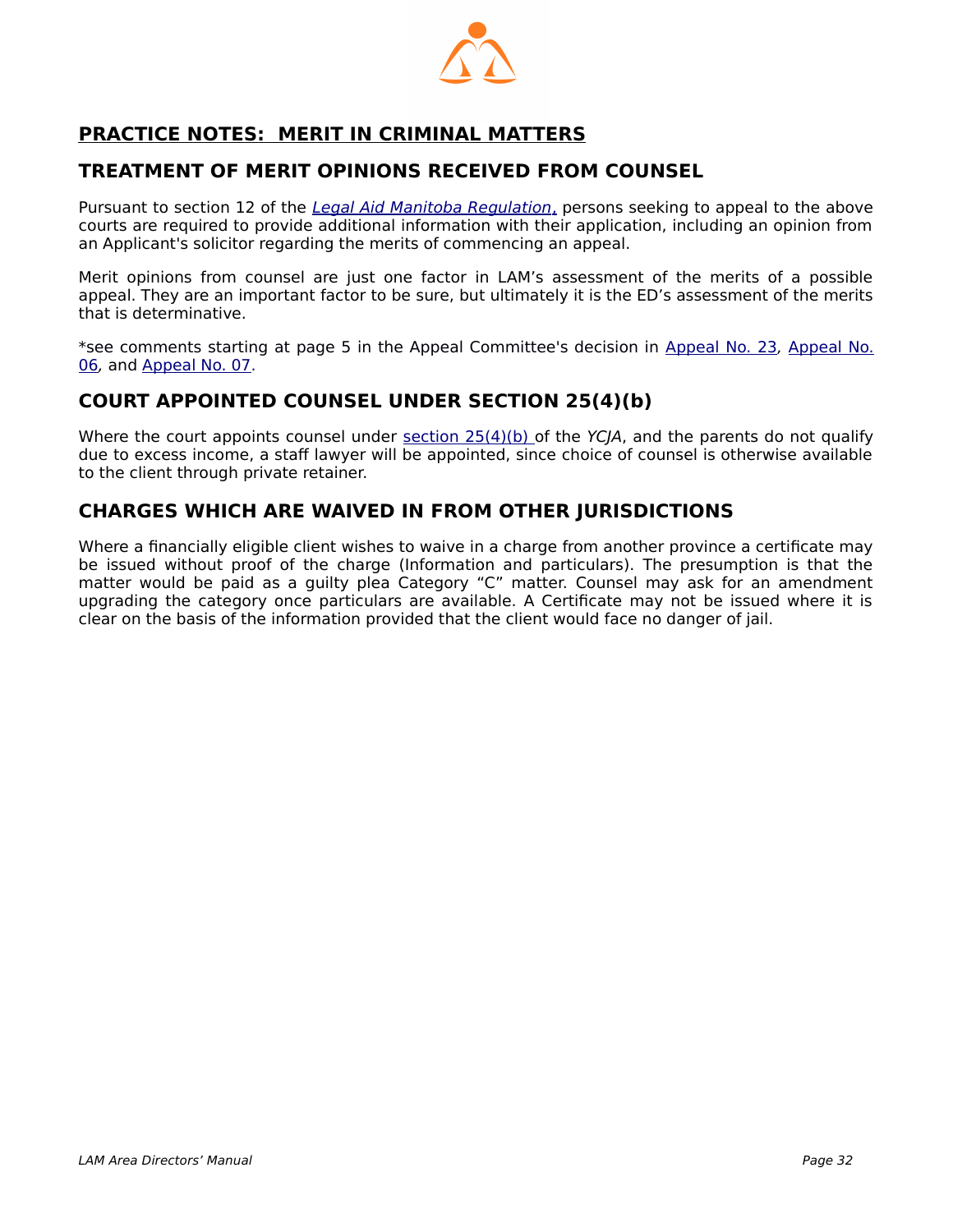

#### 5.3 **MERIT IN DOMESTIC MATTERS**

- <span id="page-32-0"></span> 5.3.1 Applications have merit where:
	- a) counsel have been appointed pursuant to section 34 of the Child and Family Services Act;
	- b) parents/legal guardians are newly separated and only ex parte orders, or no court orders, have been made for decision making responsibility (custody), parenting time (access), or child support;
	- c) decision making responsibility (custody) or parenting time (access) are in issue and there is evidence that the physical or psychological well-being of a child, or an established parent-child relationship is at stake;
	- d) spousal maintenance alone is sought by a wholly dependent spouse or common-law partner in a long-term, traditionally dependent role;
	- e) an Applicant in receipt of social assistance seeks, and is reasonably likely to receive, child support;
	- f) a declaration of parentage is needed to determine responsibility;
	- g) parenting time (access) is denied or seriously restricted contrary to a court order;
	- h) an Applicant entitled to arrears seeks to have a *Divorce Act* order varied to include a maintenance enforcement clause;
	- i) a payor has a reasonable case to substantially reduce arrears and the costs of serving the payee are known and reasonable;
	- j) a grandparent seeking a contact order (access) has a strong relationship to a child and there is a reasonable likelihood of success;
	- k) Child and Family Services have apprehended a child, or advised apprehension will take place absent a court order;
	- l) guardianship is contested, and the AD has determined that, in accordance with s.2(1) of the CFS Act, there is a reasonable likelihood of success;
	- m) adoption proceedings are opposed and there is a reasonable likelihood the Applicant will ultimately be granted decision making responsibility (custody) or parenting time (access); or
	- n) an application is made to set aside a Protection Order, or to defend against the setting aside of a Protection Order, in a matter that meets the definition of "domestic violence" pursuant to [The](https://web2.gov.mb.ca/laws/statutes/ccsm/d093e.php#2) [Domestic Violence and Stalking Act](https://web2.gov.mb.ca/laws/statutes/ccsm/d093e.php#2), and there is a reasonable likelihood of success.
- 5.3.2 Applications for divorce have merit where a client has waited, or will wait, one year from the date of separation to pursue the divorce proceedings and corollary relief respecting children, or any other relief set out in 5.3.1, is in issue.
- 5.3.3 Applications for divorce without other relief have merit where one year has passed since separation and the costs of serving the opposite party are known and reasonable.
- 5.3.4 In all other circumstances applications for **decision making responsibility** (custody), parenting time (access), child support, or divorce will be assessed on the basis set out in 5.1 above.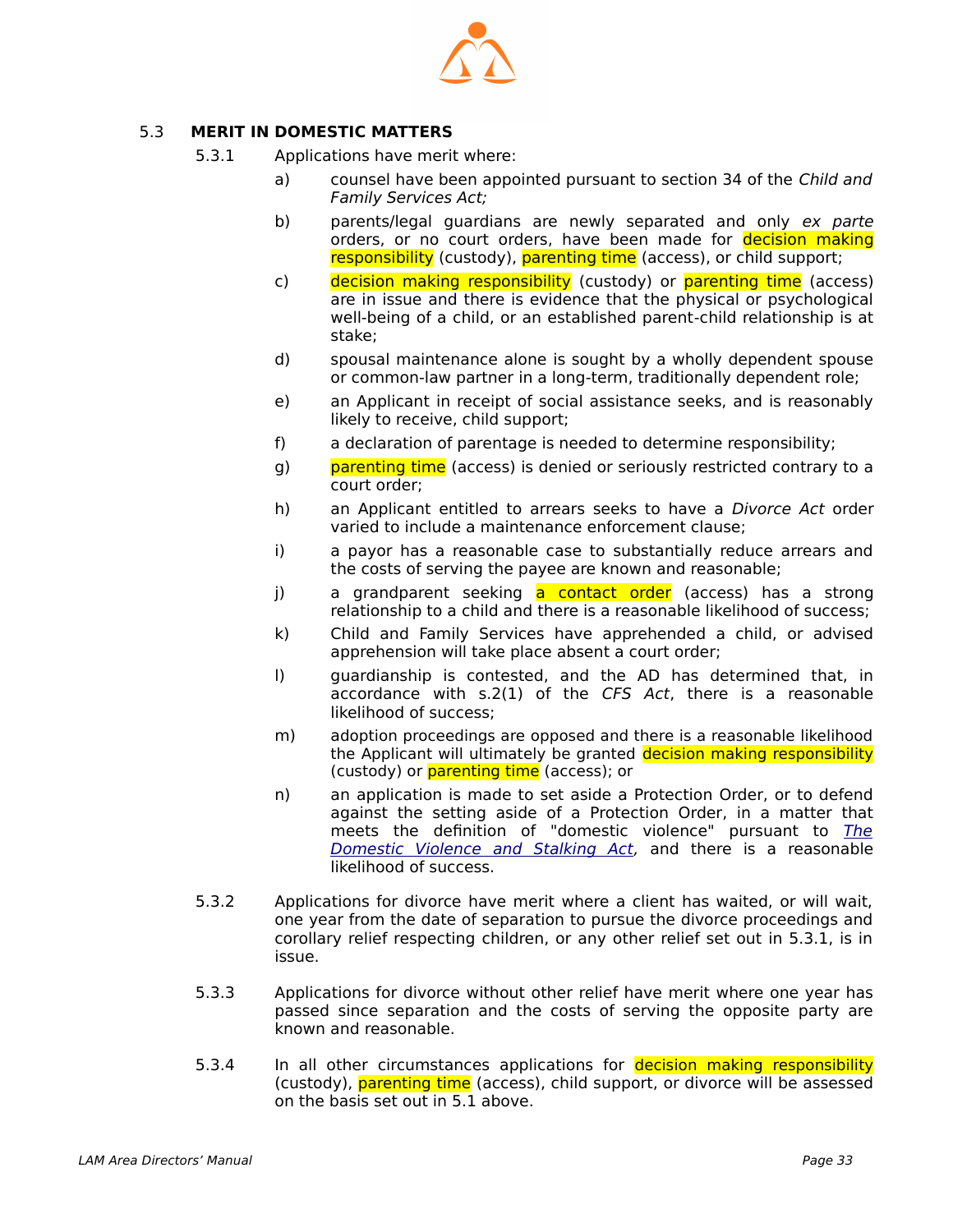

- 5.3.5 Applications to vary or set aside existing orders in circumstances other than 5.3.1 above only have merit in exceptional circumstances and are determined by the AD on a case by case basis.
- 5.3.6 Applications to defend Maintenance Enforcement proceedings have merit where a matter has been referred to the Master and there is a reasonable likelihood of incarceration or loss of employment.
- 5.3.7 Applications for persons seeking an appeal of a decision made in Family and/or Child Protection proceedings to the Manitoba Court of Appeal and/or the Supreme Court of Canada have merit where:
	- a) the ED determines that there is sufficient funding to cover this discretionary area of coverage; and
	- b) the appeal has merit given the current applicable legislation and jurisprudence;
	- c) notwithstanding 5.3.7(b), the ED determines that an important systemic issue(s) exists that affects the administration of justice.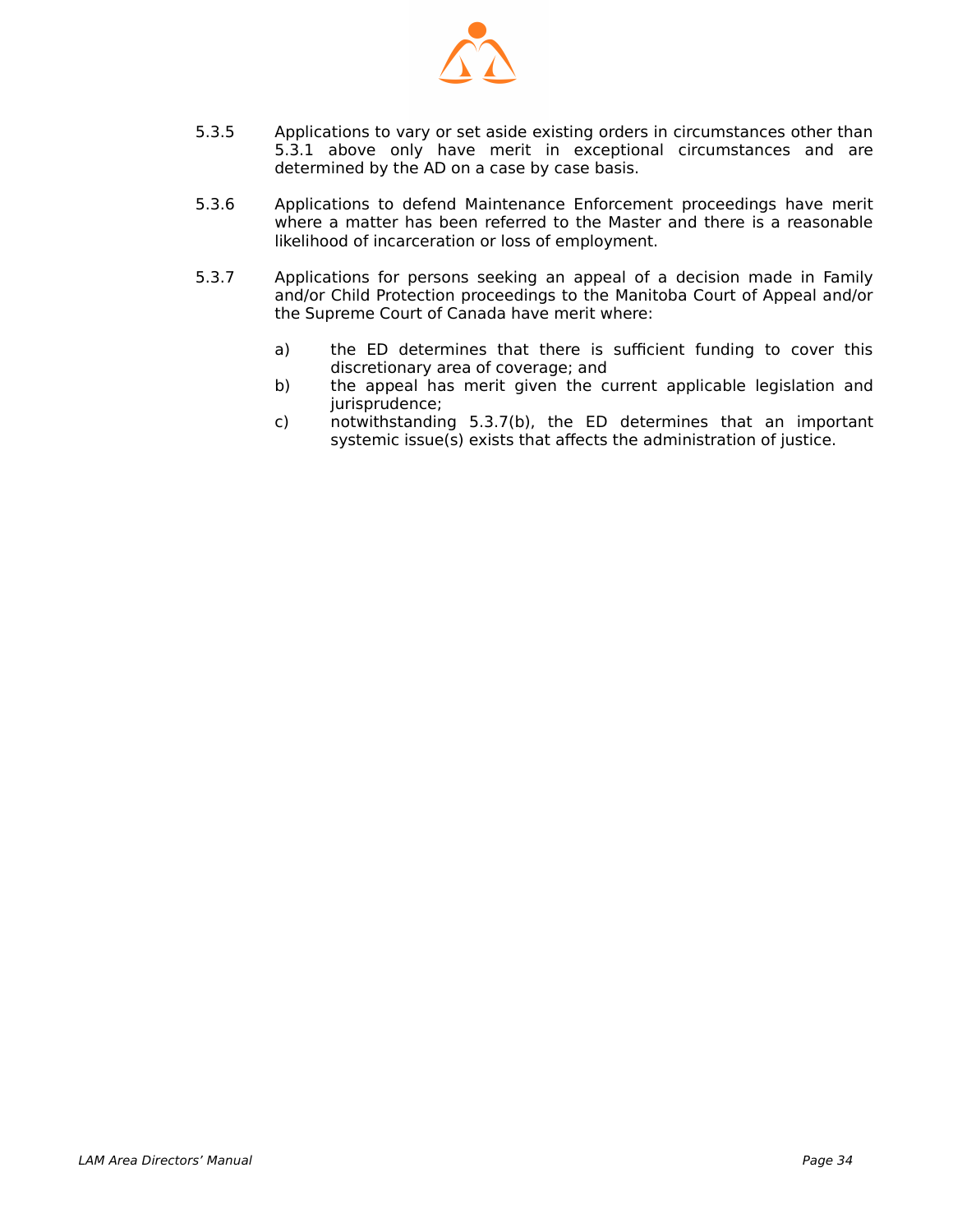

# <span id="page-34-0"></span> **PRACTICE NOTES: MERIT IN DOMESTIC MATTERS**

## **5.3.1(n) PROTECTION ORDERS**

Applications for Protection Orders do not generally have merit as they are provided in a timely manner by a Judicial Justice of the Peace. A legal matter issued pursuant to s. 5.3.1(n) is deemed analogous to matters in Part 4 Item 2 of the [Tariff](http://www.legalaid.mb.ca/pdf/tariff_2008.pdf) and shall issue as a Tariff 1 Legal Matter.

## **5.3.5 NATURE OF SECTION**

This section deals with applications to vary or set aside existing orders in situations where s.5.3.1 does not apply (s.5.3.1 lists domestic matters in which merit is automatically found). It says merit will only be found "in exceptional circumstances" and "on a case by case basis."

\*see comments starting at page 5 in the Appeal Committee's decision in [Appeal No. 38,](http://www.legalaid.mb.ca/pdf/appealcommittee/Decision%20No.%2038.pdf) and starting at page 7 in the Committee's decision in [Appeal No. 50](http://www.legalaid.mb.ca/pdf/appealcommittee/Decision%20No.%2050.pdf).

#### **DECISION MAKING RESPONSIBILITY (CUSTODY) AND PARENTING TIME (ACCESS) VARIATIONS**

LAM will generally not issue a certificate to vary an existing decision making responsibility (custody) or access agreement. The Applicant will have a heavy onus to show that the status quo is no longer in the best interests of the child. A Winnipeg or Brandon client seeking such a variance will generally be referred to [Family Conciliation](http://www.gov.mb.ca/fs/childfam/family_conciliation_faq.html) for mediation.

#### **DECISION MAKING RESPONSIBILITY (CUSTODY) AND PARENTING TIME (ACCESS): DELAYED APPLICATION**

There is generally no merit to an application for **decision making responsibility** (custody) or **parenting** time (access) of a child where a substantial period of time has elapsed before the Applicant makes an effort to establish a relationship with the child. An AD may find merit where the person has a satisfactory explanation for the delay, or where the Applicant is the only defence to an application for guardianship by a CFS agency.

## **CHILD SUPPORT VARIATION: CHILD SUPPORT GUIDELINES**

The [Provincial Child Support Recalculation Service \(PCSRS\)](http://www.gov.mb.ca/justice/family/law/recalculation.html) provides services relating to the variation of ongoing child support orders. There is usually no benefit to the Applicant beyond what PCSRS can provide and hence no merit for Legal Aid purposes.

## **COSTS FOR SERVICE OF DOCUMENTS**

The costs of service are a substantial factor in assessing merit where the costs would reasonably cause a person of modest means to forego legal action. In some cases the cost of service (or substitutional service) will not be known until a ruling determining the means of service has been obtained. When assessing the impact of such costs on merit, consideration must be given to whether the issue of costs can be addressed by placing conditions on the certificate or effecting service by registered mail followed by a motion to validate improper service.

## **INTER-JURISDICTIONAL SUPPORT ORDERS (IS0)**

Applications that invoke the *[Inter-jurisdictional Support Orders Act](https://web2.gov.mb.ca/laws/statutes/ccsm/i060e.php)* have merit where an order is needed to ground other relief. Where all that is sought is the relief available under an ISO, the application does not have merit but the client should be referred to a paralegal for assistance with making the application.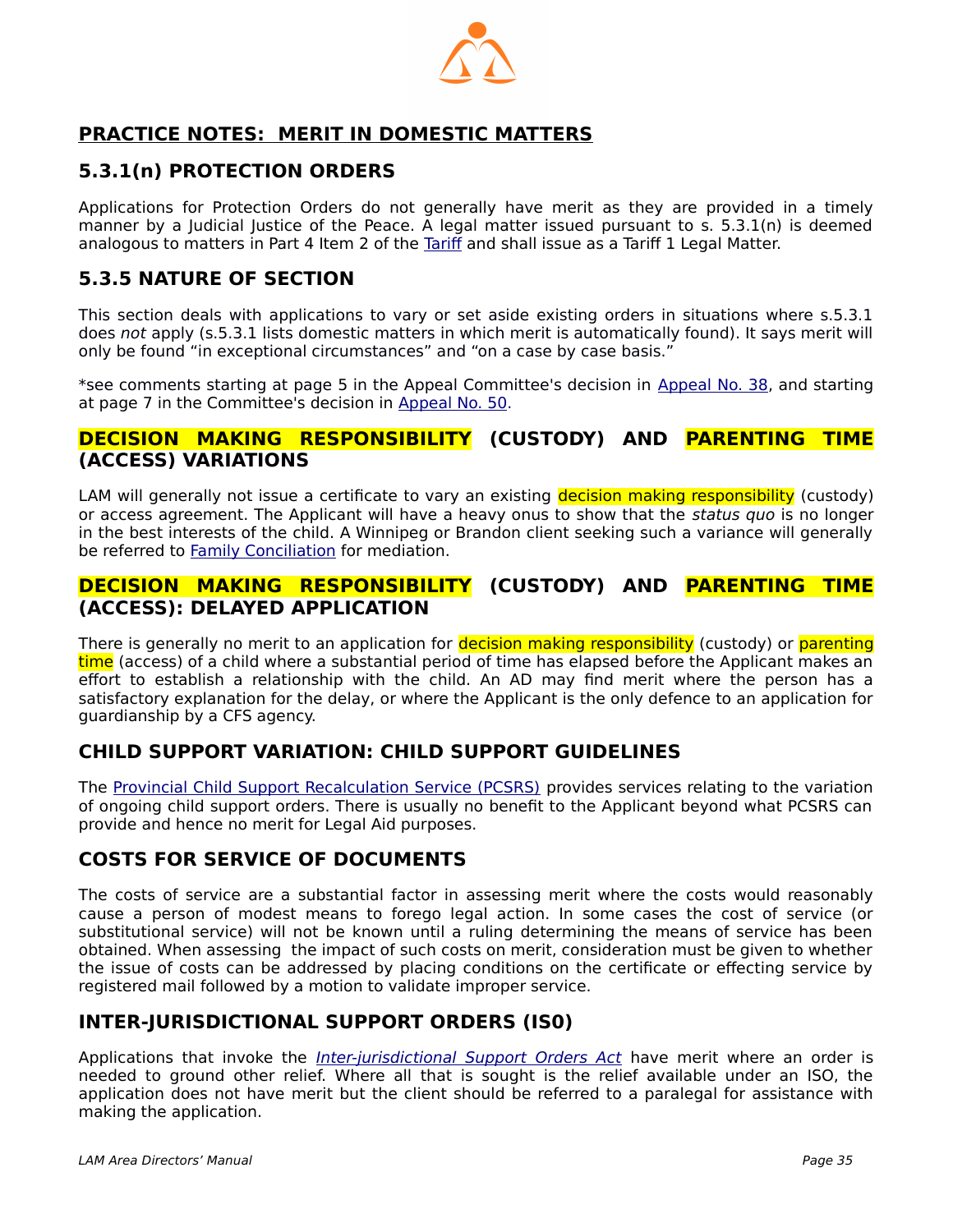

#### 5.4 **MERIT IN CIVIL MATTERS**

- <span id="page-35-0"></span> 5.4.1 Applications for the matters listed below will be assessed for merit in the ordinary course. Applications for matters that affect a significant number of lowincome persons will be assessed for merit by the ED and directed to the PILC.
- 5.4.2 Applications have merit where there is sufficiently concrete and compelling evidence that supports the Applicant's case, and it involves:
	- a) a Residential Tenancies Branch or Commission hearing that could result in eviction;
	- b) a WCB matter before a Review Officer or Appeals Commission;
	- c) a CPP matter at or above the Reconsideration level;<br>d) Social Assistance matters where the Applicant h
	- Social Assistance matters where the Applicant has been wrongly denied Social Assistance, or an appropriate benefit, or is liable for a substantial over-payment;
	- e) opposing a finding that the Applicant is not competent to arrange their affairs, or to remove the Public Trustee or other person as the Applicant's committee; or
	- f) a person being detained under the Mental Health Act.

 5.4.3.1 Applications to oppose registration on the Child Abuse Registry have merit where there is no criminal conviction and registration would significantly restrict opportunities for work in the Applicant's primary employment or a student's anticipated livelihood.

 5.4.3.2 Applications for early removal from the Sex Offender Information Registry (SOIRA Registry) have merit where:

a) the prescribed period of time has passed since the SOIRA Order was imposed:

- after 5 years if given a 10 year order;
- after 10 years if given a 20 year order; or
- after 20 years if given a lifetime order.; and

b) there have been no related convictions since the SOIRA Order was imposed; and

c) there is a reasonable likelihood of success; or

d) the Applicant has received a record suspension (pardon) for the

- designated offence.
- 5.4.4 Crown requests to represent persons who are the object of a third party records application will result in the immediate appointment of a LAM staff lawyer. The Crown will reimburse LAM in full together with an administration fee.
- 5.4.5 Applications for representation in immigration matters have merit where:
	- a) a finding of Refugee Status is sought;
	- b) a deportation or removal order is opposed;
	- c) a detention review or bail hearing is to be contested; or
	- d) a person will continue to be resident in Manitoba pending an admissibility hearing

and there is a reasonable likelihood of success.

 5.4.6 Applications to appeal a decision of an Administrative Tribunal to the Manitoba Court of Appeal, Federal Court and/or the Supreme Court of Canada, have merit where: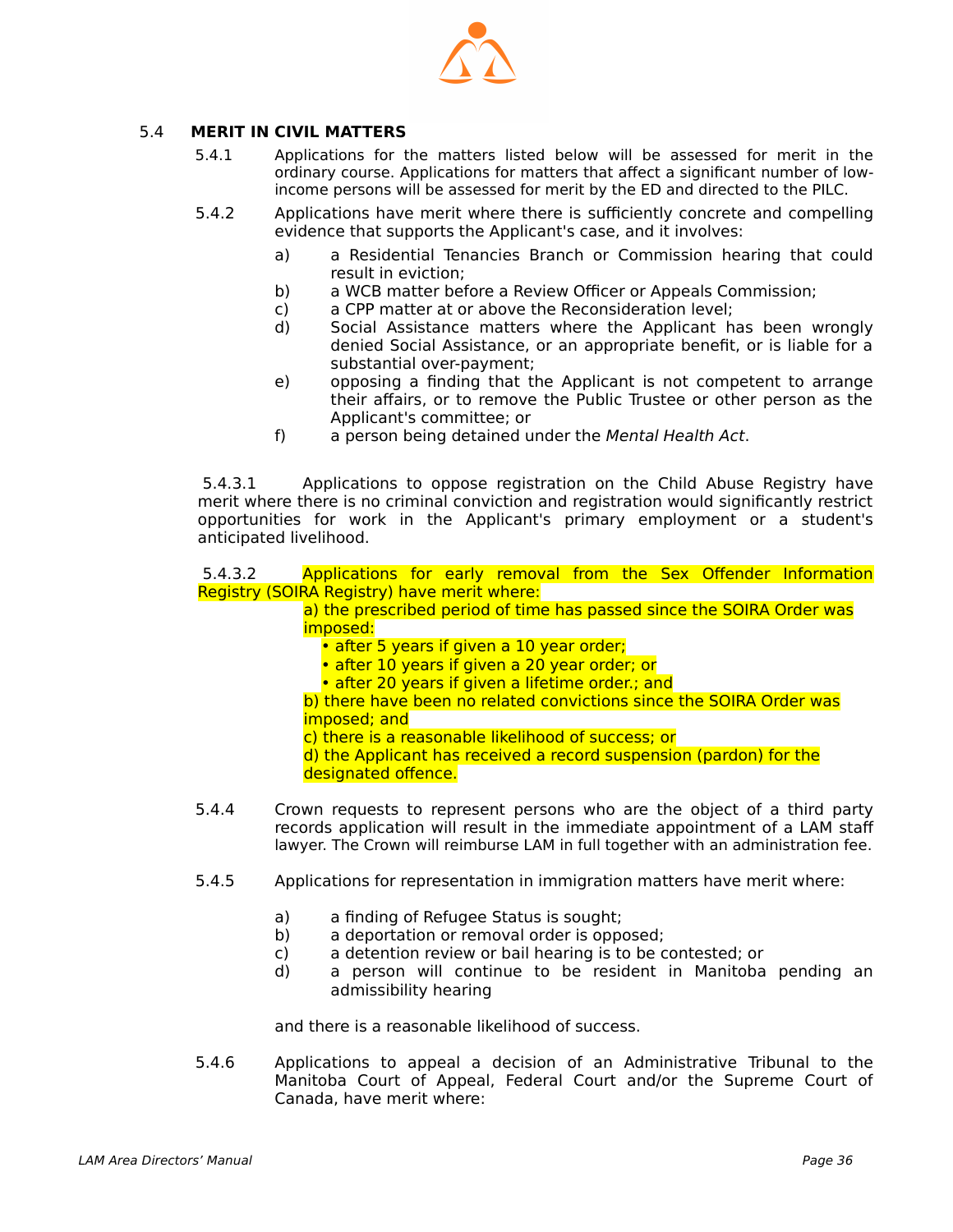

- a) the ED determines that there is sufficient funding for this discretionary area of coverage; and
- b) the appeal has merit given the current applicable legislation and jurisprudence;
- c) notwithstanding 5.4.6 (b), the ED determines that an important systemic issue(s) exists that affects the administration of justice.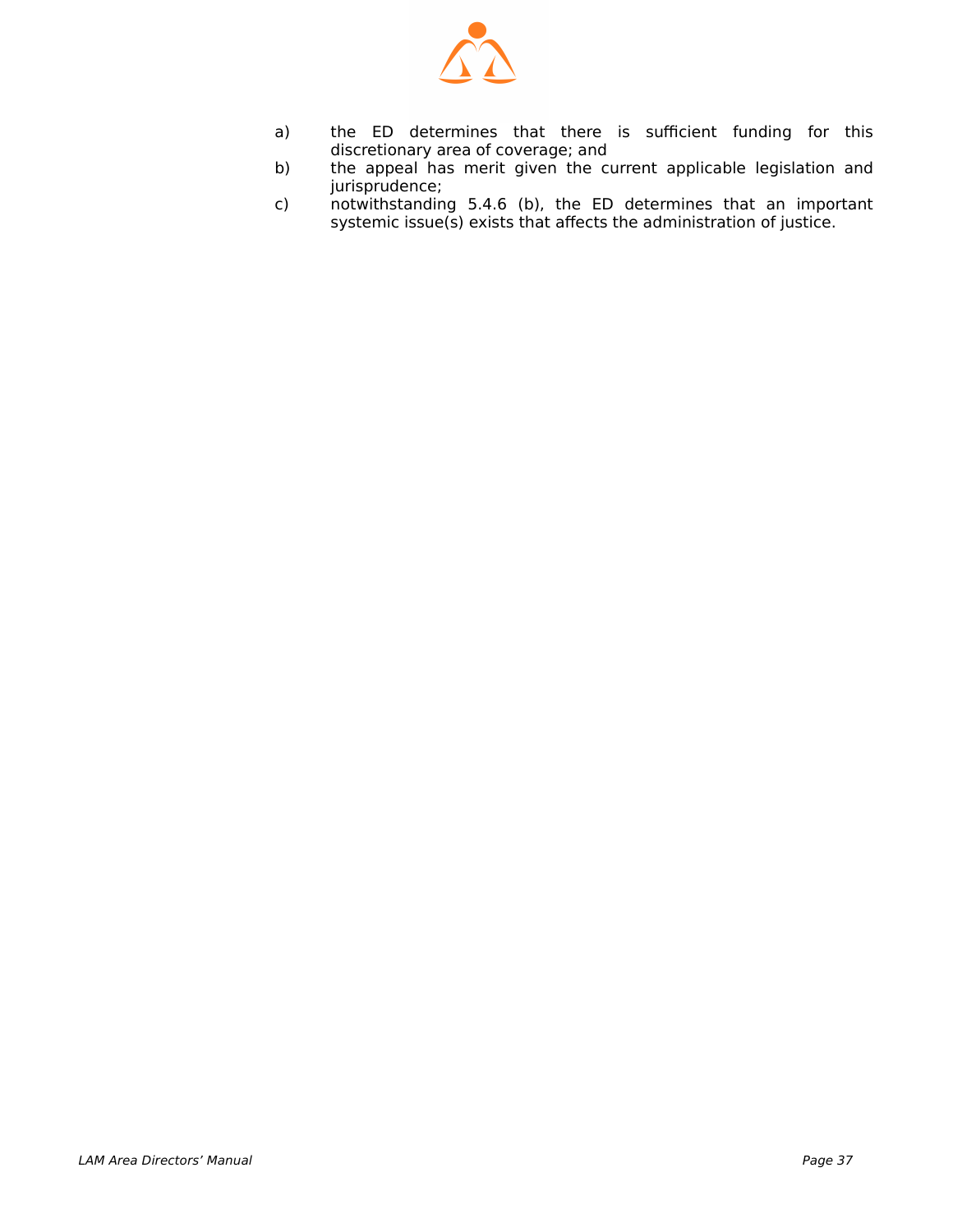

# <span id="page-37-0"></span> **PRACTICE NOTES: MERIT IN CIVIL MATTERS**

# **5.4.2 NATURE OF SECTION**

Section 5.4.2 deals specifically with assessing merit in civil cases. The inter-play with s. 5.1.2 means that the ED has to consider whether "sufficiently concrete and compelling evidence that supports the Applicant's case" exists, and whether the "cost of providing coverage is justified in light of the current resources available to LAM". These provisions reflect the reality that LAM has a finite amount of money available to fund cases. If one case is given legal aid, it means there is that much less money available to fund other cases. These financial constraints mean every decision to fund a particular case has to be carefully examined to ensure it has a reasonable chance of success. LAM simply cannot afford to spend money on weak cases.

\*see comments starting at page 6 in the Appeal Committee's decision in [Appeal No. 25.](http://www.legalaid.mb.ca/pdf/appealcommittee/Decision%20No.%2025.pdf)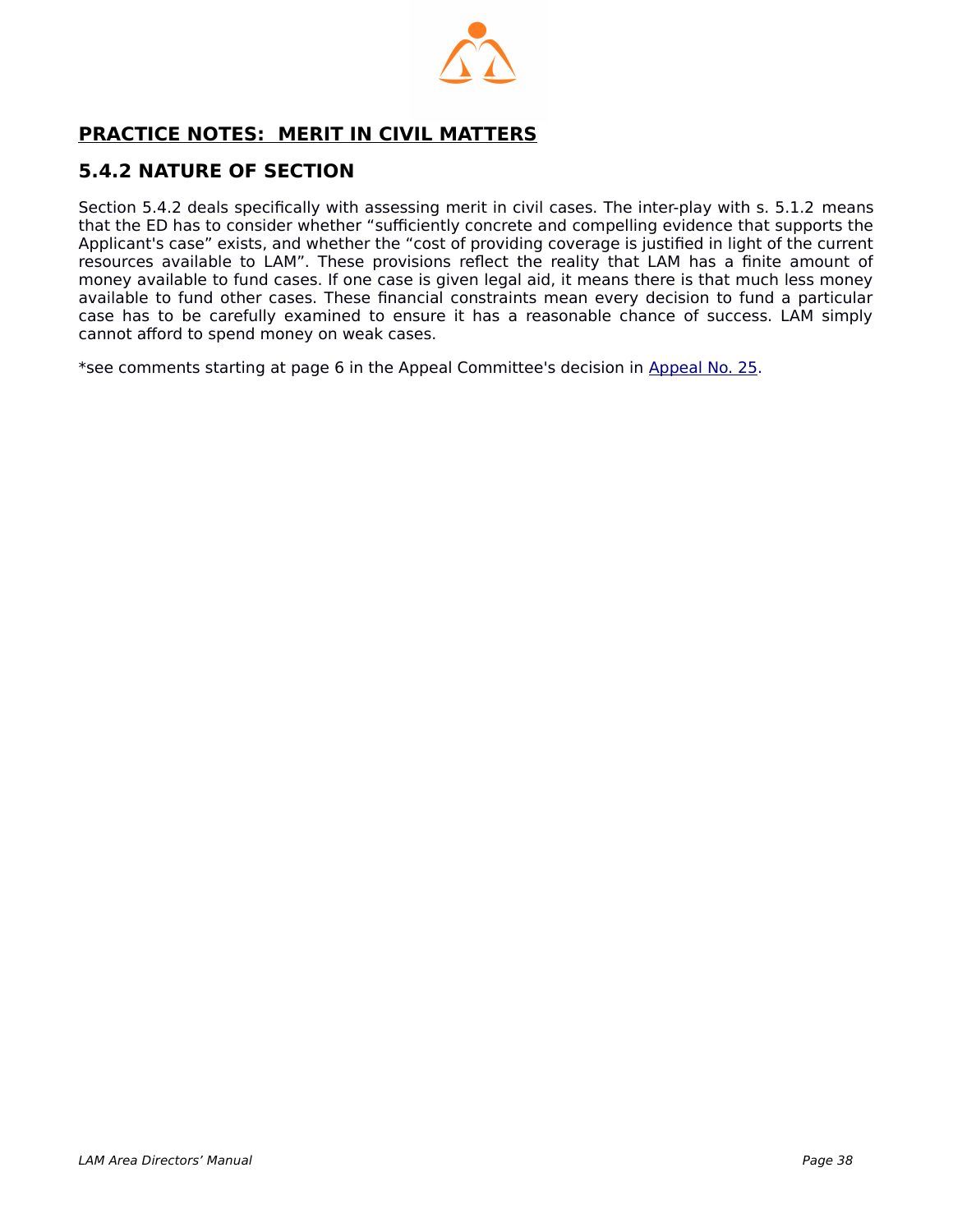

#### 5.5 **PUBLIC INTEREST LAW CENTRE**

- <span id="page-38-0"></span> 5.5.1 The Public Interest Law Centre (PILC) is mandated to represent eligible groups and individuals in cases which will have a broad impact on the interpretation or application of the law and/or will affect groups of people. As PILC cases often fall outside of the usual coverage areas of LAM, applications will only be approved by the ED in the following circumstances:
	- a) there are sufficient resources within PILC and funding available to pursue the matter throughout the proceedings;
	- b) a legal merit opinion is provided by the Director of PILC or his/her designate to the ED indicating the following:
		- i) the matter must impact a systemic issue in the law and the facts of the case make it a suitable test case on that issue, and/or:
		- ii) the issue must impact a discernible segment of the population of Manitoba; and
	- c) there must be a reasonable likelihood of success.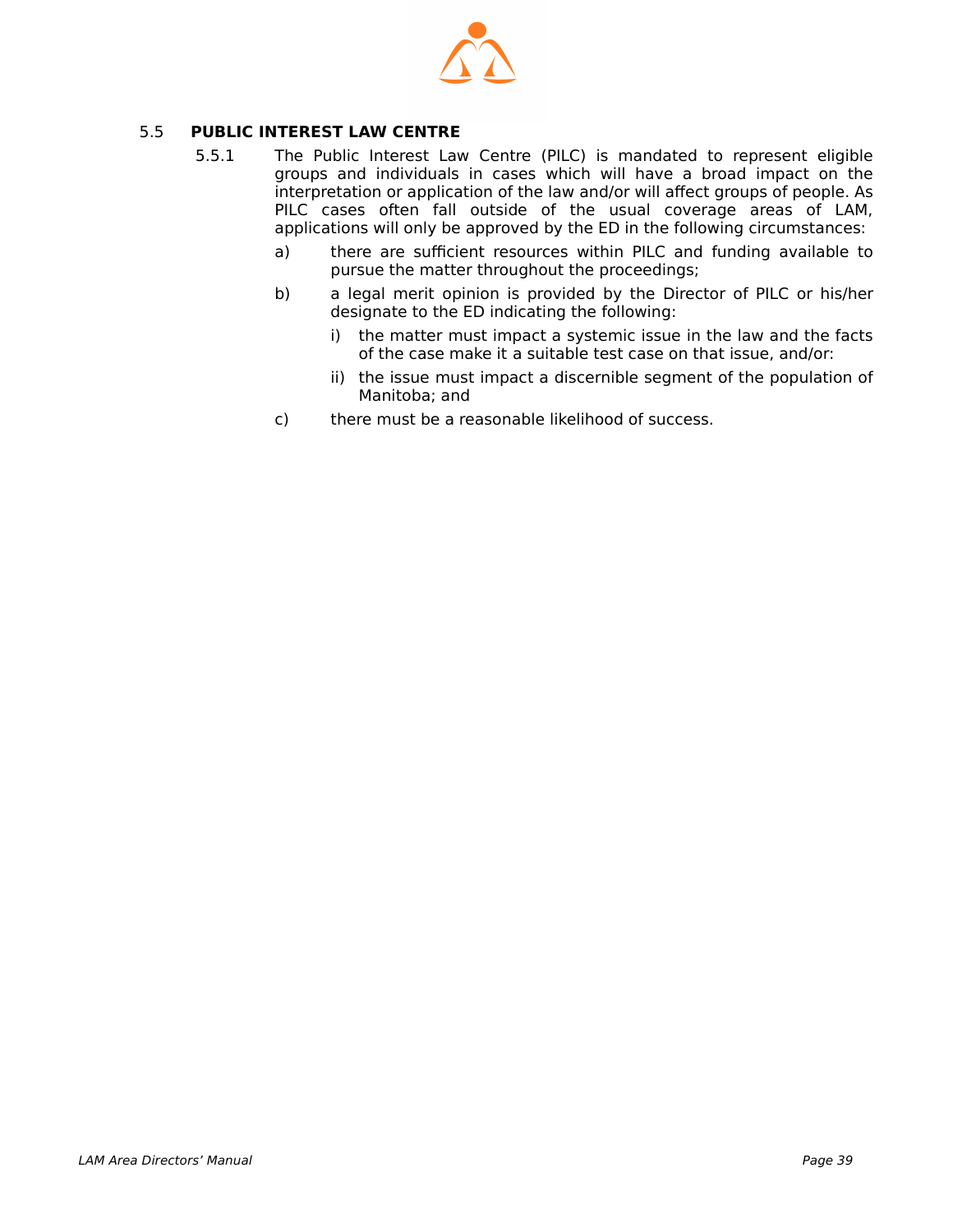

# <span id="page-39-0"></span> **PRACTICE NOTES: PUBLIC INTEREST LAW CENTRE**

## **APPLICATION ASSESSMENT PROCEDURE**

If the individual or group is not financially eligible or there are insufficient resources or funding there is no need to determine merit. A memo shall be provided to the ED who will then either refuse the application, approve the application, or seek further input from the Director of PILC.

## **5.5.1 NATURE OF SECTION**

This section sets out the rules for obtaining assistance through PILC. By their very nature matters eligible for funding through PILC are outside the norm and the fact the Applicant's matter may not be in an area for which LAM provides coverage is not in itself a reason to refuse funding through PILC.

\*see comments starting at page 5 in the Appeal Committee's decision in [Appeal No. 51](http://www.legalaid.mb.ca/pdf/appealcommittee/Decision%20No.%2051.pdf).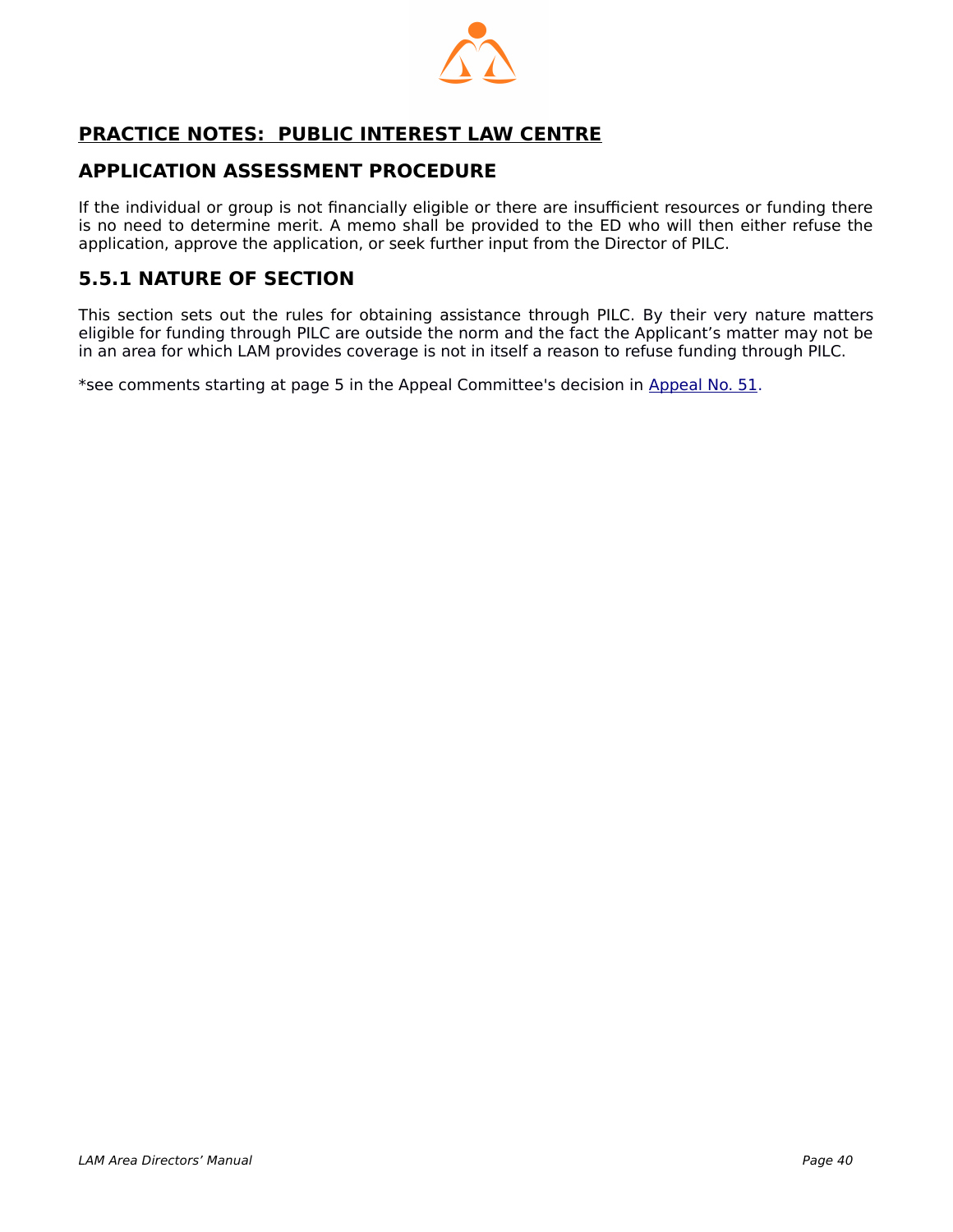

#### 5.6 **UNIVERSITY OF MANITOBA COMMUNITY LAW CENTRE**

- <span id="page-40-0"></span> 5.6.1 The University of Manitoba Community Law Centre (UMCLC) is mandated to represent financially eligible persons whose legal matter does not meet the applicable merit test for legal aid coverage.
- 5.6.2 Legal Aid's participation in the program is governed by s. 23 of the Act and Part 8 of the Regulation. The Legal Director of LAM has oversight of this program.
- 5.6.3 Subject to resource limitations, LAM may approve representation through this program on a first come, first served basis within the limits of the resources available for the program. Representation may be provided for Criminal, Family or Civil matters.
- 5.6.4 The administrator of the law school program shall refer eligible persons to the Managing Director of the Law Centre or to an Attorney who has been assigned to the program by the ED. The Managing Director or assigned Attorney will undertake formal responsibility for matters in accordance with the Legal Profession Act, and provide appropriate supervision; but conduct of the file will be assigned to a law student enrolled in the program.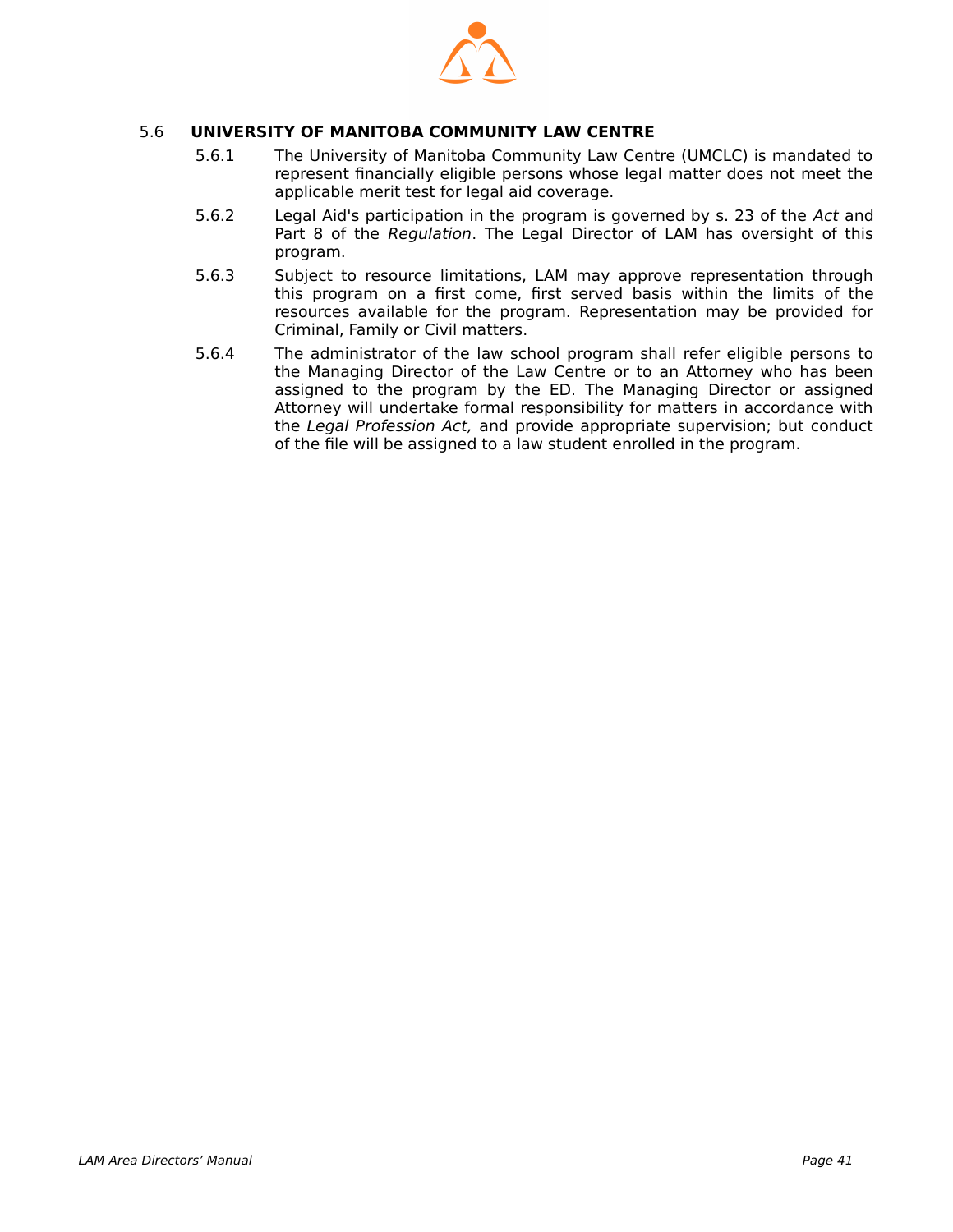

## <span id="page-41-0"></span> **PRACTICE NOTES: UNIVERSITY OF MANITOBA COMMUNITY LAW CENTRE**

The University of Manitoba Community Law Centre, located on the University of Manitoba campus, has been a part of LAM since 1972. The office primarily handles Criminal Code offences that are not likely to end in jail time, including impaired driving, theft under \$5,000 and assaults. If there is a reasonable possibility of incarceration, cases are referred back to LAM and a lawyer is assigned to the case. For more general information, visit [LAM's website.](https://www.legalaid.mb.ca/services/services-we-provide/criminal/u-of-m-community-law-centre/)

Acceptance into this program is not Legal Aid coverage, and is available on a first come first served basis within the limits of the program's resources.

The Managing Director or Supervising Attorney shall ensure the accepted application is entered into the Legal Aid Manitoba Application System (LAMAS). Time spent on the file, dispositions and other material information will be entered into LAMAS by the Managing Director, Supervising Attorney and law student in the same manner as for certificate legal matters.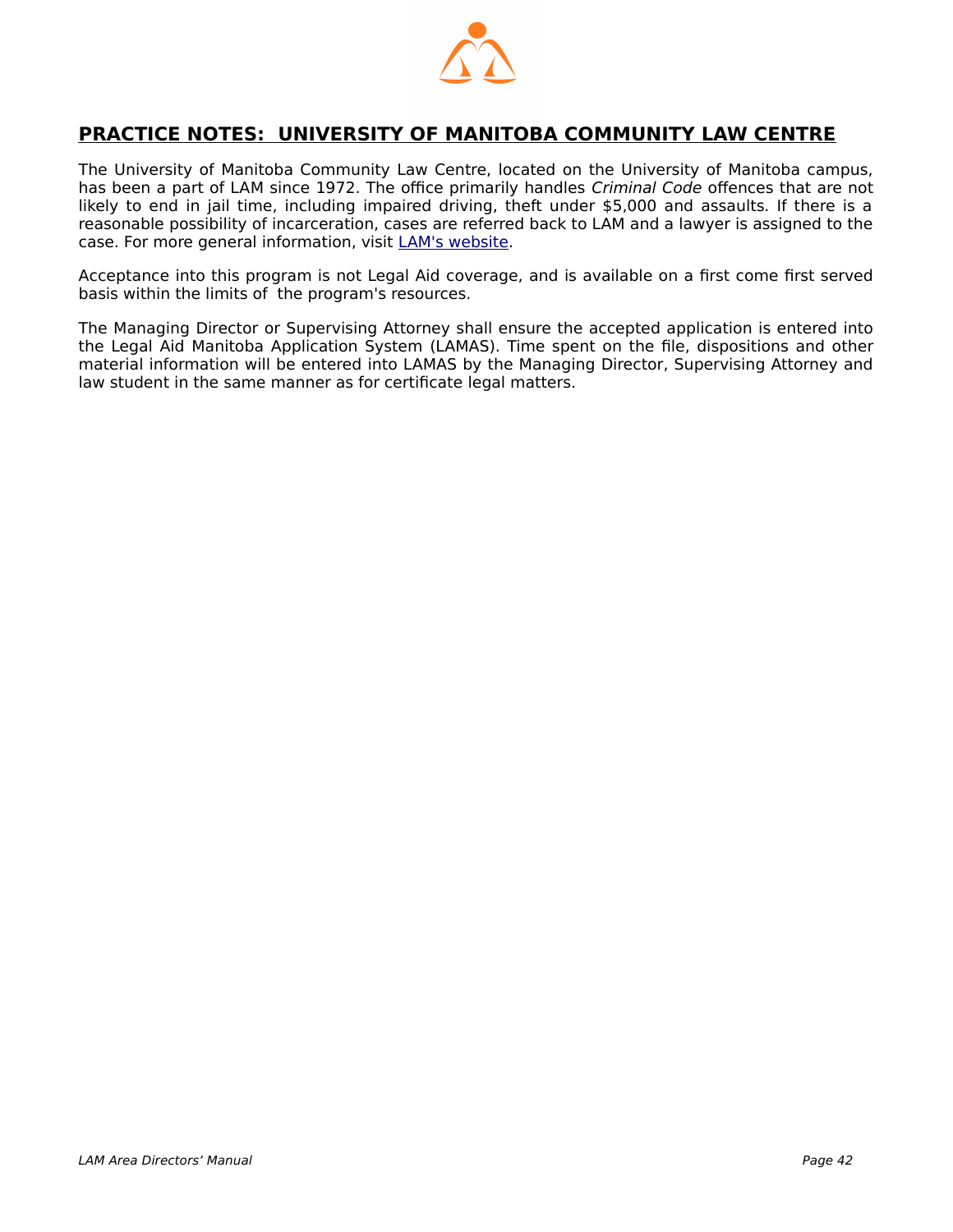

#### 6. **CLIENT CONTRIBUTIONS**

#### <span id="page-42-2"></span>6.1 **WARDS OF CHILD AND FAMILY SERVICES AGENCIES**

 6.1.1 Child and Family Services Agencies have an obligation to provide legal services to their wards. Legal Aid Manitoba (LAM) has an agreement to provide these services to some Child and Family Services Agencies, but not all. A certificate will issue to a ward of a Child and Family Services Agency only if they have a contract with us to provide legal services to their wards.

#### 6.2 **AGREEMENTS TO PAY – PARTIAL**

- <span id="page-42-1"></span> 6.2.1 An Applicant who falls into "Partial Contribution" categories in the eligibility guideline, and is able to pay for part of their legal representation, is required to enter into an Agreement to Pay - Partial. The Agreement to Pay - Partial will require partial payment of the costs plus an administration fee of 25% of fees of representation as determined by the Area Director (AD).
- 6.2.2 An Agreement to Pay Partial is signed by the Applicant and the minimum retainer amount has been paid as a condition precedent to the validity of the certificate. An Agreement to Pay - Partial requires a monthly payment until the set amount is paid. The AD may vary or dispense with the Agreement to Pay - Partial where the financial circumstances of the Applicant change, the agreement is causing undue hardship, or the Applicant has paid more than will reasonably be required to cover the cost of legal services under the certificate.
- 6.2.3 If an Applicant fails to make a payment on the Agreement, the AD notifies the Applicant of the need to bring the payments up to date. Where a payment remains unpaid for 30 days without a meritorious explanation the certificate is cancelled. A cancelled certificate may be reactivated without a further application within 60 days if a meritorious explanation for the failure to pay is provided, the account is brought up to date, or where counsel is unable to remove themselves from the record due to a pending hearing date.
- 6.2.4 Where the amount collected on the Agreement to Pay Partial exceeds the cost of the representation provided the excess is refunded to the Applicant following the expiration of the 30 day appeal period for taxation of accounts.

#### 6.3 **AGREEMENT TO PAY – FULL**

- <span id="page-42-0"></span> 6.3.1 Where an Applicant falls within the full contribution eligibility guideline, a certificate may issue subject to an agreement to pay the full cost of the representation in regular payments, usually on a monthly basis (an Agreement to Pay - Full, or "ATP – Full"), plus an administration fee of 25% of fees. Payments for these applicants are to be structured in such a way as permits full recovery of the anticipated cost prior to the conclusion of the matter/closing of the file.
- 6.3.2 An Agreement to Pay Full is signed by the Applicant and the minimum retainer is paid as a condition precedent to the validity of the certificate. The AD may vary or dispense with the ATP - Full where the financial circumstances of the Applicant change, the agreement is causing undue hardship, or the Applicant has paid more than will reasonably be required to cover the cost of legal services under the certificate.
- 6.3.3 If an Applicant fails to make a payment on the ATP Full, the AD notifies the Applicant of the need to bring the payments up to date. Where a payment remains unpaid for 30 days without a meritorious explanation the certificate is cancelled. A cancelled certificate may be reactivated without a further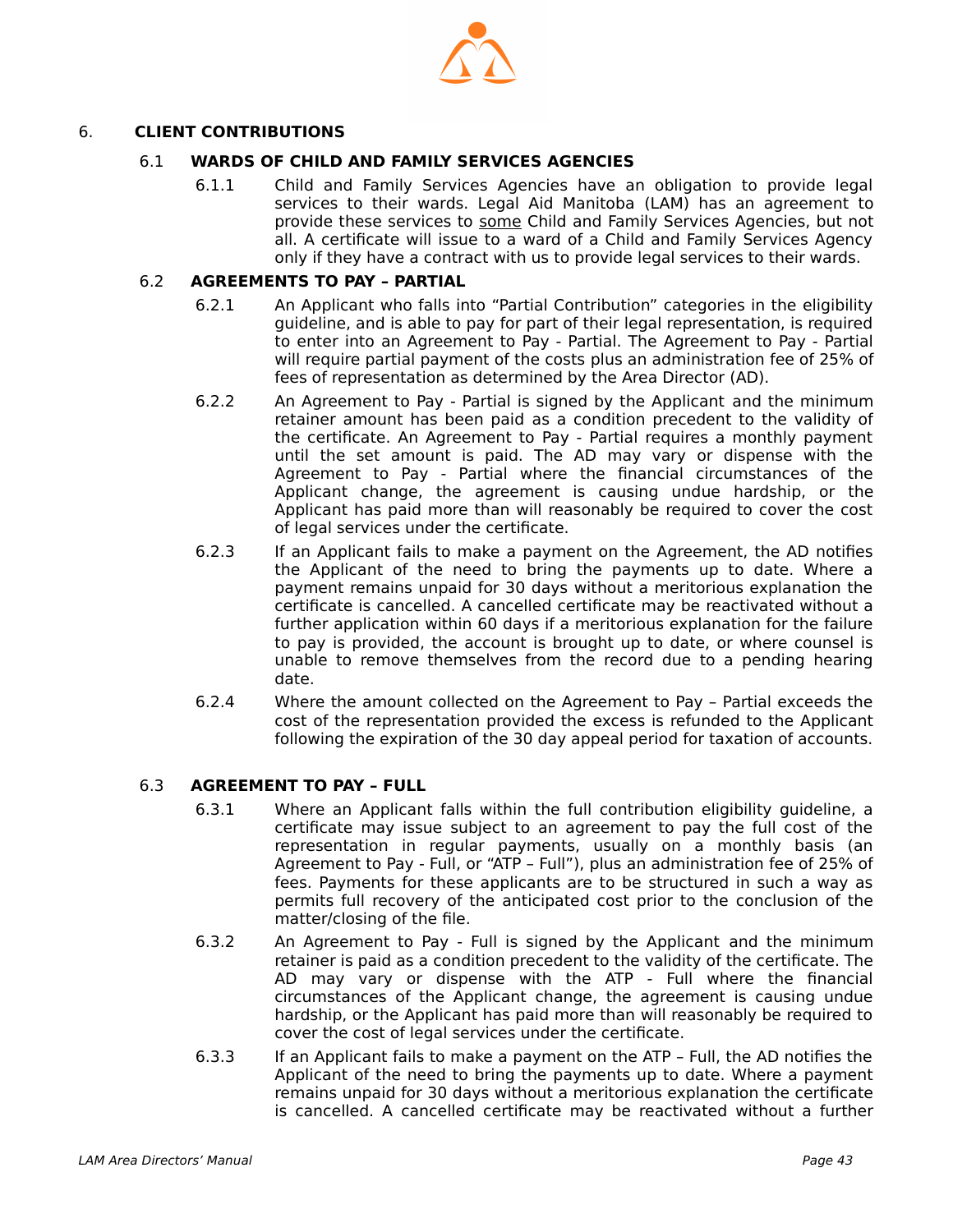

application within 60 days if a meritorious explanation for the failure to pay is provided or the account is brought up to date.

- 6.3.4 Where the amount collected on the ATP Full exceeds the cost of the representation provided, the excess is immediately refunded to the Applicant following the expiration of the 30 day appeal period for taxation of accounts.
- 6.3.5 Where an Applicant falls into the Agreement to Pay Partial category, but has an interest in property that is to be subject to a Charge on Land as set out in section 6.4 below, a certificate may issue as an Agreement to Pay – Full, but will be paid at a rate consistent with the Applicant's ability to pay and full recovery prior to conclusion of the case may be waived.

#### 6.4 **CHARGES ON LAND**

- <span id="page-43-2"></span> 6.4.1 A Charge on Land is a special lien against the property of a person whose name appears on title or who has an interest in the land and who has been granted services by LAM. The lien secures the cost of representation provided to the person who has the interest in the property. A purchaser of the property will ordinarily insist that the lien be removed prior to purchasing the property. Where the cost of the representation is paid to LAM a discharge is provided.
- 6.4.2 Since the equity owned is often not known by Applicants, and property values can change rapidly, the client's acknowledgement, is a condition precedent to the validity of the certificate whenever an Applicant has an interest in property registered in the Land Titles Office.
- 6.4.3 LAM does not cause a property owner to sell their property to recover the cost of representation and generally postpones LAM's interest where an owner has to refinance their mortgage, unless the client is refinancing to pay creditors, in which case LAM expects the lien to be paid out rather than postponed.
- 6.4.4 A Charge on Land shall be registered immediately although the AD may delay the registration of the lien where there is a reasonable fear for the safety of the client.
- 6.4.5 A Charge on Land, once filed, can secure the cost of representation on any subsequent certificates, but the Applicant must be notified of this intention as each new certificate is issued.

#### 6.5 **RECOVERY FROM COURT AWARDS**

- <span id="page-43-1"></span> 6.5.1 When an award is made to a client, LAM is entitled to recover the cost of representation as a charge against the award. LAM generally excludes from this recovery all child maintenance awards, ongoing awards of spousal maintenance and awards of modest arrears for spousal maintenance.
- 6.5.2 Where a lump sum spousal benefit is awarded, the AD, taking into account the basis for the award and the circumstances and needs of the family, may recover some or all LAM's costs from the award.
- 6.5.3 Where costs are ordered in the client's favour, LAM is entitled to the costs and will make reasonable efforts to collect those costs.

#### 6.6 **UNPAID CLIENT ACCOUNTS**

<span id="page-43-0"></span> 6.6.1 When an Applicant has previously defaulted on an Agreement to Pay - Partial or Agreement to Pay - Full, and there are outstanding arrears, the Applicant,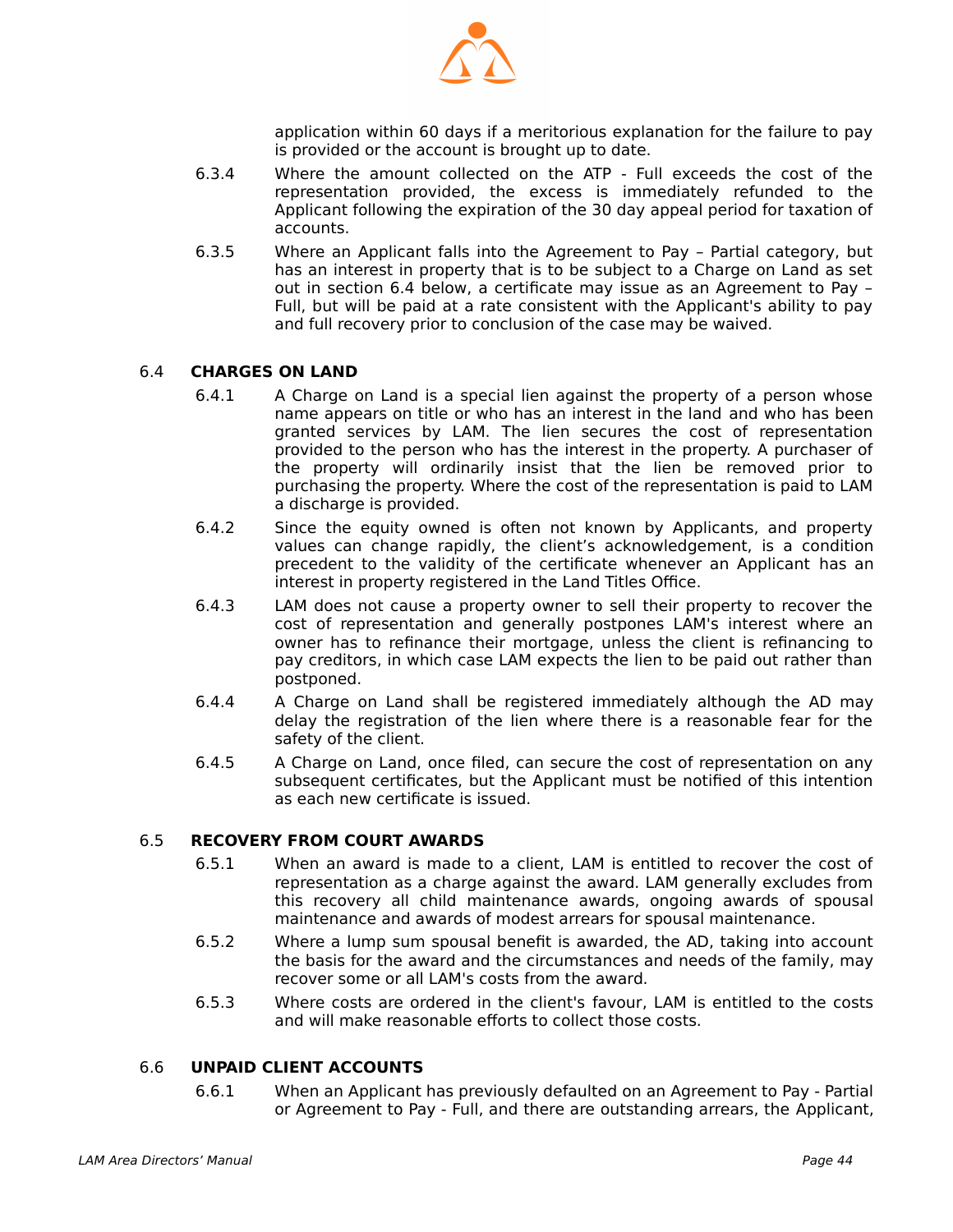

except in the circumstances set out in 6.6.2 and 6.6.3, is required to make arrangements to satisfy the outstanding amount before they will be considered for coverage.

- 6.6.2 Where an Applicant has an explanation for defaulting that would have resulted in the obligation to pay being deleted, the default will not prevent ongoing financial eligibility.
- 6.6.3 If the Applicant would, but for the default, be fully eligible now, then the AD shall consider the Applicant financially eligible for legal aid. In issuing any such certificate, the AD shall affirm the continuing requirement to repay the amount owing and take such steps as are prudent to ensure the client is reviewed for financial eligibility and a repayment scheme is initiated as soon as repayment can reasonably be commenced.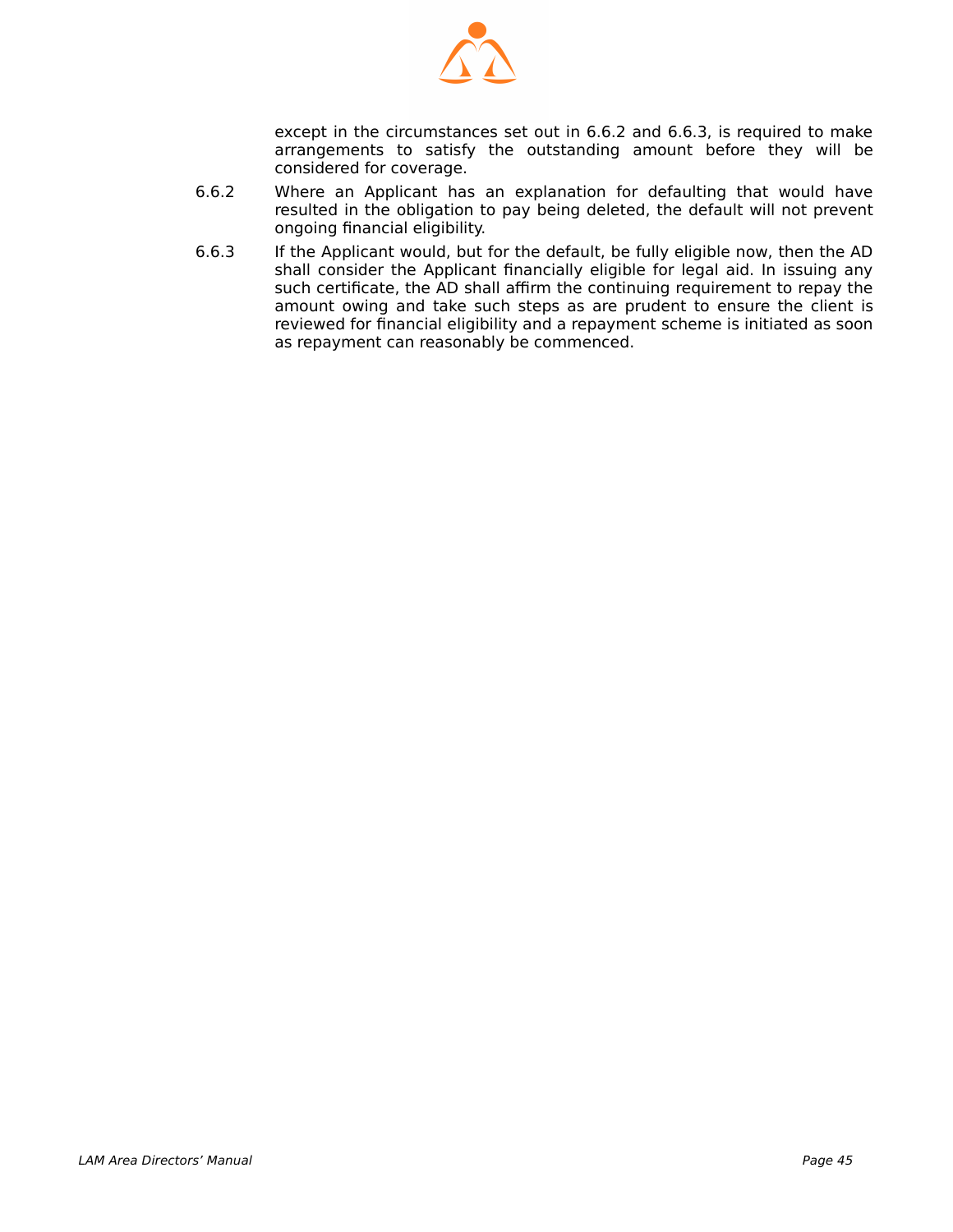

# <span id="page-45-0"></span> **PRACTICE NOTES: CLIENT CONTRIBUTIONS**

## **CLIENT CONTRIBUTIONS**

There are currently three types of client contribution programs at LAM. For Applicants with income above the full eligibility guidelines, but who are still in the "low-income" range, LAM has established Agreement to Pay - Full guidelines. This means low-income persons and families can be given legal assistance at rates substantially below market rates by paying part or all of the cost of the legal services provided.

The client contributions come in three forms:

- 1. **Agreement to Pay Partial Applicants** just over the full eligibility guidelines may be assessed a flat fee, less than the full cost of the matter, which shall be paid in monthly installments until paid in full.
- 2. **Agreement to Pay Full Program Applicants** who are deemed to be able to pay full fees pay a monthly installment until the cost of providing legal services is paid in full. Payments for these applicants are to be structured in such a way as permits full recovery of the anticipated cost prior to the conclusion of the matter/closing of the file.
- 3. **Clients with property interests** (usually real estate) may have a lien filed against the real estate to secure fees. The client must acknowledge that a lien may be filed on the application or during the application process. This can be used either by itself or as security for the payments in the Agreement to Pay – Full Program. When the property is sold or refinanced, LAM generally requires the outstanding cost of legal services to be repaid from the proceeds.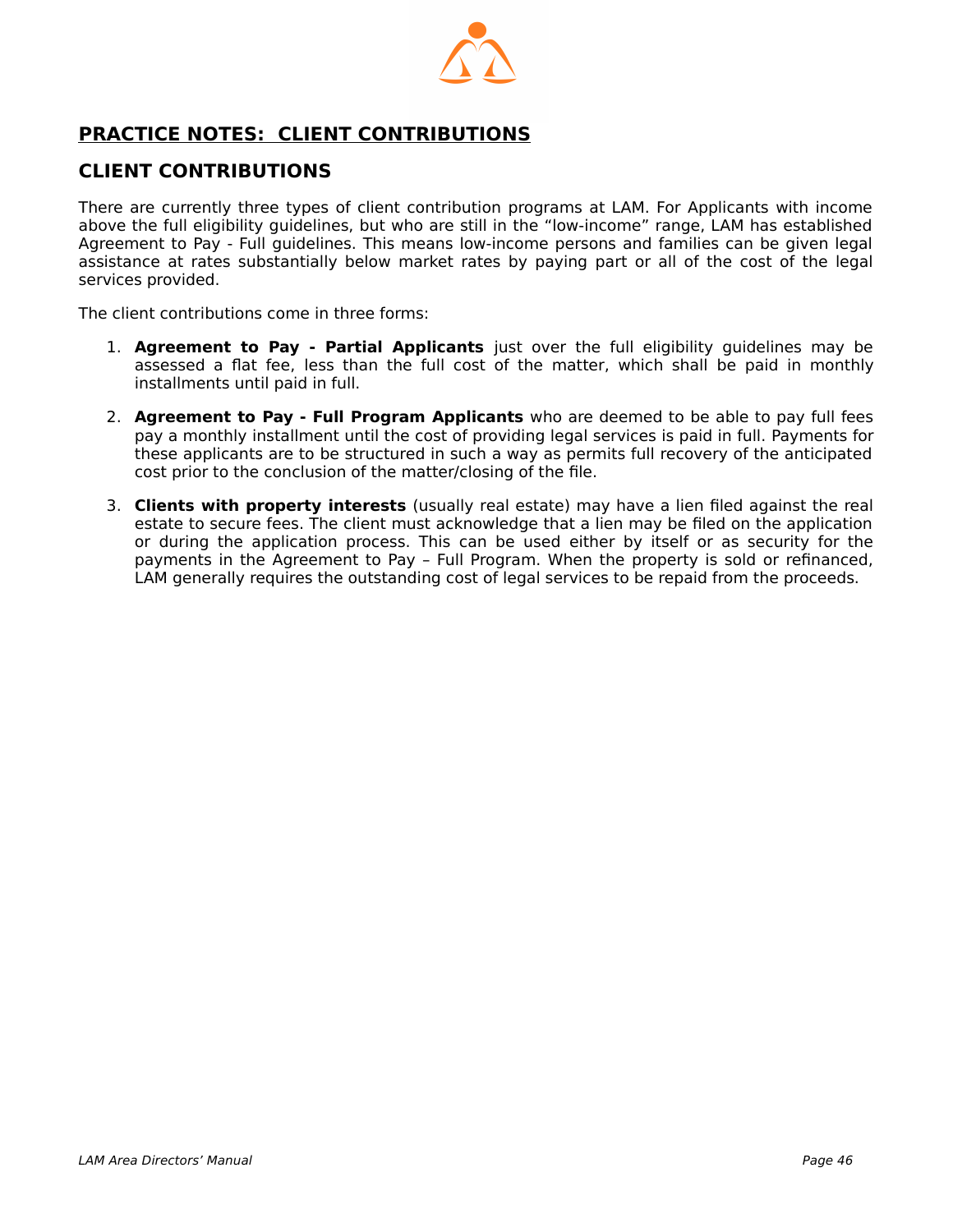

## <span id="page-46-0"></span>**CHAPTER 7: RECIPROCAL AGREEMENTS Revisions Approved by Management Council on May 24, 2016**

There is a reciprocal agreement between Canadian provincial and territorial Legal Aid plans. When a person resident in one province is eligible for coverage for a matter that requires legal services in another province, the reciprocal agreement allows for the application and referral between provinces. It does not apply to criminal matters.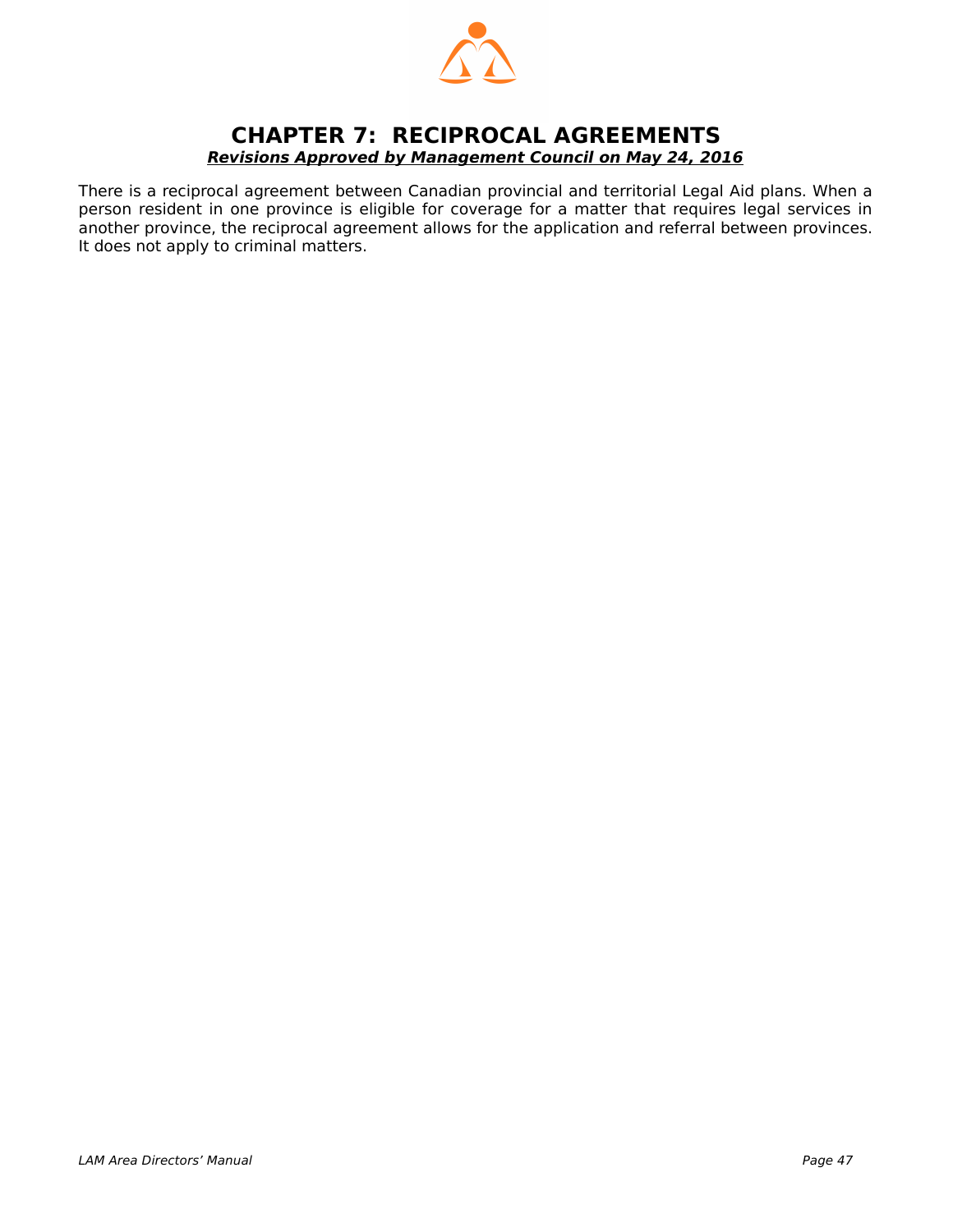

#### 7. **RECIPROCAL AGREEMENTS**

- 7.1 A non-resident requiring legal services for a family or civil matter in Manitoba applies through the Legal Aid plan in their province or territory. An incoming referral from another province is received by the Legal Director (LD), assessed for merit only, and counsel is appointed where appropriate.
- 7.2 Where counsel is appointed on an incoming referral, the matter is dealt with thereafter in the same manner, using the same criteria as for a Manitoba resident.
- 7.3 Information respecting the ongoing provision of legal aid, including the name, address and phone number of the person with conduct of the matter, and any information that might affect disbursement costs and ongoing eligibility, is promptly forwarded to the province or territory of residence.
- 7.4 A resident of Manitoba who requires legal representation on a civil or family matter in another province or territory (outgoing referral) applies through Legal Aid Manitoba (LAM). The Area Director (AD) makes an initial assessment of financial eligibility and merit and, where appropriate, collects the information in support of the Reciprocal Application.
- 7.5 The information collected for an outgoing referral includes copies of any pleading received or made by the Applicant, names and addresses of opposing parties and/or counsel, and an agreement to attend the other jurisdiction at their own expense as required for court purposes. The AD forwards the above information and completed application to the LD for determination of eligibility and outgoing referral where appropriate.
- 7.6 Criminal matters are not covered by the Reciprocal Agreement. Generally these applications are assessed by, and the representation paid for, in the jurisdiction where the matter will be heard.
- 7.7 Where an inmate has been transferred to an institution in another province while serving a sentence, most matters respecting the sentence including appeals and parole hearings will be heard in the jurisdiction where sentence was imposed. In these cases, Legal Aid can often assist in taking the appropriate application and gathering supporting materials to be sent to the originating province. The AD makes referrals to the institutional Duty Counsel as necessary for this purpose.
- 7.8 Applications to have criminal matters waived into Manitoba for guilty plea will be assessed by the AD and dealt with in the ordinary course. Applications by persons in custody to waive in charges from another province for guilty plea will generally have merit, since unresolved matters usually result in denial of parole.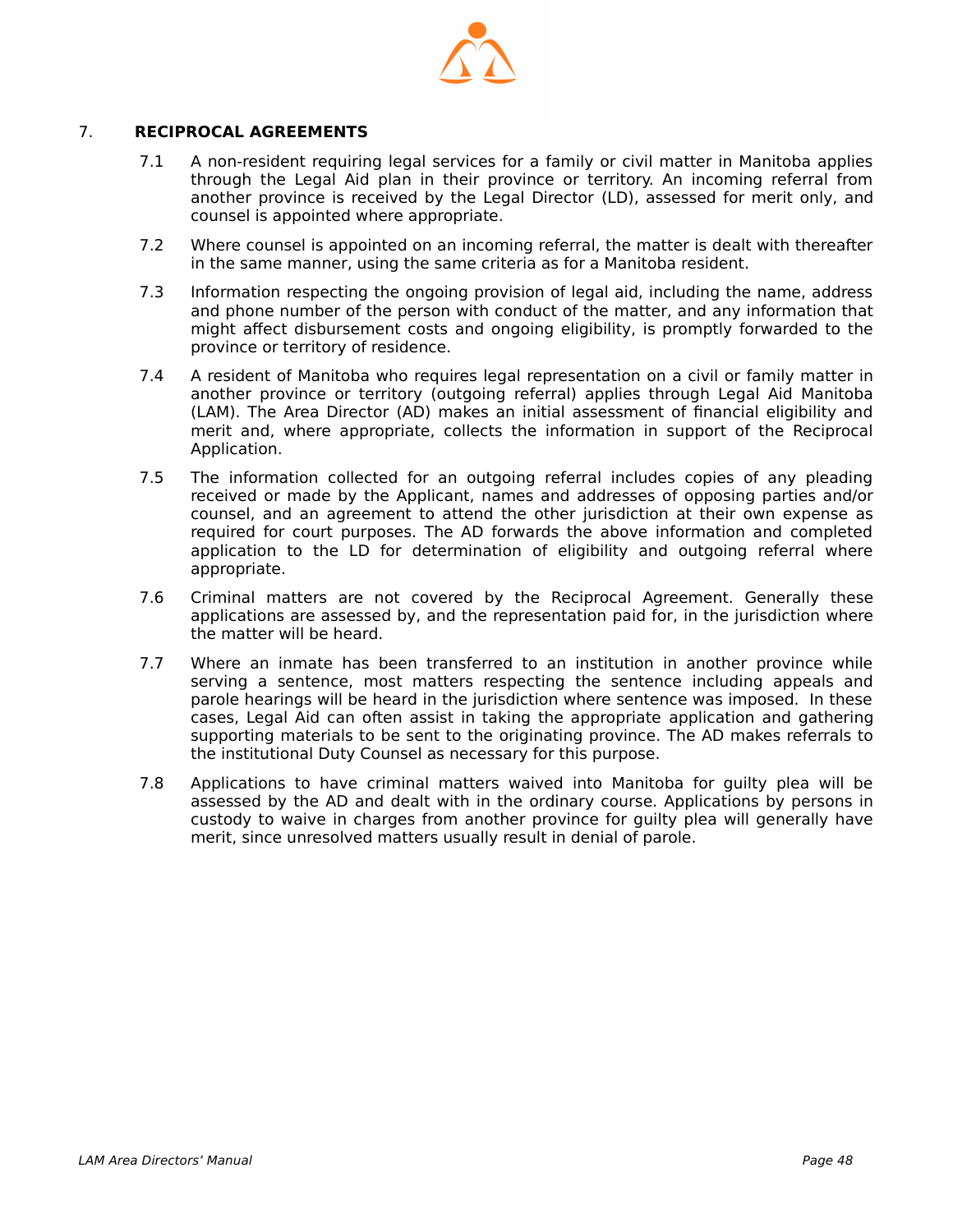

# <span id="page-48-0"></span> **PRACTICE NOTES: RECIPROCAL AGREEMENTS**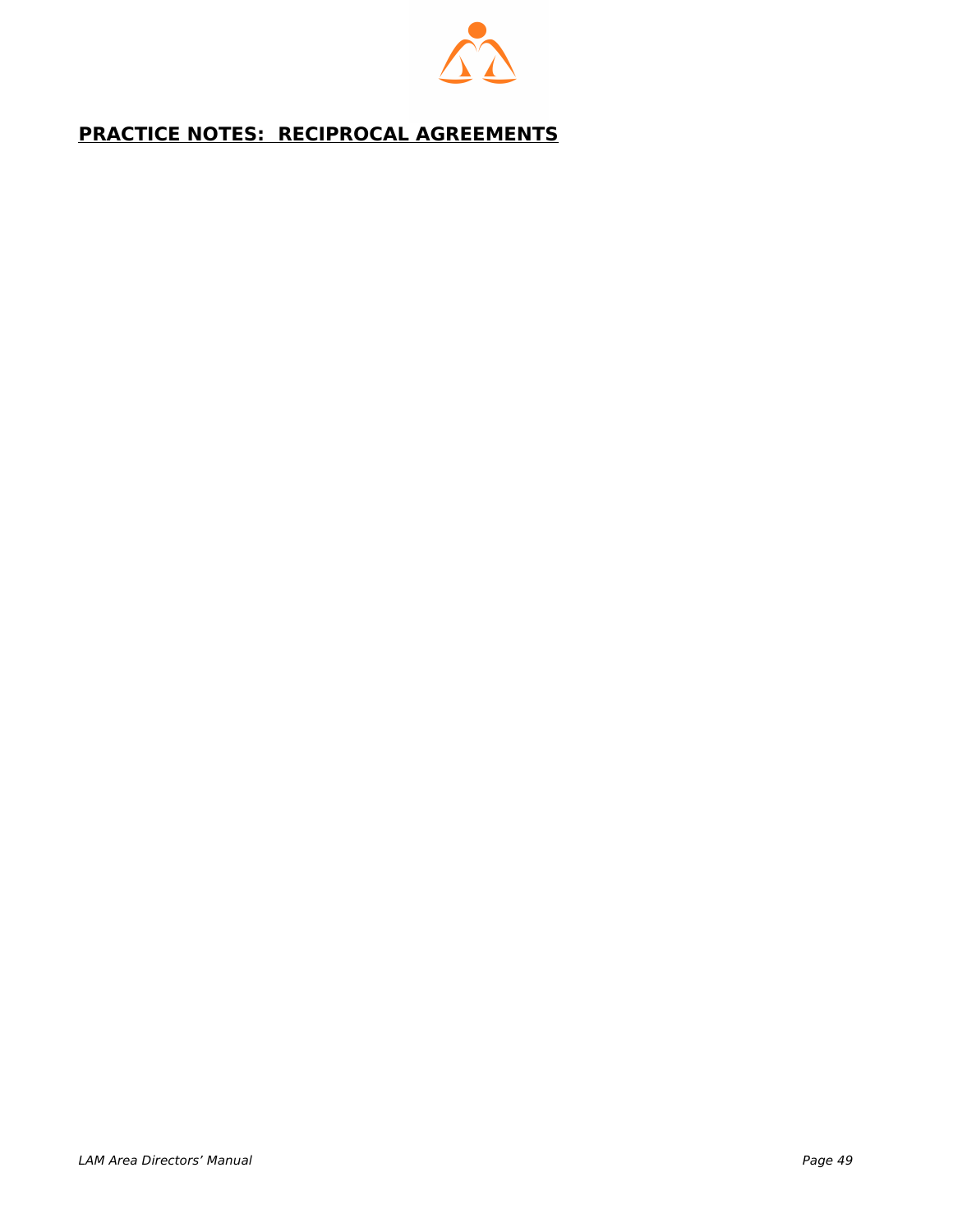

## <span id="page-49-0"></span>**CHAPTER 8: REJECTIONS Revisions Approved by Management Council on May 24, 2016**

This chapter defines what constitutes a Rejection and mandates the form of Rejection notices.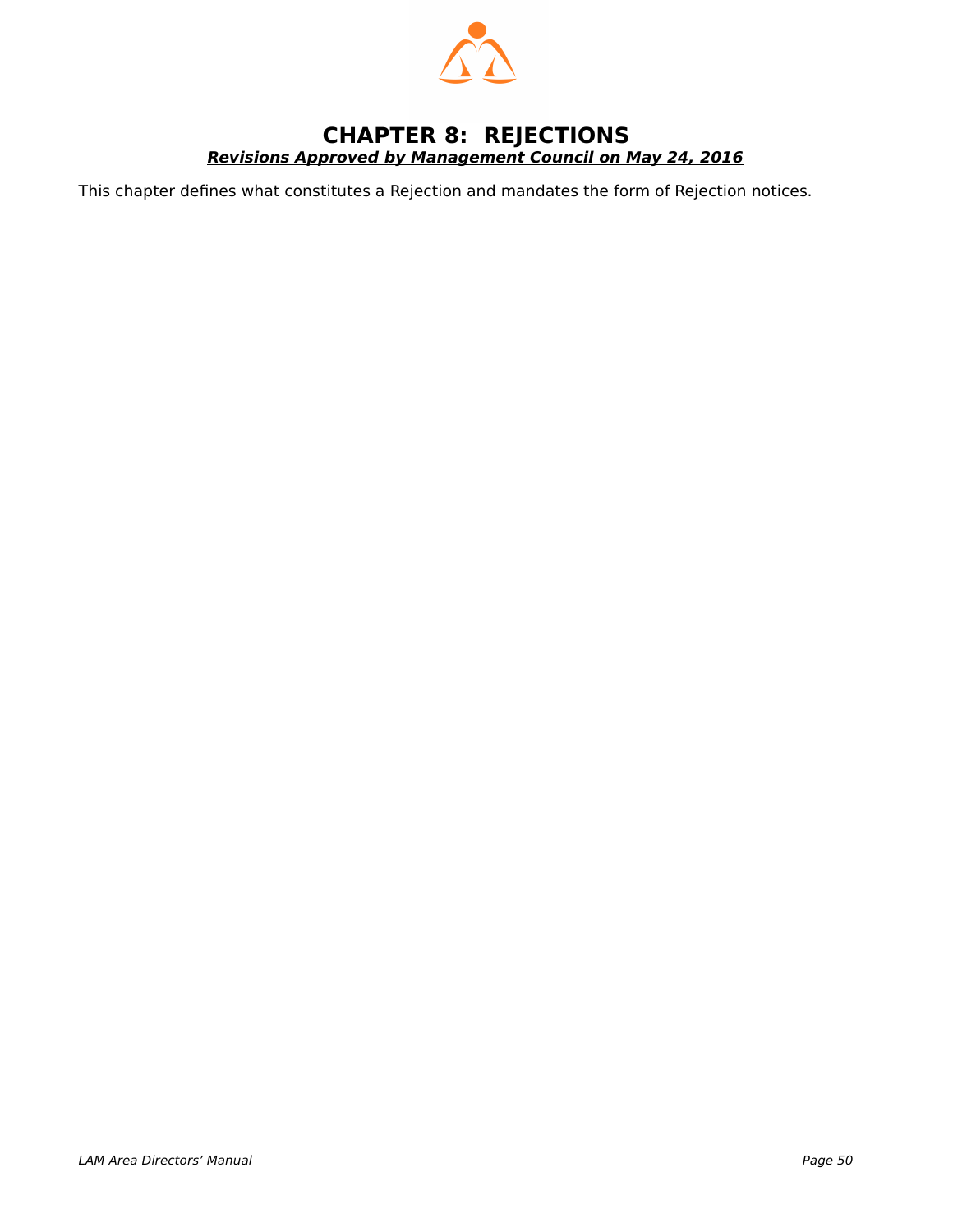

#### 8. **REJECTIONS**

- 8.1 All applications that do not meet the criteria for eligibility, or exceed the time lines and other requirements of eligibility in this manual, result in a Notice of Rejection. The Notice of Rejection is prepared and sent to the Applicant, and any counsel indicated on the application, immediately upon the decision being made to reject the application.
- 8.2 A Notice of Rejection is in the form provided in these guidelines and includes:
	- a) a concise statement of all the matters/charges for which eligibility was considered;
	- b) the exact wording of all rejection codes that apply;
	- c) notice of the right of appeal in the exact wording provided; and d) a copy of the form "Notice of Appeal".
	- a copy of the form "Notice of Appeal".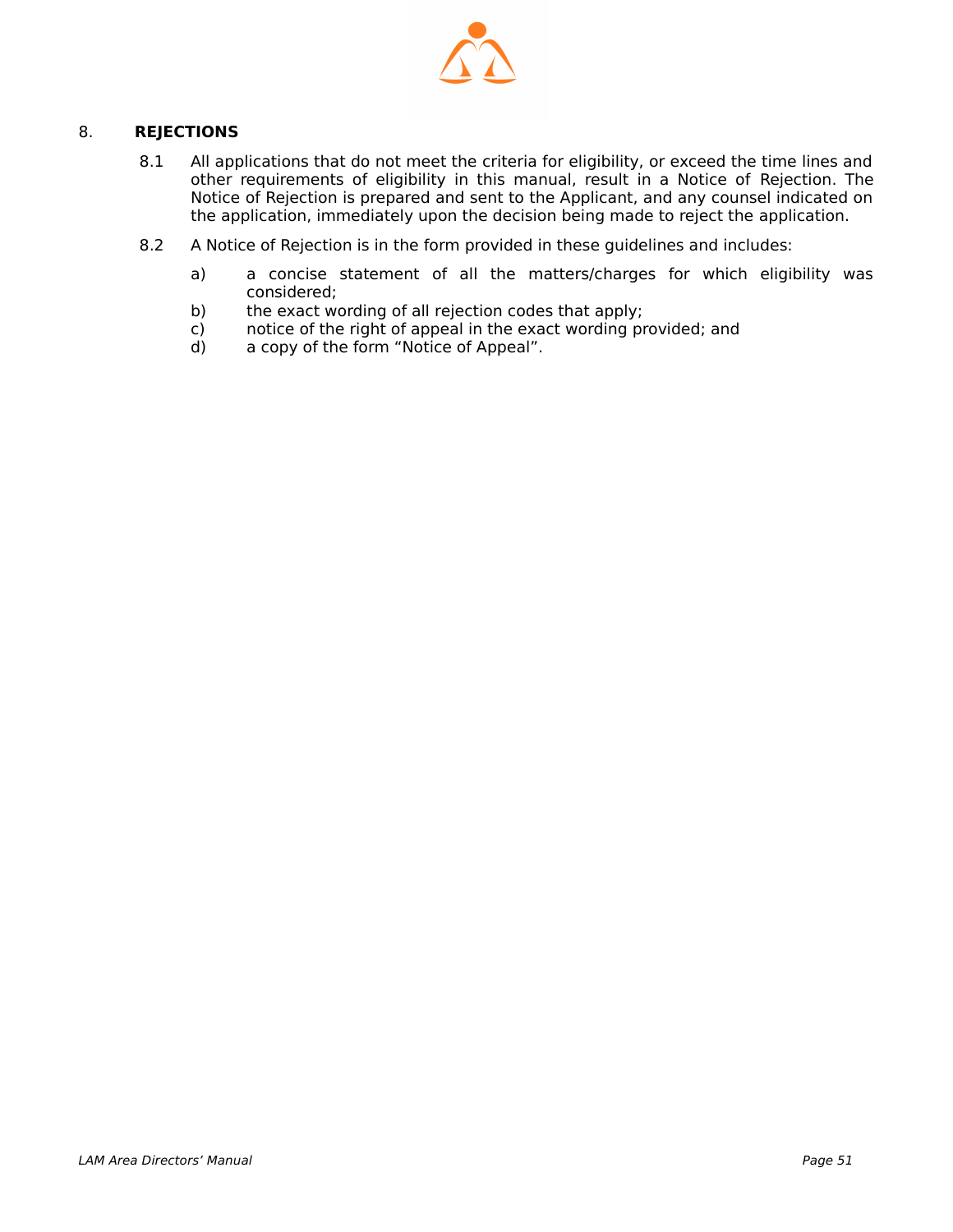

# <span id="page-51-0"></span> **PRACTICE NOTES: REJECTIONS**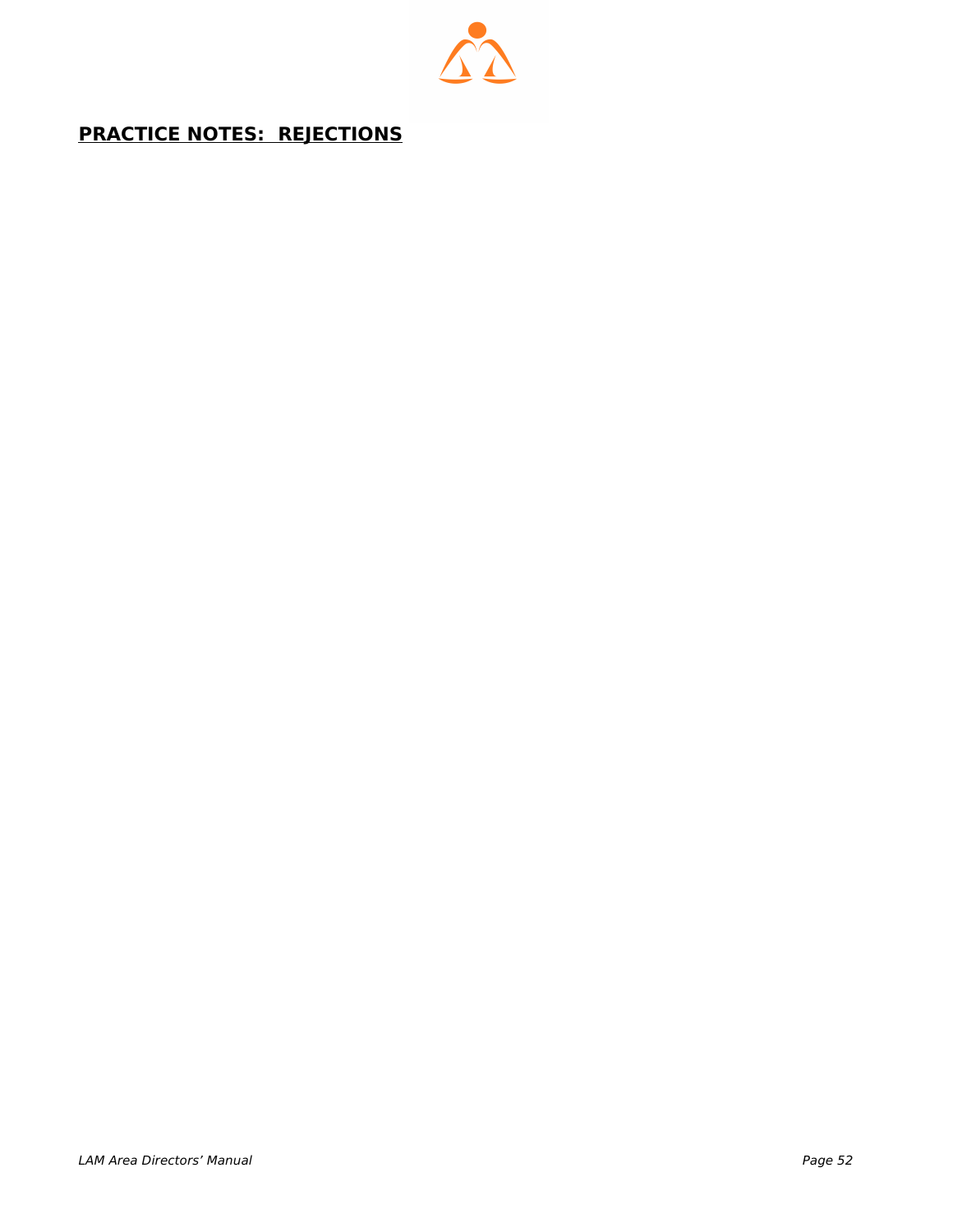

## <span id="page-52-0"></span>**CHAPTER 9: CERTIFICATE ISSUANCE Revisions Approved by Management Council on November 27, 2018**

Most legal services are provided pursuant to a Legal Aid Certificate. It is the formal retainer document for the lawyer providing and/or overseeing the legal services. This chapter mandates the form and content of the certificate.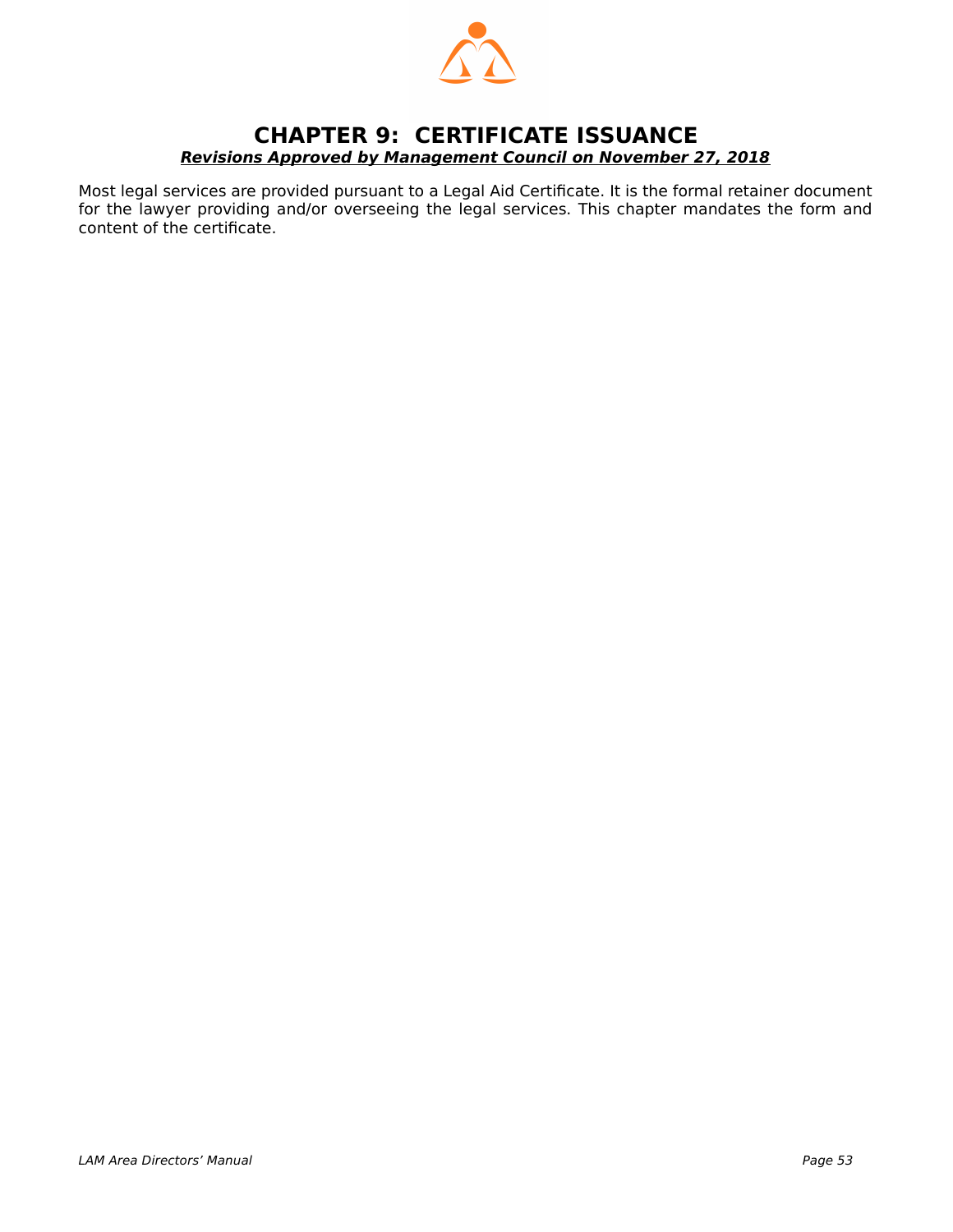

#### 9. **CERTIFICATE ISSUANCE**

- 9.1 A certificate is a formal contract to pay the legal fees and disbursements in a legal matter or matters. It contains:
	- a) the name of the counsel who has been appointed;
	- b) a concise, complete, and accurate description of all matters for which representation, and billing, is authorized;
	- c) the tariff category or number of authorized hours that apply to each matter;<br>d) any conditions placed upon the representation provided; and
	- any conditions placed upon the representation provided; and
	- e) any disbursements specifically authorized, including limitations on those disbursements.
- 9.2 All criminal matters on the same Information/Indictment or that arise out of the same transaction, and all family or civil remedies that will be pursued in the same court procedure, are listed in a single paragraph under the heading "Legal Matter". Criminal matters on a second Information/Indictment and that arise out of a separate transaction, or family and civil remedies that have been authorized for a second and separate court procedure, are set out in a separate paragraph under another heading "Legal Matter".
- 9.3 Each Legal Matter on a certificate has a distinct number associated with it, and this number appears on the certificate following the heading "Legal Matter".
- 9.4 Criminal Informations assessed as not having merit unless combined with a "Legal Matter" are set out in a paragraph separated by the word "Also", but without the heading "Legal Matter" and without a distinct number.
- 9.5 Where a certificate needs to be amended after issuance, the AD may place the words "AMENDED CERTIFICATE" above the Legal Matter. The original purpose is then replaced on the certificate with the new purpose. The "new" certificate is then generated.
- 9.6 Where additional authorization is required prior to taking a step, such as setting a trial date, the authorization for that matter is preceded by the phrase "prior authorization from the AD required prior to \_\_\_\_\_\_\_\_\_\_\_\_\_", filling in the contingent step.
- 9.7 Where a law firm or the same lawyer represents more than one accused in a criminal matter the paragraph granting coverage shall be followed by the phrase "No fees or disbursements payable if conflict arises as counsel has been advised the same lawyer or firm represents a co-accused".
- 9.8 Where a certificate is issued for a limited purpose, including providing limited services to a financially ineligible person, the AD assesses the number of hours anticipated to conclude the matter and authorizes representation for a limited number of hours, and may authorize disbursements and expenses pursuant to sections 9.12, 9.13, and 9.14.
- 9.9 Where corollary relief sought is by way of varying an existing order, tariff 2 will only be authorized where there has been a demonstrable change in circumstances and substantial preparation is required to address the issues raised.
- 9.10 Where the same counsel has provided partial representation on a matter (a warrant has issued, or some applicable relief is being sought that could have been included in previous representation), the certificate indicates a reduced tariff will be paid. The paragraph setting out the applicable matters will be followed by the phrase "to be reduced by fees previously paid for Legal Matter #  $\ldots$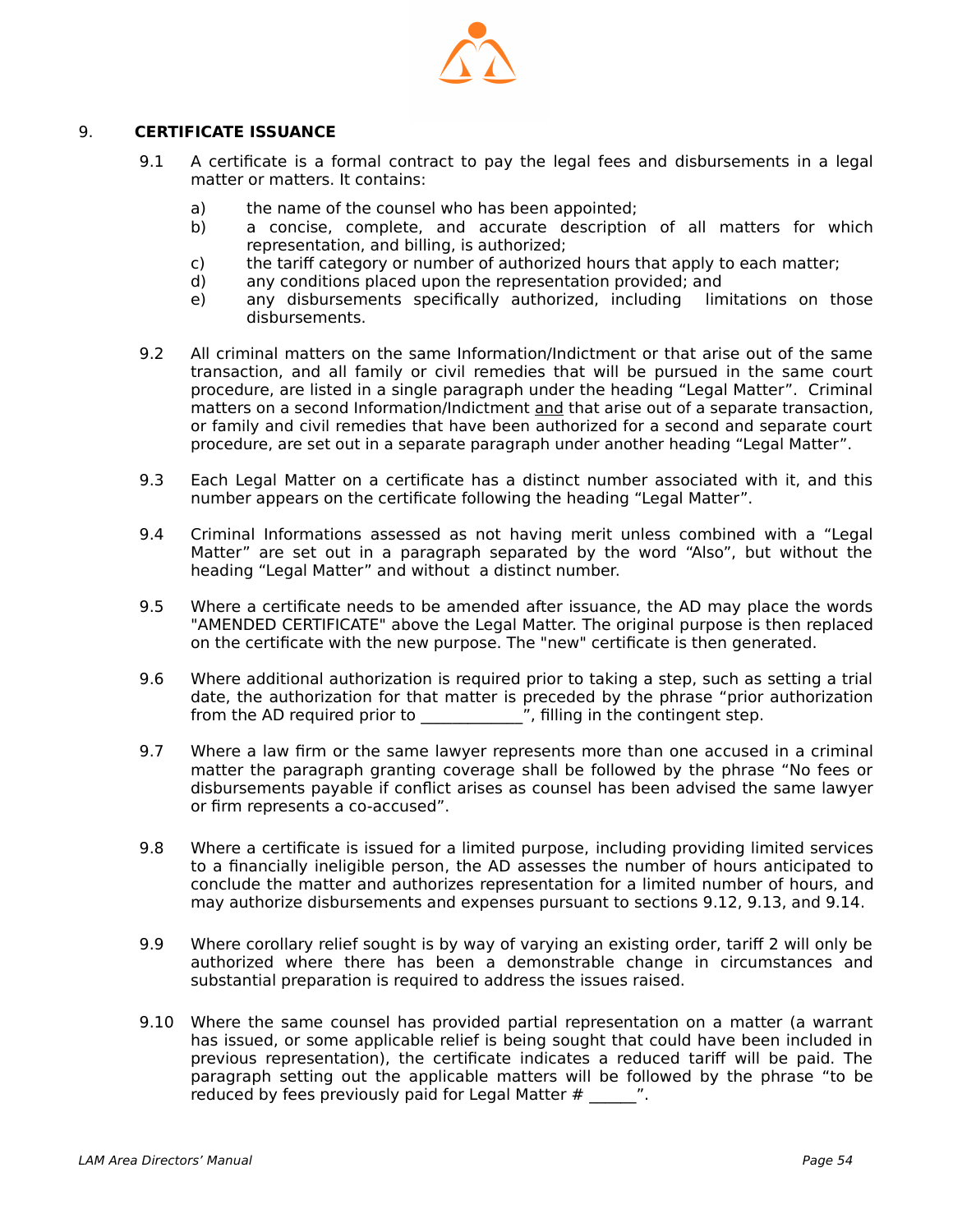

- 9.11 Where there is no Duty Counsel in a rural court, Duty Counsel is in conflict on a matter, or a special trial sitting has been set, and there is no local private bar available/willing to provide representation, the AD will provide travel time and mileage for non-local private bar to attend court. Such travel time and mileage will be proportionate to the needs of the case but generally will not exceed three trips.
- 9.12 A certificate issued by an AD clearly states on its face authorization for such disbursements as are apparently necessary at the time of issuance. Where a disbursement benefits more than one party in a matter, and the cost of a disbursement can be shared between the Applicant and another party to the action without identifiable prejudice to the Applicant, the expectation is that the cost of the disbursement will be shared. In this case the AD will initially authorize only the applicant's pro rata share of the disbursement.
- 9.13 The AD assesses requests to authorize disbursements or additional steps/motions in light of the potential benefit to the case, with particular value given to those that are likely to be dispositive of matters in issue. The guiding principle here, as elsewhere, is whether a reasonable person of modest means would bear the cost in light of the potential benefit it might afford to their case.
- 9.14 When authorizing expenditures, the certificate or letter of authorization states that travel time and/or mileage are authorized according to the Legal Aid schedules, and that all other expenditures are authorized according to prevailing government of Manitoba rates.
- 9.15 The AD may exercise discretion and grant a LAM certificate retroactively to counsel requesting coverage pursuant to section 9.8, or where counsel has:
	- a) provided services necessary to secure a legal benefit for a financially eligible person;
	- b) demonstrated that the person would otherwise have been eligible for legal aid without contributions;
	- c) provided a Legal Aid application that was taken prior to the disposition and that otherwise complies with Section 2.1 above; and
	- d) provided a satisfactory explanation for not submitting the application prior to providing services.
- 9.16 A certificate granted pursuant to 9.15 above is eligible for consideration in the Big Case Management (BCM) program or a Discretionary Increase.
- 9.17 Counsel moving from firm to firm or leaving practice (Certificate Issuance).
	- 9.17.1 Counsel moving from LAM (staff) to private practice:
		- a) Where files remain with counsel:
			- i) Counsel will bill all matters half tariff or as appropriate in LAMAS and close all files;
			- ii) certificates will then be reissued to counsel (as private counsel) subject to a deduction of amount already paid in LAMAS.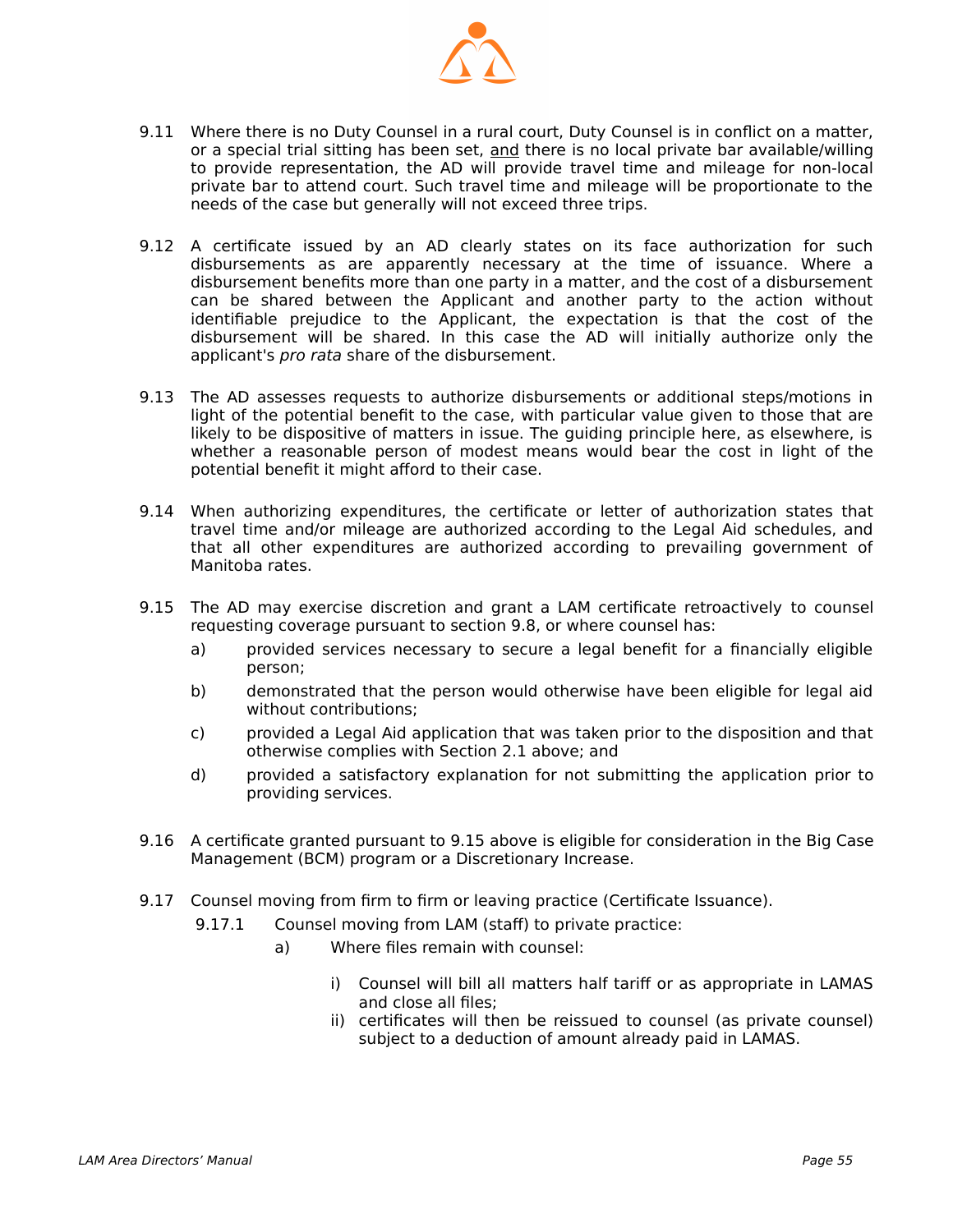

- b) Where files to remain at CLC or be dispersed to other counsel:
	- i) Counsel will bill all matters at half tariff or as appropriate in LAMAS and close all files.
	- ii) certificates will then be reissued to counsel at full tariff.
- 9.17.2 Counsel moving from private practice to LAM (staff) or moving from one private firm to another.
	- a) Where files remain with counsel:
		- i) counsel will bill all matters half tariff or as appropriate and close all files;
		- ii) new certificates will then be issued to counsel (as staff) subject to a deduction of amount already paid in LAMAS.
	- b) Where files to be issued to new counsel at the same firm or elsewhere:
		- i) Counsel will bill all matters half tariff or as appropriate and close all files;
		- ii) new certificates will then be issued to new counsel at full tariff.
- 9.18 Counsel on a Category A case, or other appropriately complex matter, shall be appointed by the appropriate AD and the task of appointing counsel in these cases shall not be delegated.
- 9.19 Where the AD is concerned that counsel of choice or counsel available in the Area Office district may not have the knowledge and skill required to have primary conduct of the case, they may, in their discretion:
	- a) approach counsel and ask if they would consider acting as junior counsel on the case;
	- b) require the provision of a letter from senior counsel undertaking to provide appropriate supervision and resources to appointed counsel;
	- c) request a letter from counsel certifying that they consider themselves capable of fulfilling their obligations pursuant to 2.01 (2) of the Code of Professional Conduct with respect to the case;
	- d) consult with the Applicant to determine if they have any further choice of counsel; and/or
	- e) not honour choice of counsel.
- 9.20 Where the AD has abiding concerns that the counsel of choice, or available counsel in the Area Office district, is able to appropriately act on the case, and does not appoint counsel of choice, they shall appoint counsel they consider to have appropriate knowledge and skill, and may appoint counsel from outside the Area Office district for that purpose where necessary. The AD is required to report any appointments under this section in writing to the Senior AD immediately.
- 9.21 Where a certificate is issued as a BCM certificate in a rural Area Office, a notice shall be sent to the attention of the BCM clerk at the Administration Office.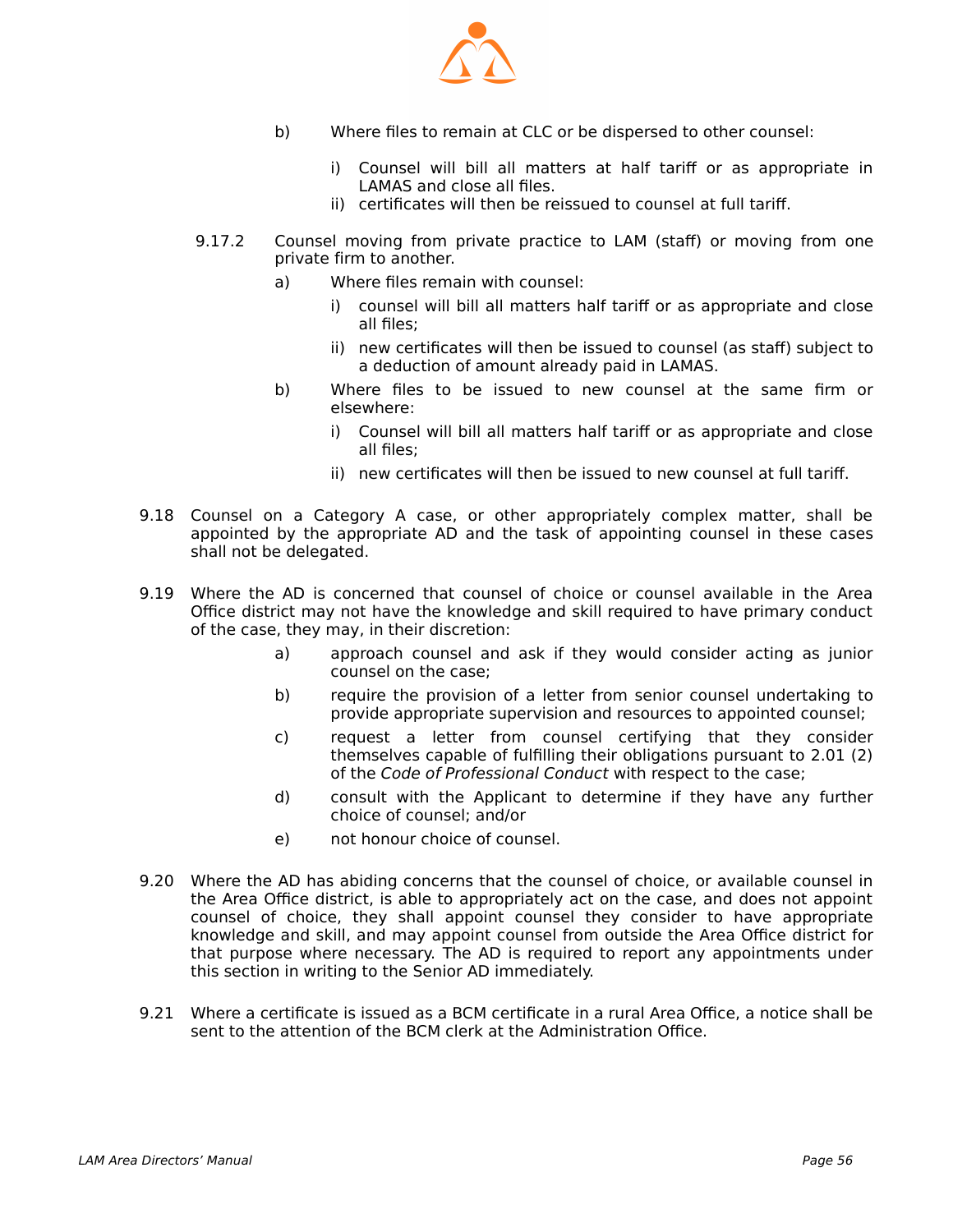

# <span id="page-56-0"></span> **PRACTICE NOTES: CERTIFICATE ISSUANCE**

#### **WHERE COUNSEL HAVING CONDUCT OF A FILE IS NOT THE COUNSEL ON THE CERTIFICATE**

Sometimes a certificate will issue to counsel "A" but counsel "B", who is in the same firm, will assume conduct of the matter. Counsel "B" will then decide to leave the firm and the firm will seek to have new certificates issued at full tariff to counsel within the firm.

LAM will not issue new certificates in the above circumstances. When counsel go outside the certificate, they do so at their own peril.

#### **FINANCIAL REVIEWS**

Where a financial review has been started or is scheduled to be started within one month of request to change counsel, the financial review shall take priority and shall be completed prior to the reissuance of the certificate.

#### **LIMITED PURPOSE CERTIFICATES**

When an application is received and a detailed factual review is required to determine eligibility, pursuant to section 9.8, the AD may issue a limited purpose certificate to counsel. The certificate shall issue with no more than four hours authorized. This shall be clearly indicated on the face of the certificate

When more than four hours are required for a factual review, or an application is received that involves a new or novel area of the law or facts which may result in a novel interpretation of the law the matter shall be referred to the ED/ED designate for determination.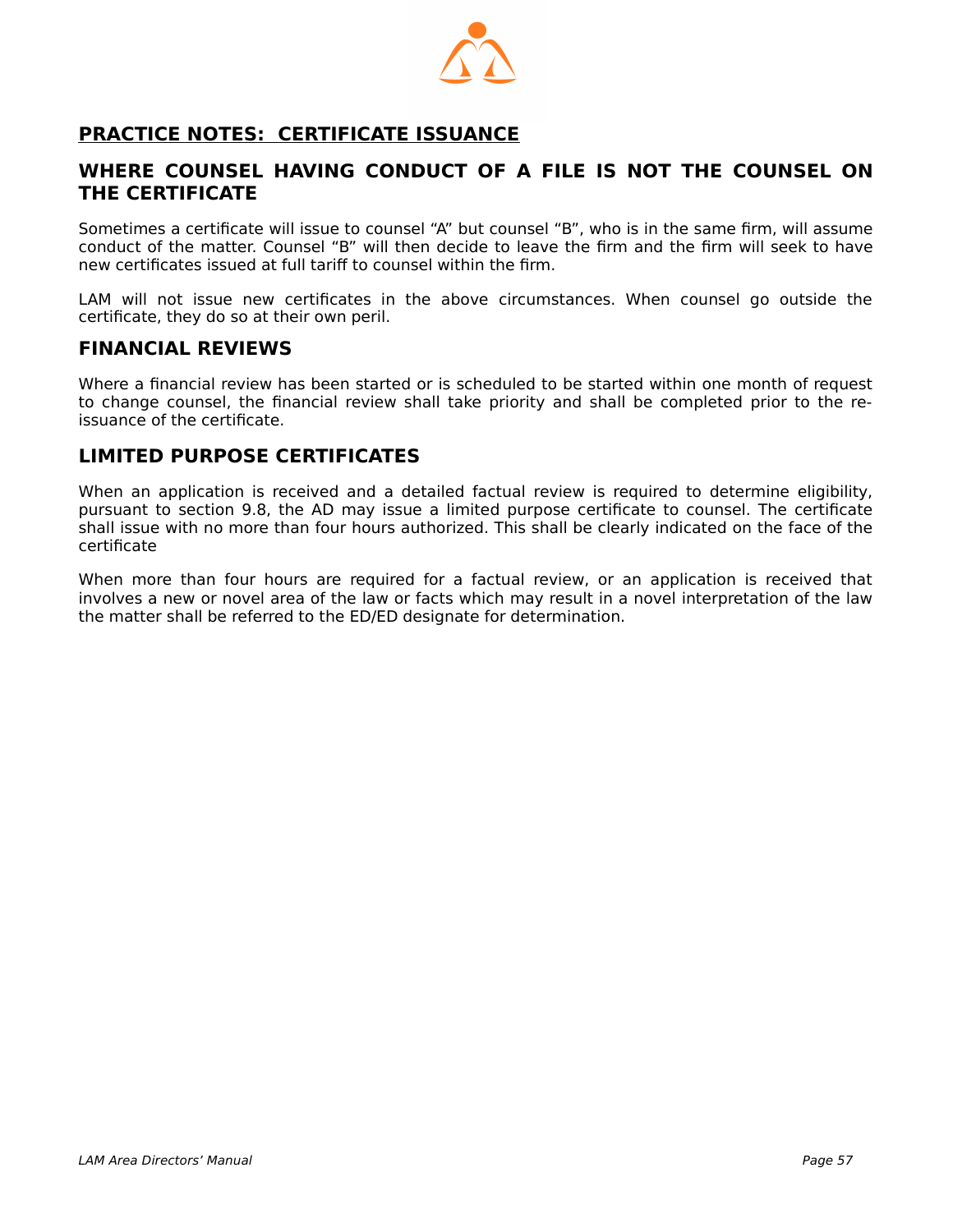

## <span id="page-57-0"></span>**CHAPTER 10: CANCELLATIONS Revisions Approved by Management Council on May 24, 2016**

When legal services provided pursuant to a Legal Aid Certificate are terminated prior to the conclusion of the legal matter in issue, the certificate is cancelled. This section defines cancellation and mandates the process and notice to be given when a certificate is cancelled and when it may be reactivated without a new application.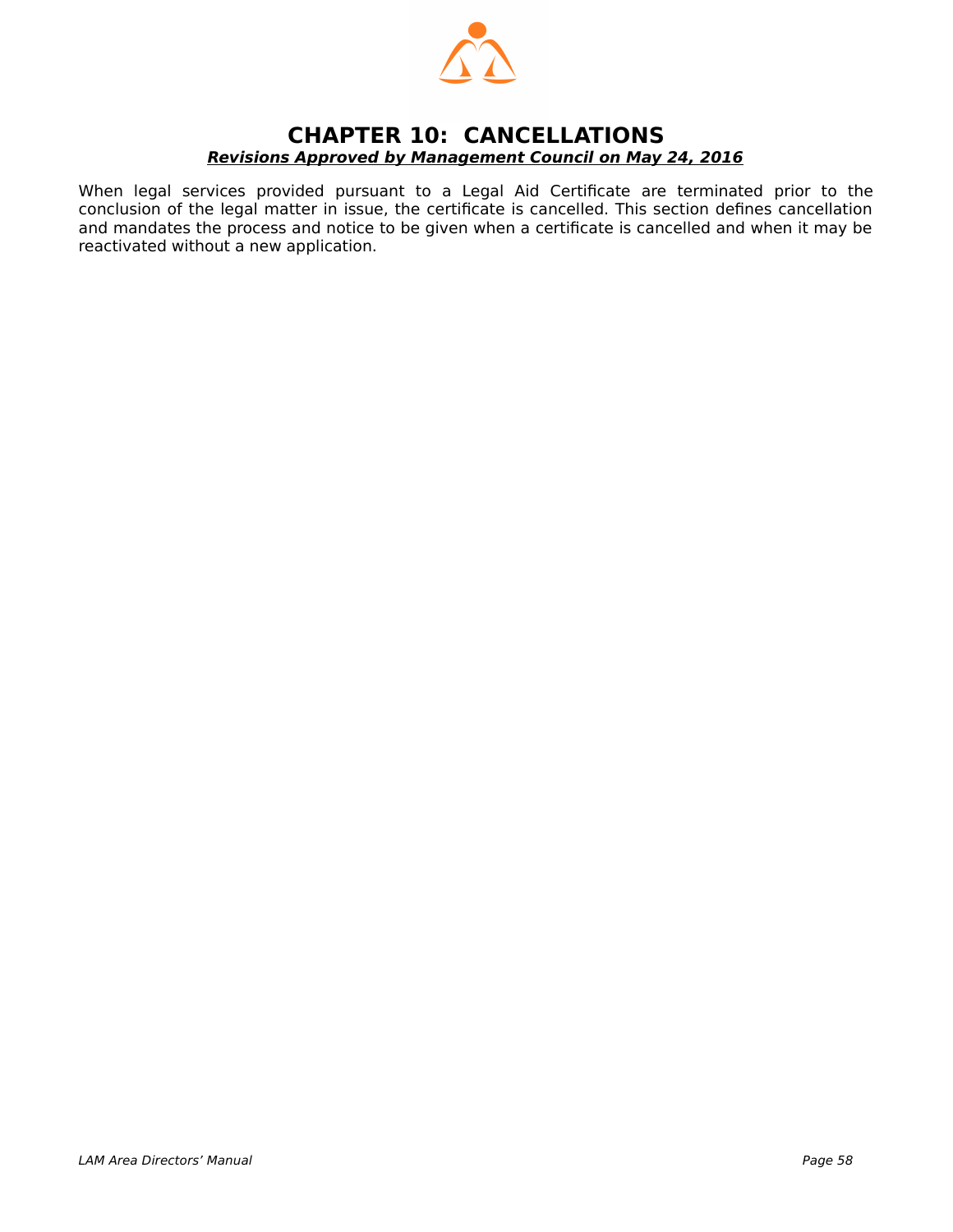

#### 10. **CANCELLATIONS**

- 10.1 Legal Aid Manitoba (LAM) certificates remain active for a period of six years after which they are automatically cancelled absent a decision by an Area Director (AD), recorded in writing on the file, to allow the certificate to remain active. In determining whether a certificate should remain active the AD considers:
	- a) if the case is still active and beneficial to the client;
	- b) if a resolution is likely at a determinable point within the next two years; and
	- c) if the client is still financially eligible for legal aid.
- 10.2 All legal matters shall be billed within 60 days of providing the services authorized. Payment of any accounts submitted more than 60 days following completion of such authorized services may be requested in writing to the Executive Director (ED). A letter indicating the reason for the request is required and payment of such accounts shall be permitted at the discretion of the ED.

Each certificate shall have wording on its face as follows:

"It is a condition of this certificate that all completed legal matters authorized pursuant to it be billed within 60 days of provision of the services authorized. Payment of accounts submitted after that time require authorization by the Executive Director and may be rejected at the Executive Director's discretion."

- 10.3 All certificates are subject to investigation and financial review. They are cancelled when the AD determines the client:
	- a) no longer has reasonable grounds for the proceedings as authorized;
	- b) is no longer financially eligible for legal aid;
	- c) refuses to cooperate with the process of financial review;
	- d) the client lies or conceals information from LAM respecting pertinent financial matters; or
	- e) is no longer cooperating with their counsel to reasonably conclude the matter.
- 10.4 Both the client and counsel are advised of any pending review. Where a client does not respond to a request for information on a financial review within 21 days, a second notice is sent to the client and counsel. Where no response is received within the further 14 days, the certificate is cancelled unless counsel has advised they cannot withdraw or a hearing date is set within the next 60 days whereupon the certificate is cancelled with the proviso "...to take effect immediately upon conclusion of the scheduled hearing".
- 10.5 A certificate cancelled pursuant to 10.3 may be reactivated within 30 days upon satisfactory compliance with the financial review and proof of ongoing eligibility. After 30 days, a new application and application fee are required and the application is processed as a new application.
- 10.6 A certificate is cancelled when LAM is advised that the client has retained other counsel or determined to retain current counsel on a fee paying basis. Where new counsel requests that coverage be provided by LAM following a change in counsel, a new application and application fee are required unless the original application was signed within the preceding six months.
- 10.7 No fees are allowed for steps taken following cancellation of a certificate other than steps necessary to withdraw from the record which shall be paid as the tariff allows.